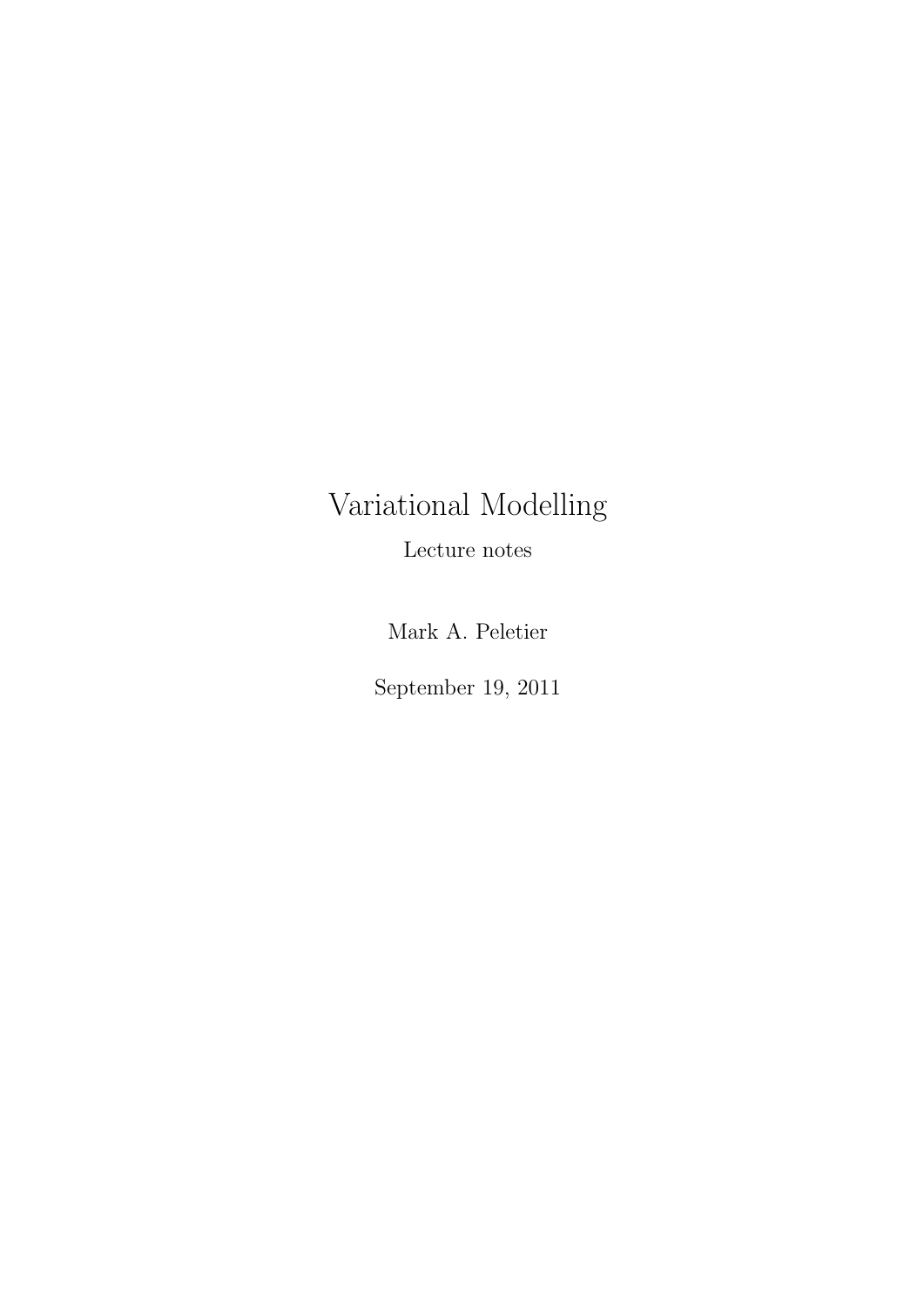### **Contents**

|                | 0.1 |                                                                                                                                                 | $\mathbf{1}$   |  |  |  |  |  |  |
|----------------|-----|-------------------------------------------------------------------------------------------------------------------------------------------------|----------------|--|--|--|--|--|--|
|                | 0.2 |                                                                                                                                                 | $\mathbf{1}$   |  |  |  |  |  |  |
| $\mathbf{1}$   |     | $\overline{2}$<br>Modelling of real-world systems                                                                                               |                |  |  |  |  |  |  |
|                | 1.1 | Generalities                                                                                                                                    | $\overline{2}$ |  |  |  |  |  |  |
|                |     | 1.1.1                                                                                                                                           | $\overline{2}$ |  |  |  |  |  |  |
|                |     | 1.1.2                                                                                                                                           | 3              |  |  |  |  |  |  |
|                |     | 1.1.3                                                                                                                                           | $\overline{4}$ |  |  |  |  |  |  |
|                |     | 1.1.4                                                                                                                                           | $\overline{5}$ |  |  |  |  |  |  |
|                |     | 1.1.5<br>Dissipation                                                                                                                            | $\overline{7}$ |  |  |  |  |  |  |
|                |     | 1.1.6<br>Example: a mass, a spring, and a dashpot $\dots \dots \dots \dots \dots$                                                               | 9              |  |  |  |  |  |  |
|                | 1.2 |                                                                                                                                                 | 9              |  |  |  |  |  |  |
|                |     | 1.2.1                                                                                                                                           | 9              |  |  |  |  |  |  |
|                |     | 1.2.2                                                                                                                                           | 10             |  |  |  |  |  |  |
|                |     | 1.2.3                                                                                                                                           | 10             |  |  |  |  |  |  |
|                |     | 1.2.4<br>Gradients                                                                                                                              | 11             |  |  |  |  |  |  |
|                |     | Displacements, forces, and duality $\dots \dots \dots \dots \dots \dots \dots$<br>1.2.5                                                         | 11             |  |  |  |  |  |  |
|                |     |                                                                                                                                                 |                |  |  |  |  |  |  |
|                | 1.3 |                                                                                                                                                 | 12             |  |  |  |  |  |  |
| $\overline{2}$ |     | Gradient flows in Hilbert spaces                                                                                                                | 13             |  |  |  |  |  |  |
|                | 2.1 | Mathematical properties of Hilbert-space gradient flows: the smooth case.                                                                       | 13             |  |  |  |  |  |  |
|                | 2.2 |                                                                                                                                                 | 14             |  |  |  |  |  |  |
|                | 2.3 |                                                                                                                                                 | 15             |  |  |  |  |  |  |
|                | 2.4 |                                                                                                                                                 | 17             |  |  |  |  |  |  |
|                | 2.5 | Examples                                                                                                                                        | 18             |  |  |  |  |  |  |
|                |     |                                                                                                                                                 | 18             |  |  |  |  |  |  |
|                |     | 2.5.2                                                                                                                                           | 20             |  |  |  |  |  |  |
| 3              |     |                                                                                                                                                 | 22             |  |  |  |  |  |  |
|                | 3.1 | Gradient flows in the space of measures                                                                                                         | 22             |  |  |  |  |  |  |
|                | 3.2 |                                                                                                                                                 | 23             |  |  |  |  |  |  |
|                | 3.3 |                                                                                                                                                 | 24             |  |  |  |  |  |  |
|                | 3.4 |                                                                                                                                                 |                |  |  |  |  |  |  |
|                | 3.5 | Tangents—part $1 \ldots \ldots \ldots \ldots \ldots \ldots \ldots \ldots \ldots \ldots \ldots$<br>Absolutely continuous curves in metric spaces | 25<br>26       |  |  |  |  |  |  |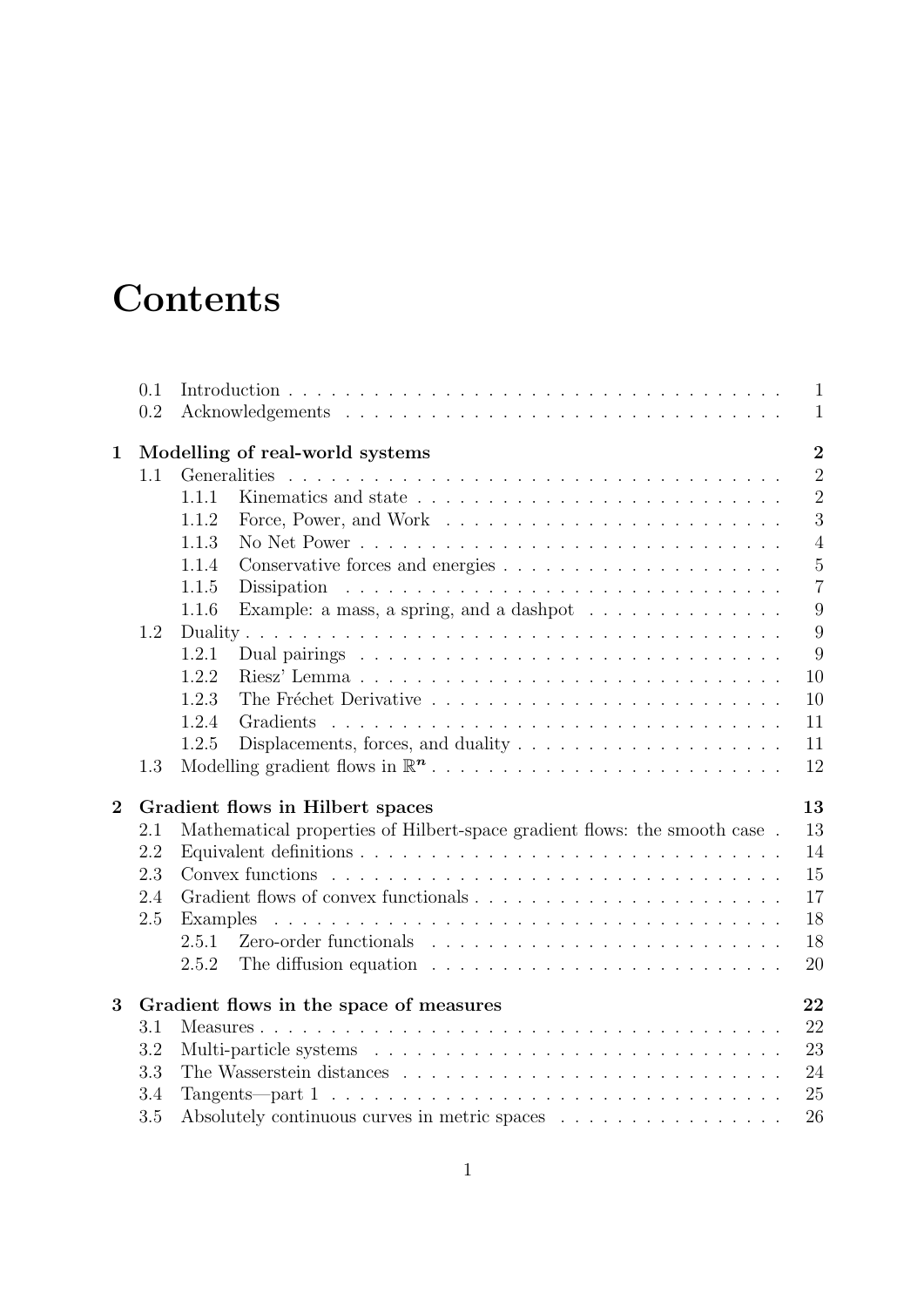| 3.6                  | Tangents—part $2 \ldots \ldots \ldots \ldots \ldots \ldots \ldots \ldots \ldots \ldots \ldots \ldots$ | 27                               |  |  |  |  |
|----------------------|-------------------------------------------------------------------------------------------------------|----------------------------------|--|--|--|--|
| 3.7                  |                                                                                                       | 28                               |  |  |  |  |
| 3.8                  | Tangents—part $3 \ldots \ldots \ldots \ldots \ldots \ldots \ldots \ldots \ldots \ldots \ldots \ldots$ | 29                               |  |  |  |  |
| 3.9                  | Differentiation of energies defined on the Wasserstein space                                          | 29                               |  |  |  |  |
| 3.10                 |                                                                                                       | 30                               |  |  |  |  |
|                      |                                                                                                       | 31                               |  |  |  |  |
|                      |                                                                                                       | 32                               |  |  |  |  |
|                      |                                                                                                       | 33                               |  |  |  |  |
|                      |                                                                                                       | 33                               |  |  |  |  |
|                      | 35                                                                                                    |                                  |  |  |  |  |
| 4.1                  | The diffusion equation is the Wasserstein gradient flow of the entropy                                | 35                               |  |  |  |  |
| 4.2                  |                                                                                                       | 35                               |  |  |  |  |
| 4.3                  |                                                                                                       | 37                               |  |  |  |  |
| 4.4                  |                                                                                                       | 38                               |  |  |  |  |
| 4.5                  |                                                                                                       | 39                               |  |  |  |  |
| 40<br>Other energies |                                                                                                       |                                  |  |  |  |  |
| 5.1                  |                                                                                                       | 40                               |  |  |  |  |
|                      | 5.1.1                                                                                                 | 40                               |  |  |  |  |
|                      | 5.1.2                                                                                                 | 42                               |  |  |  |  |
|                      | 5.1.3                                                                                                 | 43                               |  |  |  |  |
|                      |                                                                                                       | 45                               |  |  |  |  |
|                      |                                                                                                       | Entropy<br>A Physical dimensions |  |  |  |  |

#### <span id="page-2-0"></span>0.1 Introduction

These lecture notes provide the material, some background, and some exercises for the course 'Variational Modelling', that I gave in the first half of 2011. The ultimate aim is to explain how and why Wasserstein gradient flows are natural and powerful concepts in the modelling of a variety of systems, and to provide a guide for their usage. On the way to this topic, we shall also discuss more basic ideas on the modelling of mechanical systems using concepts of force, work, power, energy, and entropy.

I try to use layout to indicate different types of text.

Grey backgrounds indicate illustrative examples.

Smaller type indicates sections that can be skipped on first reading.

These notes are very much in-progress; red type indicates remarks to myself. Don't accept anything on face value; that's actually a good general principle in science, but in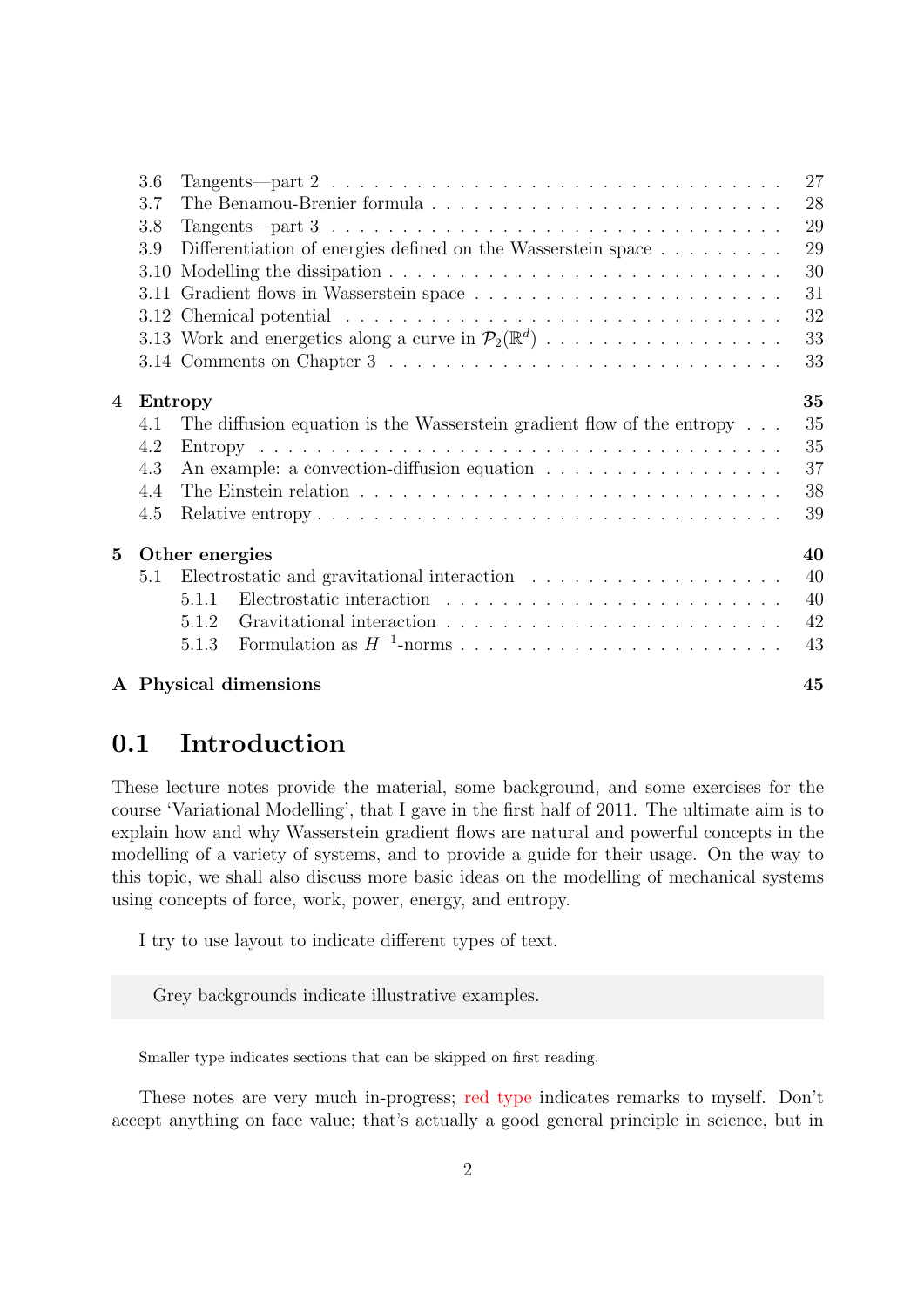this case it's even more true since these notes are in a continuous state of flux, and probably contain (many) errors.

### <span id="page-3-0"></span>0.2 Acknowledgements

Thanks to Alex Cox, David Bourne, Manh Hong Duong, Joep Evers, and Michiel Renger for comments on earlier drafts of these notes.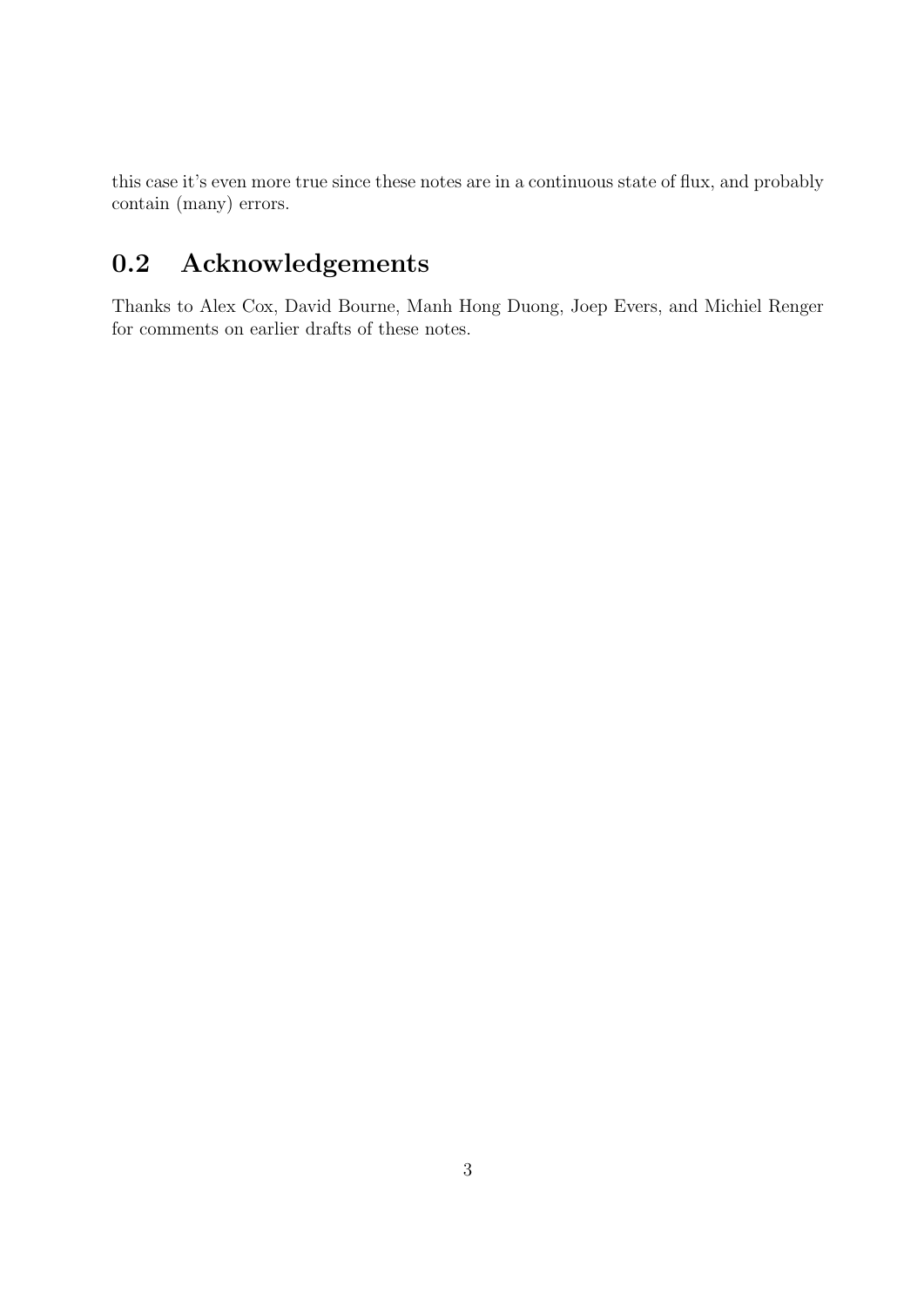# <span id="page-4-0"></span>Chapter 1 Modelling of real-world systems

In this chapter we introduce some basic ideas on the modelling of real-world systems, while focussing on mechanical systems with state spaces in  $\mathbb{R}^n$ . Later in these notes we will consider state spaces that are less simple than  $\mathbb{R}^n$ , such as infinite-dimensional spaces (Chapter [2\)](#page-15-0) and spaces of measures (Chapter [3\)](#page-24-0).

#### <span id="page-4-1"></span>1.1 Generalities

Modelling is an art. It involves choices that can not be rationally justified. Personal preferences are important, and 'taste' plays a major role.

But some choices are more rational than others. We begin by formulating a few choices that, at least in my opinion, are firmly based in observation.

#### <span id="page-4-2"></span>1.1.1 Kinematics and state

The first and most basic choice is that of the degrees of freedom of the system. Take a pendulum as an example. If a pendulum is assumed to be rigid, then the position of the pendulum can be described by the angle  $\varphi$  with the vertical. If, on the other hand, a bead can glide up and down the pendulum, then the system possesses an additional degree of freedom, and an additional variable is necessary to describe it. The term kinematics refers to the complete description of the freedom of movement of the system.

The representation of the degrees of freedom may also depend on the purpose of the modelling. The two values  $\varphi = 0$  and  $\varphi = 2\pi$  correspond to the same physical position of the pendulum, and it is natural to consider  $\varphi$  as an element of  $[0, 2\pi)$  with periodicity (i.e. the quotient set  $\mathbb{R}/2\pi\mathbb{Z}$ ). However, if we wish to keep track of how many times the pendulum has gone round one way or the other, then it is more natural to consider  $\varphi$  as an element of R, allowing us to see that  $\varphi = 0$  and  $\varphi = 6\pi$  differ by three full turns.

The customary definition of *state* is a (preferably minimal) set of variables that is sufficient to determine the future evolution of the system. The state necessarily contains at least all the degrees of freedom of the system, but often also their time derivatives. Taking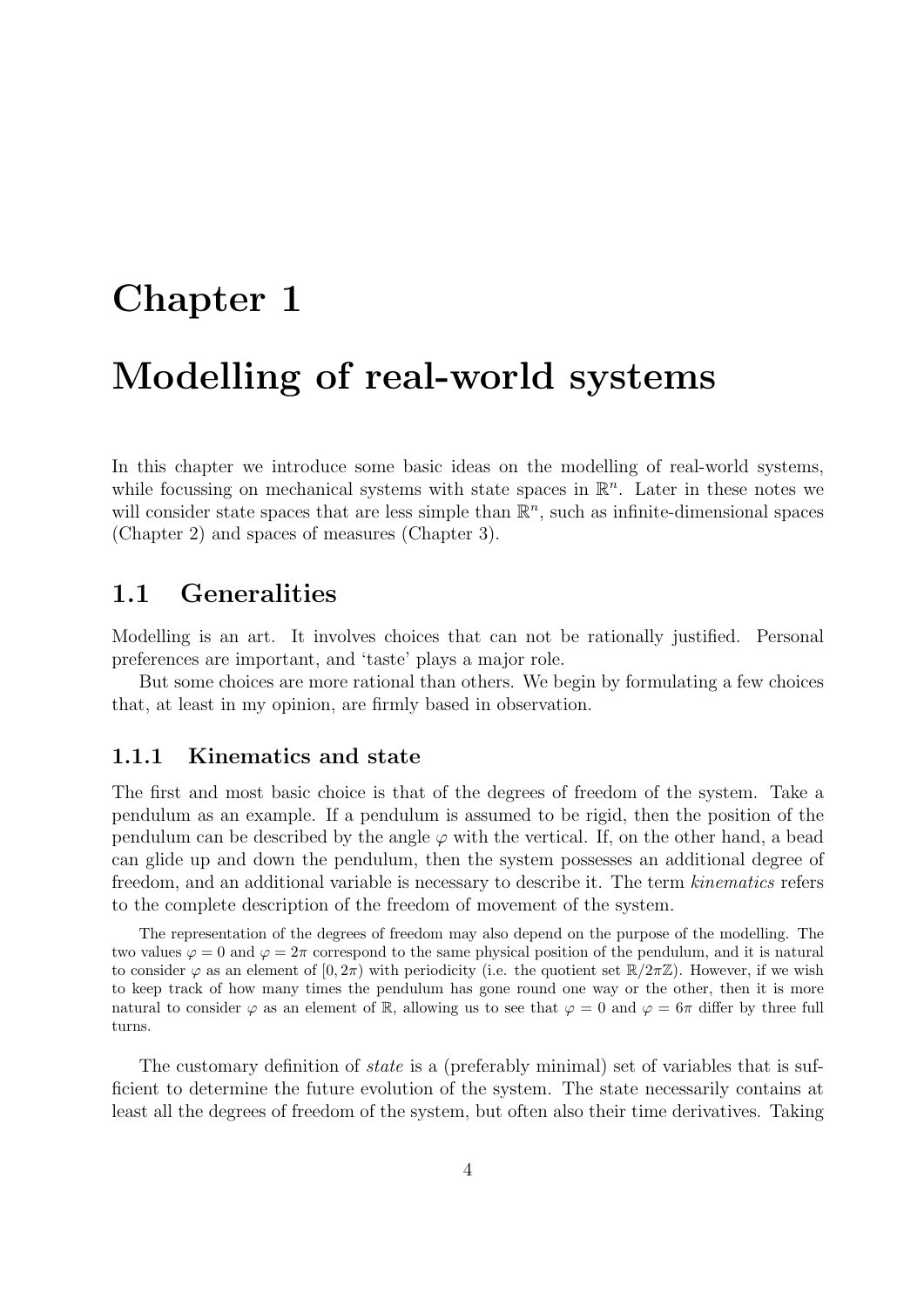the rigid pendulum again as an example, the angle alone is not sufficient to determine the evolution, since two initial states with the same initial angle but with different initial velocities give rise to different subsequent evolutions; therefore the state of the rigid pendulum has to contain at least the angle and its rate of change (and it turns out that these two are sufficient to characterize the future evolution).

In this chapter we shall denote a state as  $x$ , which will be an element of the state space  $\mathbb{R}^n$  for some *n*.

#### <span id="page-5-0"></span>1.1.2 Force, Power, and Work

Mechanical systems react to forces. The correct way to characterize a force is by defining how much work per unit of time it performs on the system, when the system undergoes an infinitesimal movement, characterized by a velocity  $v$ . (Often this velocity  $v$  is called a 'virtual motion', and this approach is known as the method of Virtual Power. Why this is the correct way we will discuss in Section [1.2.5\)](#page-13-1). An example will clarify what I mean by this.

A useful example is always the movement of a point of mass  $m$  in  $\mathbb{R}^n$ , characterized by its position  $x \in \mathbb{R}^n$ . Let us make this example dimensional; mass is measured in kg, position in m, and time in s, so that velocity has dimensions  $\left[dx/dt\right] = m/s$  and acceleration  $m/s^2$ .

Starting with the usual concept of a force as a vector f with dimensions  $N = \text{kg m/s}^2$ , we define its power, or work per unit of time, on the mass moving at velocity v as  $f \cdot v$ (with dimensions  $Nm/s = W$ , Watt).

In mechanical systems in  $\mathbb{R}^n$ , power is typically of the form  $f \cdot v$ , but we will generalize below to other systems.

Note that  $f \cdot v$  only 'sees' the component of f in the direction of v. This implies that we can disregard any component of f that we know beforehand to be orthogonal to v. A common situation of this type is when the position x is constrained to lie on some surface in  $\mathbb{R}^n$ , such as in the case of a ball rolling along a surface. If the ball is held on the surface by a force that is normal to the surface, then whatever the evolution, v will be tangential to the surface, and therefore the power of this normal force will be zero.

We need to distinguish between *internal* and *external* sources of power, i.e. internal and external forces. Internal forces arise from properties of the system itself, for instance the stresses in the bent pole of a pole jumper, or the tension in a clothes line. External forces arise from the interaction between the system and its surroundings, such as the pull of the earth's gravitational field, or the pressure of water on the hull of a ship.

In three-dimensional continuum mechanics an additional requirement helps to distinguish between internal and external sources of power: the internal sources of power should be zero when the system as a whole undergoes a rigid motion, i.e. a combination of uniform translation and rotation (see e.g. [\[Sal01,](#page-50-0) [BMM06\]](#page-48-0)). If a source of power satisfies that condition, it is internal; if not, external. The reasonability of this condition can be best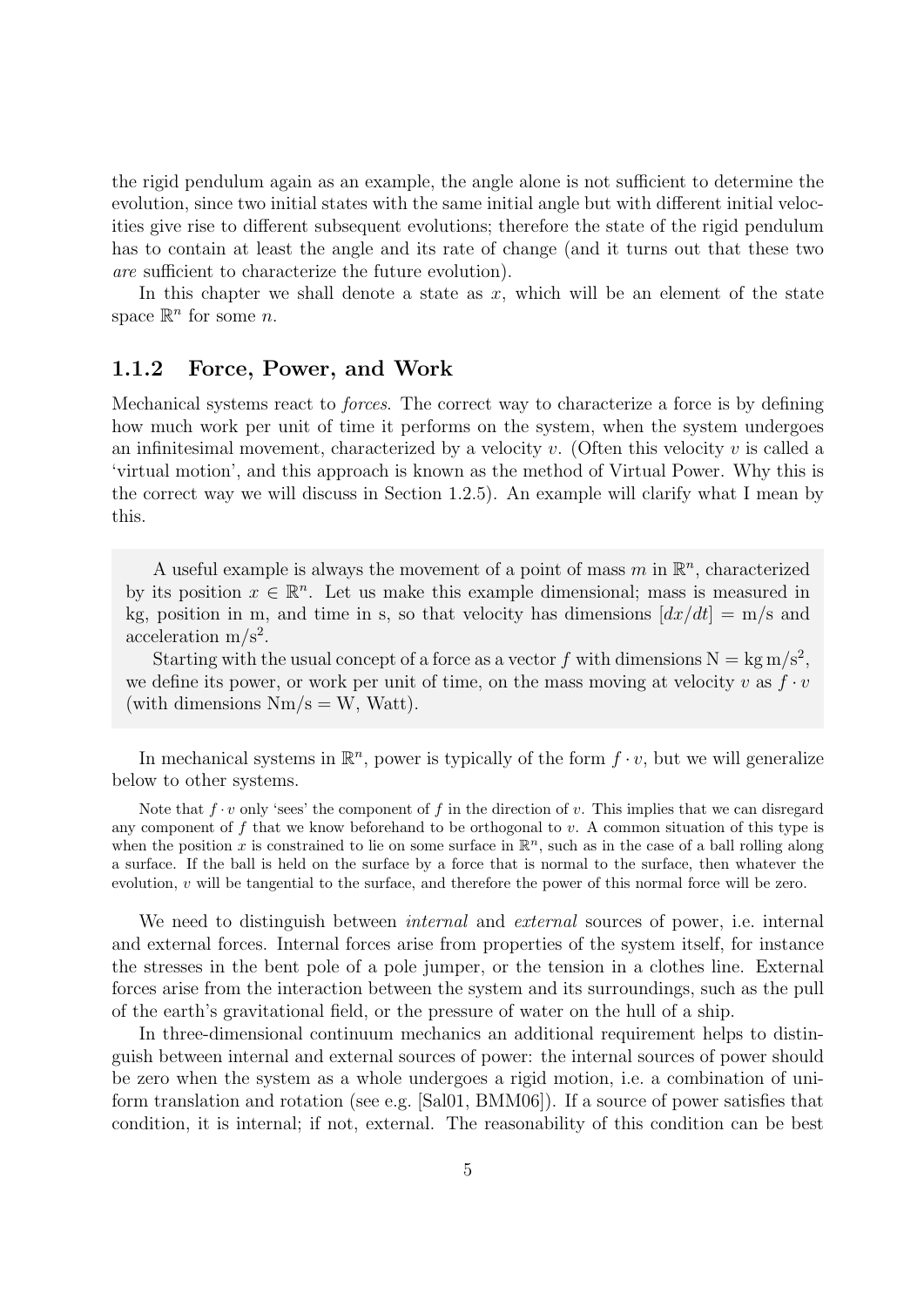recognized by imagining a set of point particles that interact; the interparticle forces should be invariant under translation and rotation of the whole set of particles. By contrast, the forces exerted by external objects on the particles will vary with a rigid motion.

A special external force is the inertial force, which arises from the inertial property of mass. It is external because it does vary under rigid-motion transformations, as any child knows from experience with roundabouts. Specifying the inertial force is most easily done in a Galilean or inertial frame, where for instance the expression for a particle of mass  $m$ undergoing acceleration  $a = \ddot{x}$  is  $-ma = -m\ddot{x}$ .

One definition of an inertial frame of reference is 'a frame of reference such that Newton's second law is satisfied', which is somewhat circular. Another definition is 'a frame of reference that travels with constant orientation and constant speed with respect to another inertial frame', which is still recursive but slightly more descriptive. Yet another description that one sometimes encounters is 'any frame in which the inertial power has the simplest expression'.

Exercise 1.1.1. Show that the first two definitions above are equivalent.

Writing down expressions for the power is a modelling task, and its difficulty can range from trivial to impossible.

#### <span id="page-6-0"></span>1.1.3 No Net Power

A central postulate states

The total power of the internal forces equals the total power of the external forces.

In other words, the sum of all forces has to vanish at all time, when summed with appropriate signs. Certain forces play a special role, since they act as a source of closure; the inertial force, for instance, is often available to provide whatever missing force is necessary for this equal-total-power postulate to hold. In such a situation one can also say that the inertial force equals the sum of the other forces. In other situations, like that of a gradient flow, it is not the inertial force of acceleration that closes the system, but a viscous or frictional force. We will see this below.

In the case of the particle with mass m undergoing a force  $f$ , there is no internal force, and two sources of external power: the inertial force,  $m\ddot{x}$ , with power  $-m\ddot{x}\cdot v$ , and the external force f, with power  $f \cdot v$ . The equal-total-power postulate then becomes

$$
\forall v: \qquad -m\ddot{x} \cdot v + f \cdot v = 0,
$$

in which we recoginize Newton's well-known second law,

 $m\ddot{x} = f$ .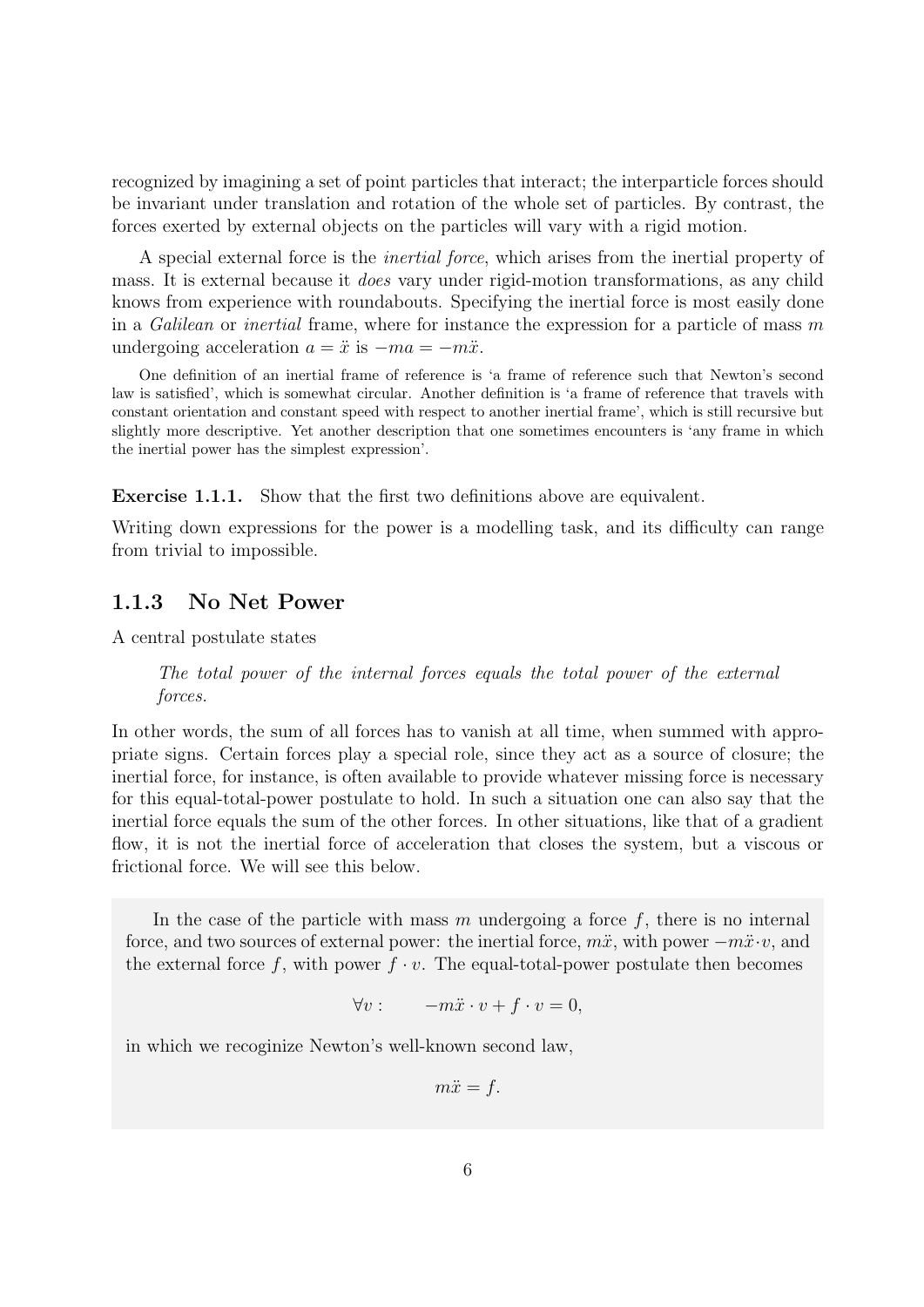Work is the integral of power along a path. If the system runs through a path  $x(t)$ ,  $t \in [0, T]$ , while it experiences a force  $f(t)$ , then the work done by that force is

$$
\int_0^T f(t) \cdot \dot{x}(t) dt.
$$

Whenever f is constant, this reduces to  $f \cdot (x(T) - x(0))$ .

#### <span id="page-7-0"></span>1.1.4 Conservative forces and energies

Many forces are *conservative*, meaning that they are a function of the state (i.e.  $f = f(x)$ ). and can be written as the derivative of some other function (called a *potential* or an *energy*). The unit of energy is the Joule  $J = Nm = kg m^2/s^2$ .

Mechanics provides many examples of such energies.

1. A *linear spring* has a linear relation between the force  $f \in \mathbb{R}$  and the extension  $x \in \mathbb{R}$ , i.e.  $f(x) = -kx$ . Here the origin  $x = 0$  is the neutral position of the spring, where  $f = 0$ ; the sign follows from the convention that I use here that the force f is the force exerted by the spring. A 'reasonable' spring has  $k > 0$ .

The force  $f(x) = -kx$  is the (negative) derivative of the function  $E(x) := \frac{k}{2}x^2$ , which makes  $E$  an energy of the linear spring. Note that a *linear* spring has a quadratic energy. Note also that the positivity of  $k$  is related to the convexity (or concaveness, if  $k < 0$ ) of E. This is one of many instances in which convexity properties of potentials relate to 'reasonability' properties of the underlying system. Other examples are the positivity of the thermal conductivity and of the viscosity, which follow from the entropy inequality (see e.g. [Mül85, Sec. 1.3.2.5]).

Since f is measured in N and x in m, the dimension of the spring constant k is  $N/m = \mathrm{kg/s^2}.$ 

- 2. A nonlinear spring has a nonlinear force-displacement relationship  $f(x)$ . The function  $E(x) = -\int_0^x f(s) ds$  is a corresponding energy.
- 3. An *electric charge* of charge q (with dimensions Coulomb,  $C = As$ ) at the origin  $0 \in \mathbb{R}^3$  gives rise to an electric field given by

$$
\frac{q}{4\pi\varepsilon_0} \frac{x}{|x|^3}
$$
 (with dimensions N/C),

where  $\varepsilon_0 = 8.9 \cdot 10^{-12} \text{ C}^2/\text{Jm}$  is the *electric constant*. This field is the negative gradient  $-\nabla V$  of the *electrostatic potential* 

$$
V(x) := \frac{q}{4\pi\varepsilon_0} \frac{1}{|x|}
$$
 (with dimensions J/C).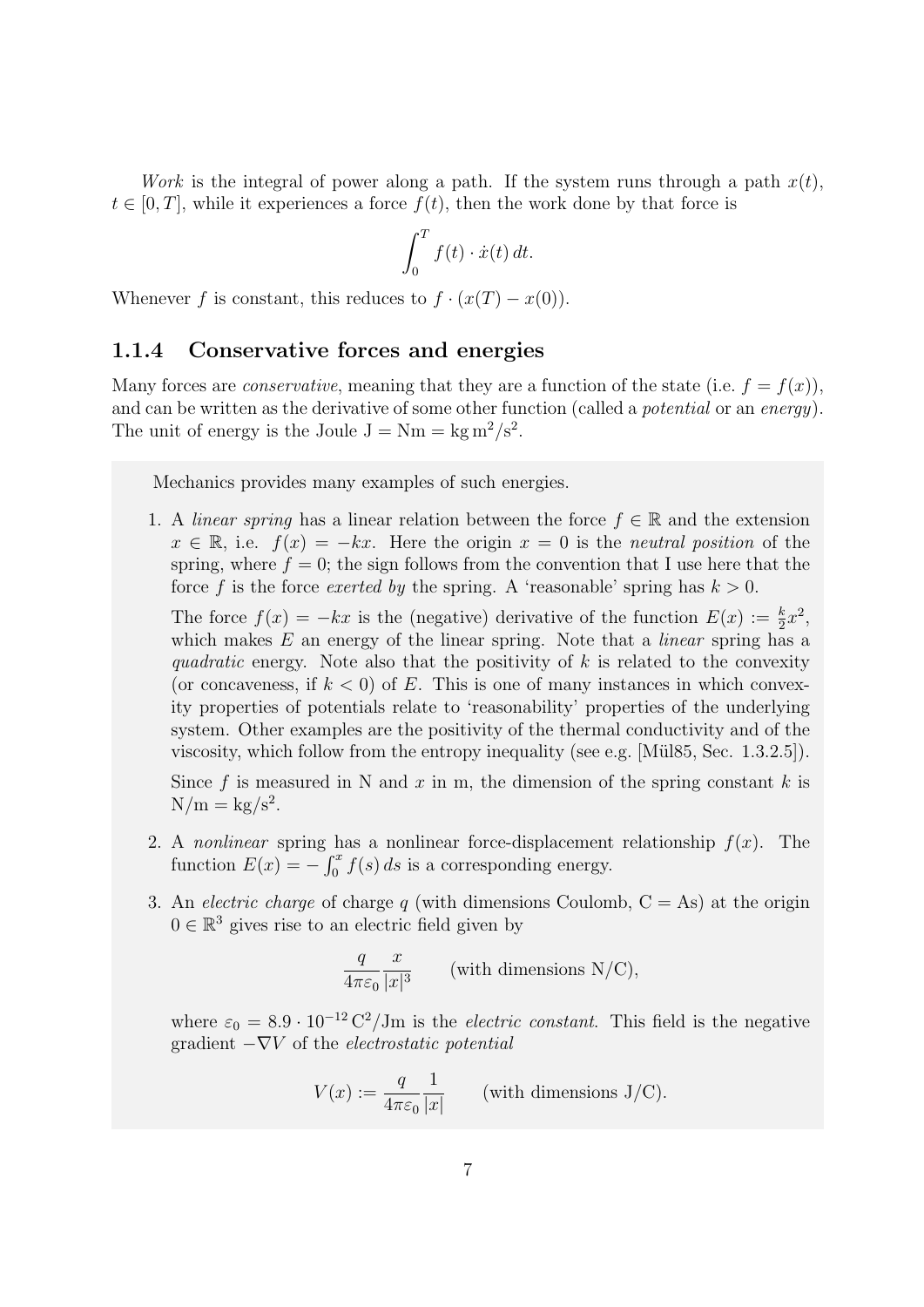The force experienced by a second charge, at x and with charge  $\tilde{q}$  (which may be of the same sign as  $q$ , or of different sign) is given by

$$
\frac{q\tilde{q}}{4\pi\varepsilon_0} \frac{x}{|x|^3} = -\tilde{q}\nabla V(x) \qquad \text{(with dimensions N)}.
$$

Therefore the electrostatic force exerted by a charge  $q$  at 0 on a particle with charge  $\tilde{q}$  at x is conservative, and generated by the potential  $\tilde{q}V$ ,

$$
\tilde{q}V(x) := \frac{q\tilde{q}}{4\pi\varepsilon_0} \frac{1}{|x|} \qquad \text{(with dimensions J)}.
$$

Note that this potential  $\tilde{q}V$  is symmetric in the roles of the two charges: if we interchange the roles of 0 and x, and of q and  $\tilde{q}$ , then the value of V does not change. Such a potential is called an interaction potential, and this particular example is called Coulomb interaction.

Note that an energy is only defined up to an additive constant. The following characterization of conservative fields  $f : \mathbb{R}^n \to \mathbb{R}^n$  is well known:

<span id="page-8-0"></span>**Theorem 1.1.1.** Let  $f \in C^1(\mathbb{R}^n;\mathbb{R}^n)$ . The following are equivalent:

- <span id="page-8-1"></span>1. There exists  $V : \mathbb{R}^n \to \mathbb{R}$  such that  $f = -\nabla V$ ;
- <span id="page-8-2"></span>2. For any curve  $x : [0,1] \to \mathbb{R}^n$ , the integral  $\int_0^1 f(x(t)) \cdot \dot{x}(t) dt$  only depends on  $x(0)$ and  $x(1)$  (but not on the connecting path);
- <span id="page-8-3"></span>3. For any closed curve  $x : [0,1] \to \mathbb{R}^n$ ,  $\int_0^1 f(x(t)) \cdot \dot{x}(t) dt = 0$ .

Exercise 1.1.2. Find an example that shows that the equivalence above does not hold if  $\mathbb{R}^n$  is replaced by a set with a hole in it. Which implications do remain true?

<span id="page-8-4"></span>**Exercise 1.1.3.** Show that the expression  $\int_0^1 f(x(t)) \cdot \dot{x}(t) dt$  is invariant under time rescaling, i.e. if  $t = \phi(s)$  with  $\phi : [a, b] \to [0, 1]$  being  $C^1$  and bijective, then setting  $y(s) := x(\phi(s))$  we have

$$
\int_0^1 f(x(t)) \cdot \partial_t x(t) dt = \int_a^b f(y(s)) \cdot \partial_s y(s) ds.
$$

Note how Theorem [1.1.1](#page-8-0) connects the property that a force is conservative (condition [1\)](#page-8-1) with properties of the power of that force (conditions [2](#page-8-2) and [3\)](#page-8-3).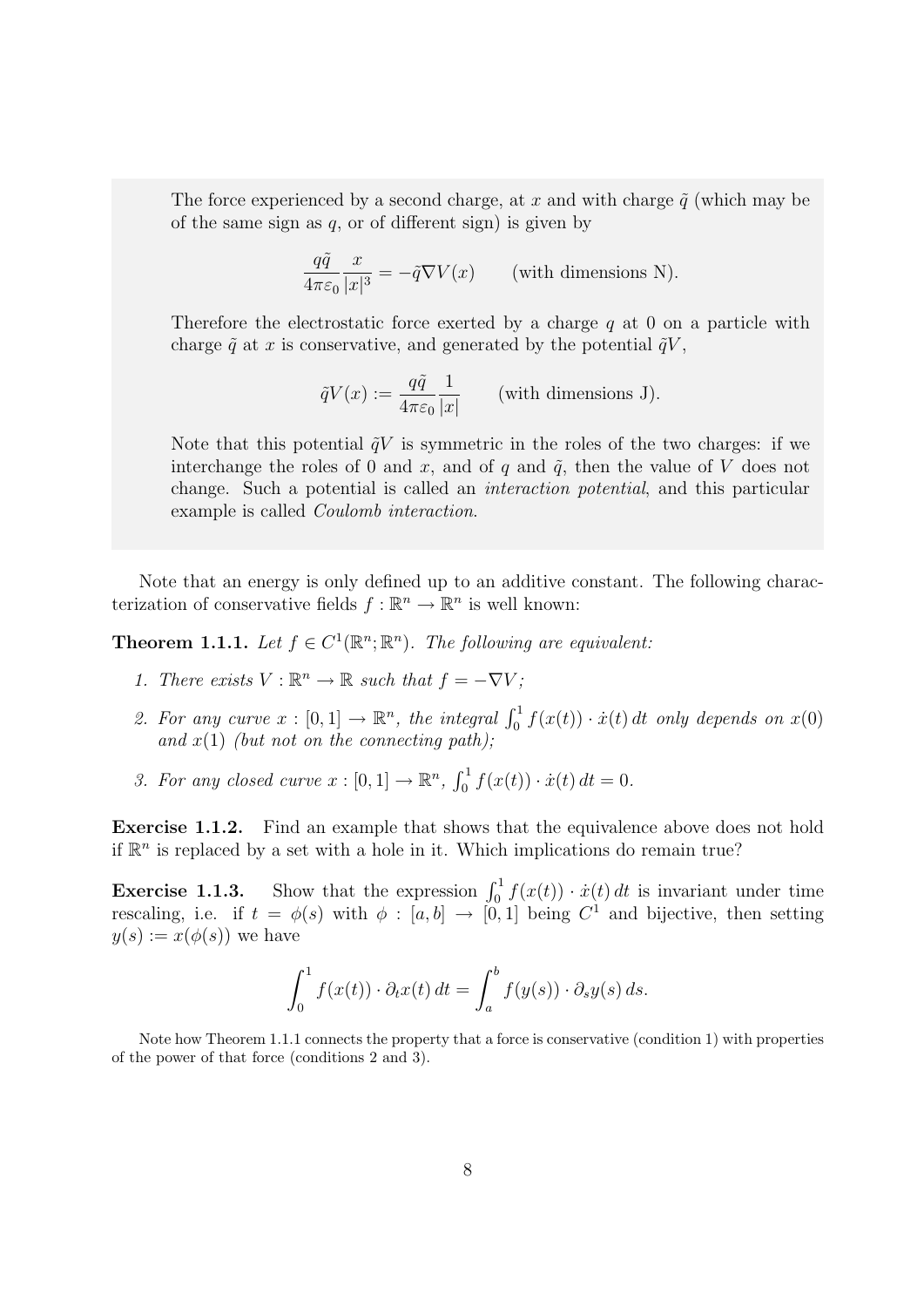**Remark 1.1.2.** Theorem [1.1.1](#page-8-0) provides an interpretation of the energy V corresponding to a force field f:

The energy is the capacity of the force to do work.

This interpretation is true in the following sense. Assuming  $f = -\nabla V$ , we have for any two states  $x, y \in \mathbb{R}^n$  and a connecting path  $\hat{x} : [0, 1] \to \mathbb{R}^n$  with  $\hat{x}(0) = x$  and  $\hat{x}(1) = y$ that

$$
\int_0^1 f(\hat{x}(t)) \cdot \dot{\hat{x}}(t) dt = -V(\hat{x}(1)) + V(\hat{x}(0)) = V(x) - V(y).
$$

Therefore the force f does work  $V(x)-V(y)$  when the system moves from x to y—regardless of which path is taken, and also regardless of the speed along the path (see Exercise [1.1.3\)](#page-8-4).

This also implies that  $V(x) - V(y)$  is the *difference* in capacity to do work in going from x to any other point  $z \in \mathbb{R}^n$ , relative to the same capacity in going from y to z. The argument is as follows. Take two curves,  $\hat{x}$  connecting x to z and  $\hat{y}$  connecting y to z; the work done by f along these two curves is  $V(x) - V(z)$  and  $V(y) - V(z)$ . The difference between these two amounts is exactly  $V(x) - V(y)$ .  $\Box$ 

#### <span id="page-9-0"></span>1.1.5 Dissipation

The mechanical interpretation of *dissipation* is the conversion of mechanical energy into heat.

Two important examples of dissipation are friction and viscous dissipation. Both depend on the velocity of the system.

• Typically a *frictional force* is parallel to the velocity but with opposite sign:  $f = -\tilde{f}(|\dot{x}|)\dot{x}$ , with  $\tilde{f} \geq 0$ . Note that such a force satifies  $f \cdot \dot{x} = -\tilde{f}(|\dot{x}|)|\dot{x}|^2$ , and therefore does not fulfill condition [3](#page-8-3) of Theorem [1.1.1.](#page-8-0)

A common model of friction is Coulomb friction, in which the frictional force f is has constant non-zero magnitude as soon as the velocity is non-zero. Its mathematical description in one-dimension is equivalent to the Heaviside graph,

$$
f(\dot{x}) \in \begin{cases} \{-f_0\} & \text{if } \dot{x} < 0, \\ [-f_0, f_0] & \text{if } \dot{x} = 0, \\ \{f_0\} & \text{if } \dot{x} > 0, \end{cases} \qquad f_0 > 0 \text{ with dimension N.}
$$

• *Viscous dissipation* is the dissipation of mechanical energy in viscous fluids. All fluids (liquids and gases) are viscous to some extent, although depending on the situation the viscosity might be dominant or not. Syrup is a good example from daily life of a fluid driven by viscous forces. At the other end of the scale, water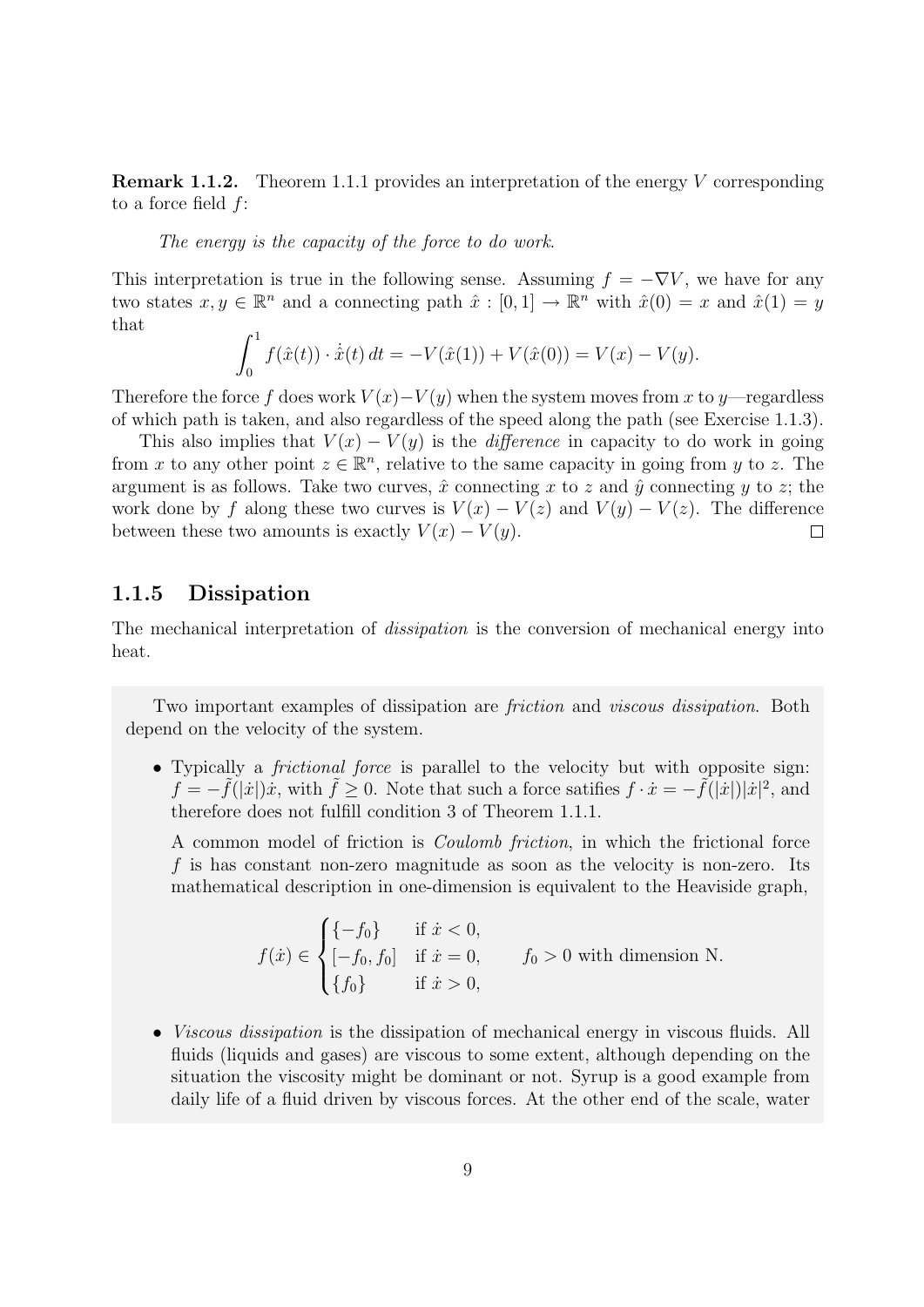at room temperature and pressure is hardly viscous; this is nicely illustrated by the way milk tends to splash far and wide when it is spilt, which illustrates domination of inertial forces over viscous ones.

The source of viscous dissipation is friction between layers of fluid that slide over each other. The simplest models of viscous forces prescribe a linear relationship between the force and the velocity difference or velocity gradient. Such a fluid is called Newtonian. In one dimension this relationship is therefore

$$
f=-\eta\,\dot{x},
$$

where the parameter  $\eta$  is called the *viscosity*, with dimensions Ns/m = kg/s. In higher dimensions for instance *Stokes' law* gives the relationship between the velocity v of a sphere of radius  $R[\text{m}]$  and the force f required to pull it through a viscous fluid of dynamic viscosity  $\eta \,[\mathrm{Ns/m^2}]$  as

<span id="page-10-2"></span>
$$
f = 6\pi\eta R v.\tag{1.1}
$$

Generalizations include power-law relationships and viscous forces that depend also on past values of the velocity.

The power of a viscous force is again the expression  $f \cdot \dot{x}$ ; since viscous dissipation converts mechanical energy into heat, the rate of such dissipation is equal to minus the power of the viscous force. A linear (Newtonian) viscous force

$$
f = -G\dot{x}, \qquad \text{with } G \in \mathbb{R}^{n \times n},
$$

therefore gives rise to a dissipation

<span id="page-10-0"></span>viscous dissipation 
$$
= -f \cdot \dot{x} = \dot{x} \cdot G\dot{x}.
$$
 (1.2)

This expression depends quadratically on  $\dot{x}$ , and this property suggests defining an *inner* product on  $\mathbb{R}^n$  by

<span id="page-10-1"></span>
$$
(v, w)_G := v \cdot Gw \qquad \text{for } v, w \in \mathbb{R}^n. \tag{1.3}
$$

This is indeed an inner product in the usual sense (symmetric, bilinear, and positive definite) whenever  $G$  is a symmetric and positive definite matrix.

Note that if the force does not depend linearly on the velocity, such as in the case of Coulomb friction, then the resulting power and dissipation are not quadratic, and there is no associated inner product.

Below we will mostly focus on the case of linear forces and quadratic dissipation, and use the word *dissipation* both for the quadratic object  $(1.2)$  and the induced inner product  $(1.3)$ .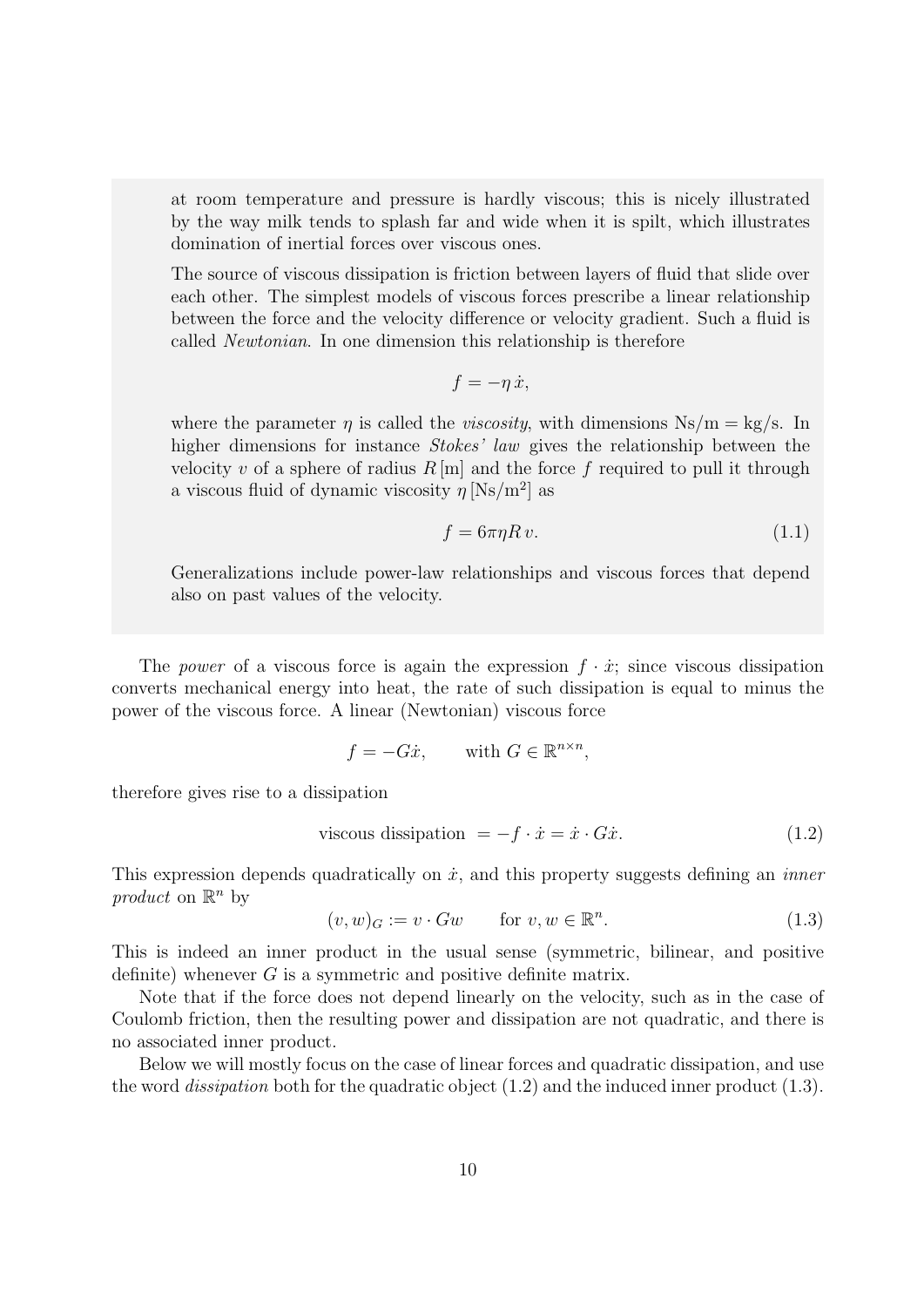#### <span id="page-11-0"></span>1.1.6 Example: a mass, a spring, and a dashpot

We can now formulate a classical example: the damped mass-spring system. In the simplest case, the setup is that of a mass that can move in one dimension, and which is connected to a spring and a dashpot, a friction element much like a shock absorber. The freedom of movement of the system is only the displacement of the mass  $x \in \mathbb{R}$ ; the extension of the spring is also  $x$ .



Figure 1.1: A damped mass-spring system

Assuming a linear spring with force  $-kx$  and linear friction with force  $-c\dot{x}$ , there is no internal force, while the total external force is  $-m\ddot{x} - kx - c\dot{x}$ . The resulting equation is the well-known

$$
m\ddot{x} + c\dot{x} + kx = 0.
$$

Whether a force is internal or external also depends on the choice one makes. In the example of the mass-spring system above, if one considers the spring to be part of the surroundings, then it exerts an external force  $-kx$  on the mass (i.e. in the opposite direction with respect to the displacement x); on the other hand, if one considers the spring part of the system, then it exerts an internal force  $kx$  on the wall it is connected to. Both lead to the same formula for the force balance.

If this seems confusing (and prone to mistake), I agree completely. The good news is that once one moves from this force/power-based modelling to variational modelling (which we do below), both the classification in internal and external power and the corresponding signs become completely automatic.

#### <span id="page-11-1"></span>1.2 Duality

The reader familiar with the concept of duality, usually applied in infinite-dimensional spaces, might have noticed that the discussion above could be improved by formulating in terms of duality. We do that now.

#### <span id="page-11-2"></span>1.2.1 Dual pairings

We recall some duality concepts. Two real normed spaces  $V$  and  $W$  are said to be in duality with each other if there exists a continuous bilinear form  $\langle \cdot, \cdot \rangle : V \times W \to \mathbb{R}$ , i.e. a mapping  $\langle \cdot, \cdot \rangle : V \times W \to \mathbb{R}$  satisfying the linearity properties

- for fixed w,  $\langle v, w \rangle$  is linear in v,
- for fixed v,  $\langle v, w \rangle$  is linear in w,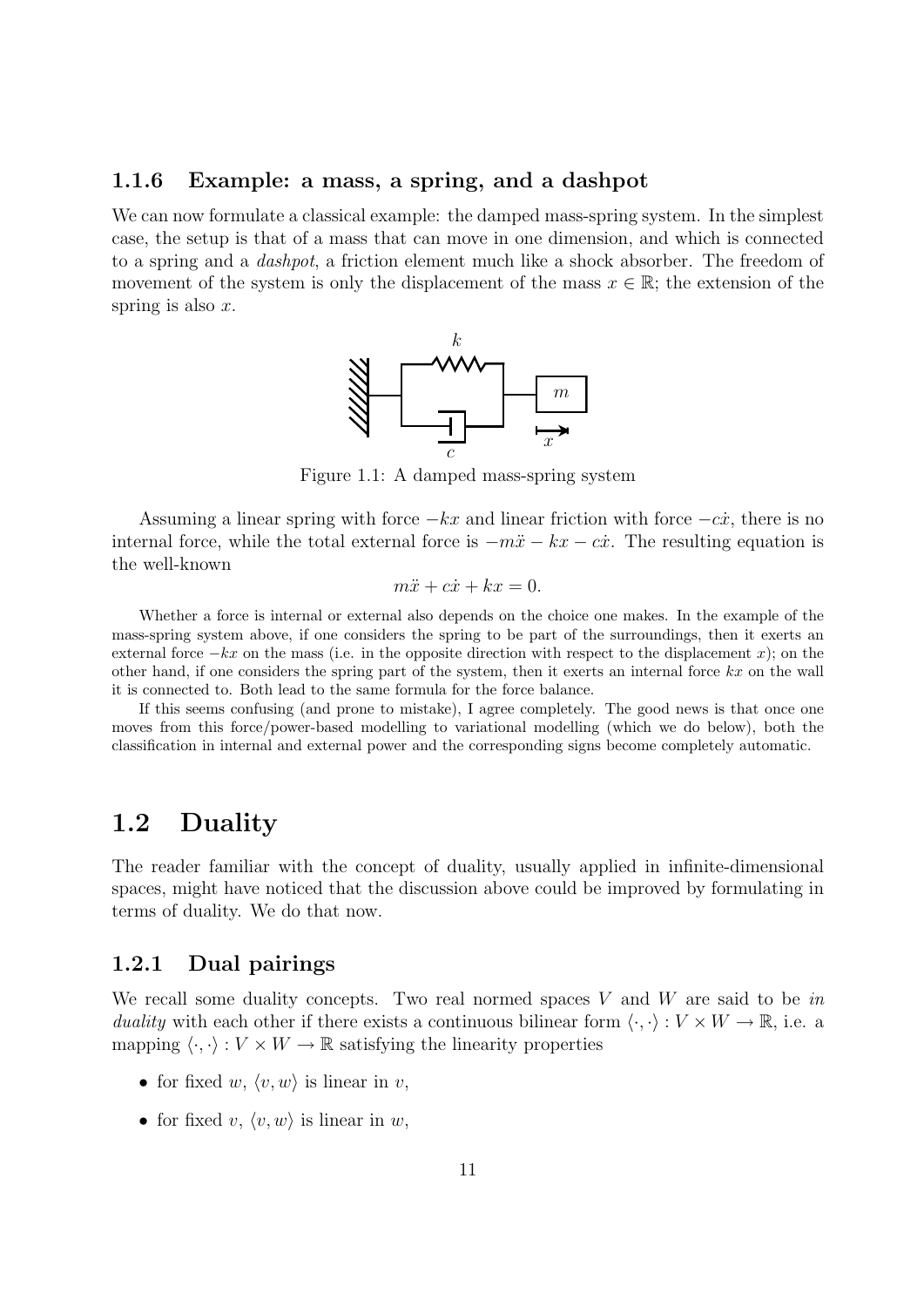and the estimate

$$
|\langle v, w \rangle| \le C ||v||_V ||w||_W.
$$

Given a real normed space  $V$ , the canonical example of a dual space  $W$  is the *(topological)* dual, the space  $V'$  defined by

$$
V' := \{ \xi : V \to \mathbb{R} \text{ linear and continuous } \}.
$$

The space  $V'$  is a linear space with respect to pointwise scalar multiplication and addition, and has the canonical norm

$$
||f||_{V'} := \sup_{0 \neq v \in V} \frac{\langle \xi, v \rangle}{||v||_V}.
$$

Here we write  $\langle \xi, v \rangle = V \langle \xi, v \rangle_V$  for the value of  $\xi \in V'$  at  $v \in V$ , and this indeed defines a dual pairing in the definition above. One can think of the space  $V'$  as the *largest* space W that can be in duality with  $V$ .

#### <span id="page-12-0"></span>1.2.2 Riesz' Lemma

In a *Hilbert space*, i.e. a complete vector space with an inner product  $(\cdot, \cdot)_H$  and norm  $||z||_H^2 := (z, z)_H$ , dual objects can be mapped one-to-one to vectors in the space itself:

<span id="page-12-3"></span>**Lemma 1.2.1** (Riesz' Lemma). Let H be a Hilbert space. For each  $\xi \in H'$  there exists a unique  $w \in H$  such that

$$
_{H'}\langle \xi, v \rangle_H = (v, w)_H \qquad \text{for all } v \in H.
$$

In addition,  $||w||_H = ||\xi||_{H'}$ .

See e.g. [\[Bre11,](#page-48-1) Th. 5.5]. Note that the vector w necessarily depends on the choice of inner product: a different inner product results in a different vector  $w$ , for the same dual object  $\xi$ .

#### <span id="page-12-1"></span>1.2.3 The Fréchet Derivative

Suppose we have given a functional  $F: V \to \mathbb{R}$ . The principal way to define differentiation of F is via the Fréchet derivative. A functional  $F : V \to \mathbb{R}$  is Fréchet differentiable at  $v \in V$  if there exists  $\xi \in V'$  such that

<span id="page-12-2"></span>
$$
F(v+w) - F(v) - \langle \xi, w \rangle = o(||w||_V) \quad \text{as } w \to 0. \tag{1.4}
$$

From this definition it follows immediately that for each  $w \in V$ ,

$$
\lim_{t \to 0} \frac{F(v + tw) - F(v)}{t} = \langle \xi, w \rangle.
$$

The dual object  $\xi$  is called the Fréchet derivative at v and is written  $F'(v)$ . The definition [\(1.4\)](#page-12-2) gives a clear interpretation of this dual object, as follows: for given small perturbation w of the current position v,  $\langle \xi, w \rangle$  gives the (approximate) value of  $F(v+w)-F(v)$ , i.e. the approximate perturbation of F.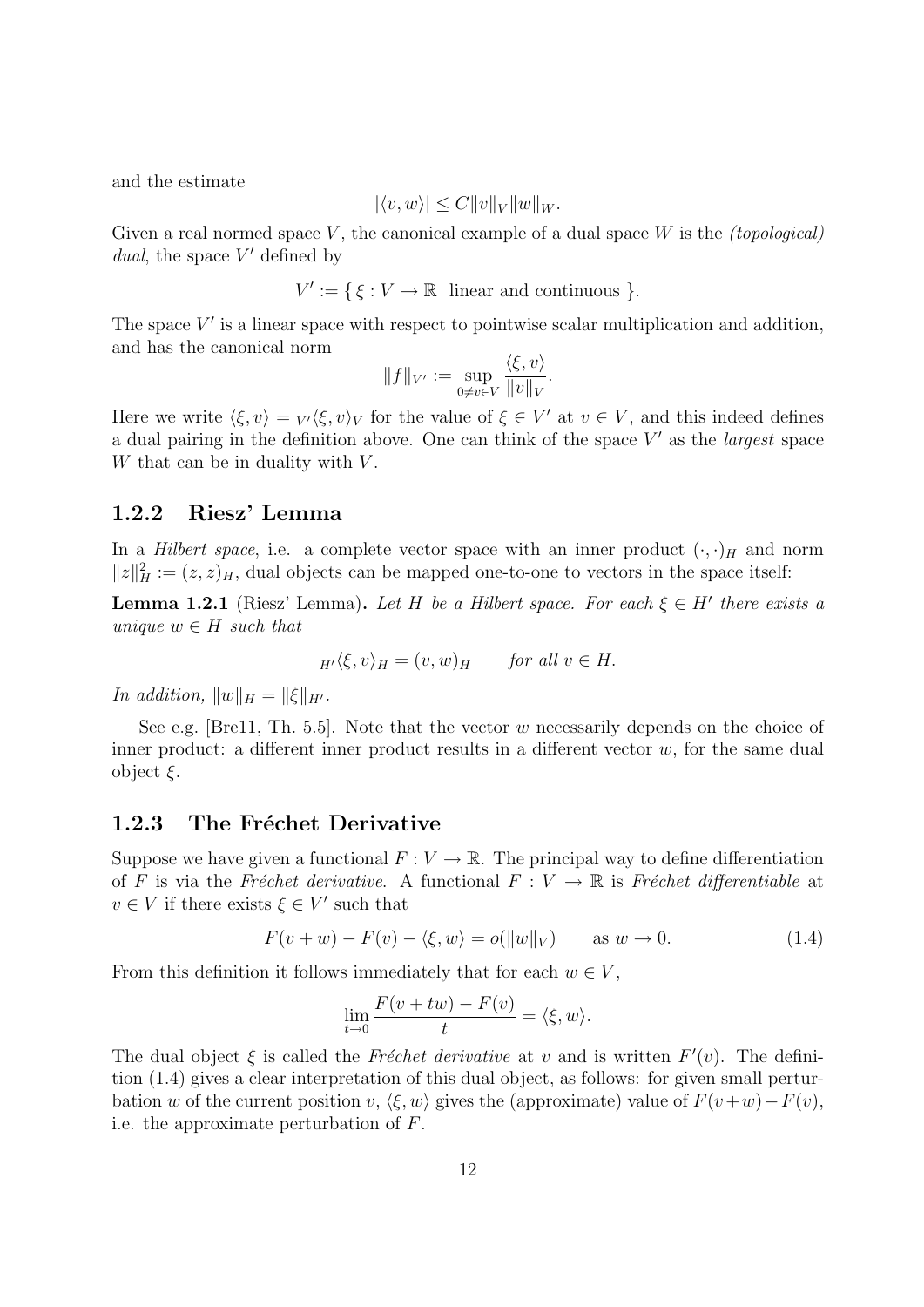#### <span id="page-13-0"></span>1.2.4 Gradients

Given a Fréchet differentiable functional F on a Hilbert space H, the *gradient* grad F at  $v \in H$  is the Riesz representation of the Fréchet derivative  $F'(v)$ , which is defined by the property that

$$
(\text{grad } F(v), w)_H = {}_{H'}\langle F'(v), w \rangle_H
$$
 for all  $w \in H$ .

In  $\mathbb{R}^n$  we usually write  $\nabla F$  for grad F.

- 1. In  $\mathbb{R}^n$  with the standard inner product, grad  $F(v)$  is the vector  $(\partial_1 F, \ldots, \partial_n F)$  of partial derivatives.
- 2. In  $\mathbb{R}^n$  with an inner product given by a symmetric positive definite matrix  $G \in$  $\mathbb{R}^{n \times n}$ , the gradient  $\operatorname{grad}_G F$  is the vector  $(f_1, \ldots, f_n)$  with coefficients

$$
f_i = \sum_{j=1}^n (G^{-1})_{ij} \partial_j F(v),
$$

i.e.  $\operatorname{grad}_G F = G^{-1} \operatorname{grad} F$ , where we write grad F for the gradient with respect to the standard inner product.

Note that while the Fréchet derivative is independent of the choice of inner product, the gradient clearly depends on the inner product.

Stating that the Fréchet derivative is independent of the choice of inner product is actually only true within the class of inner products giving rise to equivalent norms. If one chooses an inner product which generates a stronger norm, then the condition that  $\xi \in H'$  in [\(1.4\)](#page-12-2) is also strengthened, implying a smaller class of Fréchet differentiable functionals.

#### <span id="page-13-1"></span>1.2.5 Displacements, forces, and duality

We now switch to modelling again. Suppose that  $V$  is a space of displacements, for instance measured in meters. If  $\mathcal{E}: V \to \mathbb{R}$  is an energy functional, then its Fréchet derivative is a dual object: according to the interpretation above it maps an (infinitesimal) change in displacement into an (infinitesimal) change in energy.

This suggests that a conservative force, which derives from an energy, should be viewed as a dual object; and by extension all forces should be thought of as dual objects. If we go back through the discussion of Section [1.1,](#page-4-1) we see that indeed the power is intrinsically a dual object: it maps a velocity (which is a change of the displacement per unit of time) to a change in energy per unit of time. The power can be viewed as the duality pairing corresponding to a given force.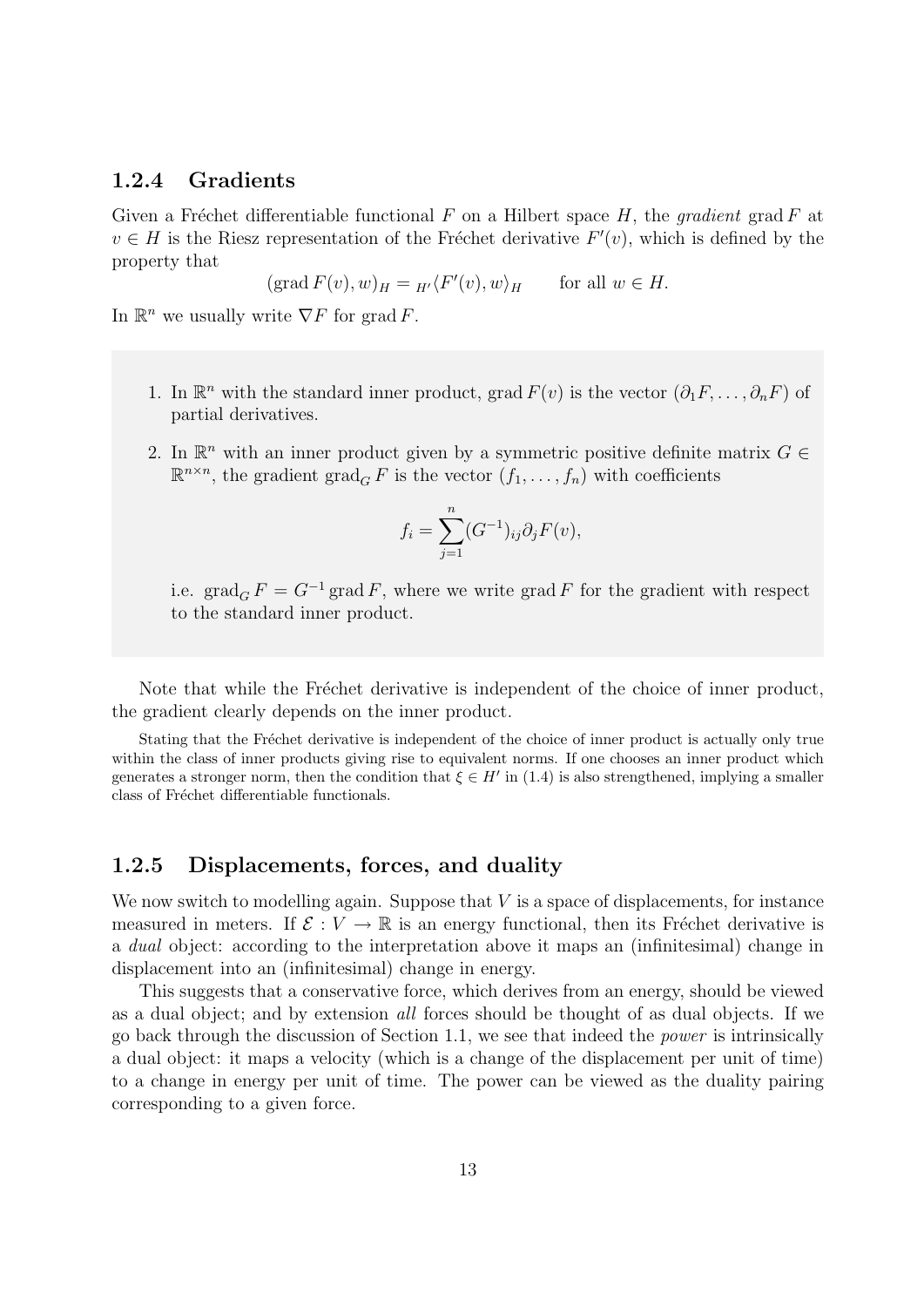One might ask, why do we then usually think of forces as vectors? The answer is that (a) vectors are more easily visualized, and (b) in  $\mathbb{R}^n$ , which is a Hilbert space, Riesz' Lemma above allows us to uniquely identify with each force (as a dual object) a corresponding 'force vector'. However, the resulting vector does depend on the choice of inner product, which is closely related to the choice of variables.

For forces in  $\mathbb{R}^n$ , such as arise for instance when studying rigid bodies, identifying dual objects with vectors works well, since it is usally not too restrictive to stick to a single frame of reference and a single inner product. For deformable bodies things already become more difficult: the existence of three different stress tensors in continuum elasticity, for instance (the Cauchy stress tensor and the first and second Piola-Kirchhoff stress tensors [\[GS08,](#page-49-1) Ch. 7]) arises from a need to describe some properties in the reference frame and others in the deformed frame. Each of the three tensors however corresponds to the same power duality pairing: their differences only arise from differences in expressing this object through different sets of local coordinates.

These considerations suggest that the power duality pairing should be considered as the principal object; other descriptions, such as vectorial forces or stress tensors, are representations of this object in a given set of coordinates.

### <span id="page-14-0"></span>1.3 Modelling gradient flows in  $\mathbb{R}^n$

We now specialize to the case of conservative forces and where inertia is of vanishing importance. In this case the system is described by the potential  $\mathcal E$  of the conservative forces and the power  $(\cdot, \cdot)$  of the dissipative forces, and these are the *only* sources of power.

In this context modelling proceeds by choosing the degrees of freedom (see the discussion of state in Section [1.1.1\)](#page-4-2) and then postulating expressions for the total energy  $\mathcal E$  and the total dissipation  $(\cdot, \cdot)$  of the system.

Let us illustrate this on the example of Section [1.1.6.](#page-11-0) Since we assume that there is no inertia, the system reduces to a spring and a dashpot. Again assuming a linear spring with force  $-kx$ , the energy of that spring is  $\mathcal{E}(x) := kx^2/2$ ; the linear dashpot (with force  $-c\dot{x}$ ) leads to a dissipation 'inner product'  $(\cdot, \cdot)_c$  on R given by

$$
(v, w)_c := cvw
$$
 for  $v, w \in \mathbb{R}$ .

The power couple arising from the force  $\mathcal{E}'$  is  $_{(\mathbb{R})'}\langle \mathcal{E}'(x), y \rangle_{\mathbb{R}} = \mathcal{E}'(x)y = kxy$ . 'No net power' then reduces to

$$
0 = (\dot{x}, v)_c + \mathcal{E}'(x)v = (c\dot{x} + kx)v \qquad \forall v \in \mathbb{R},
$$

or

$$
\dot{x} = -\frac{k}{c}x.
$$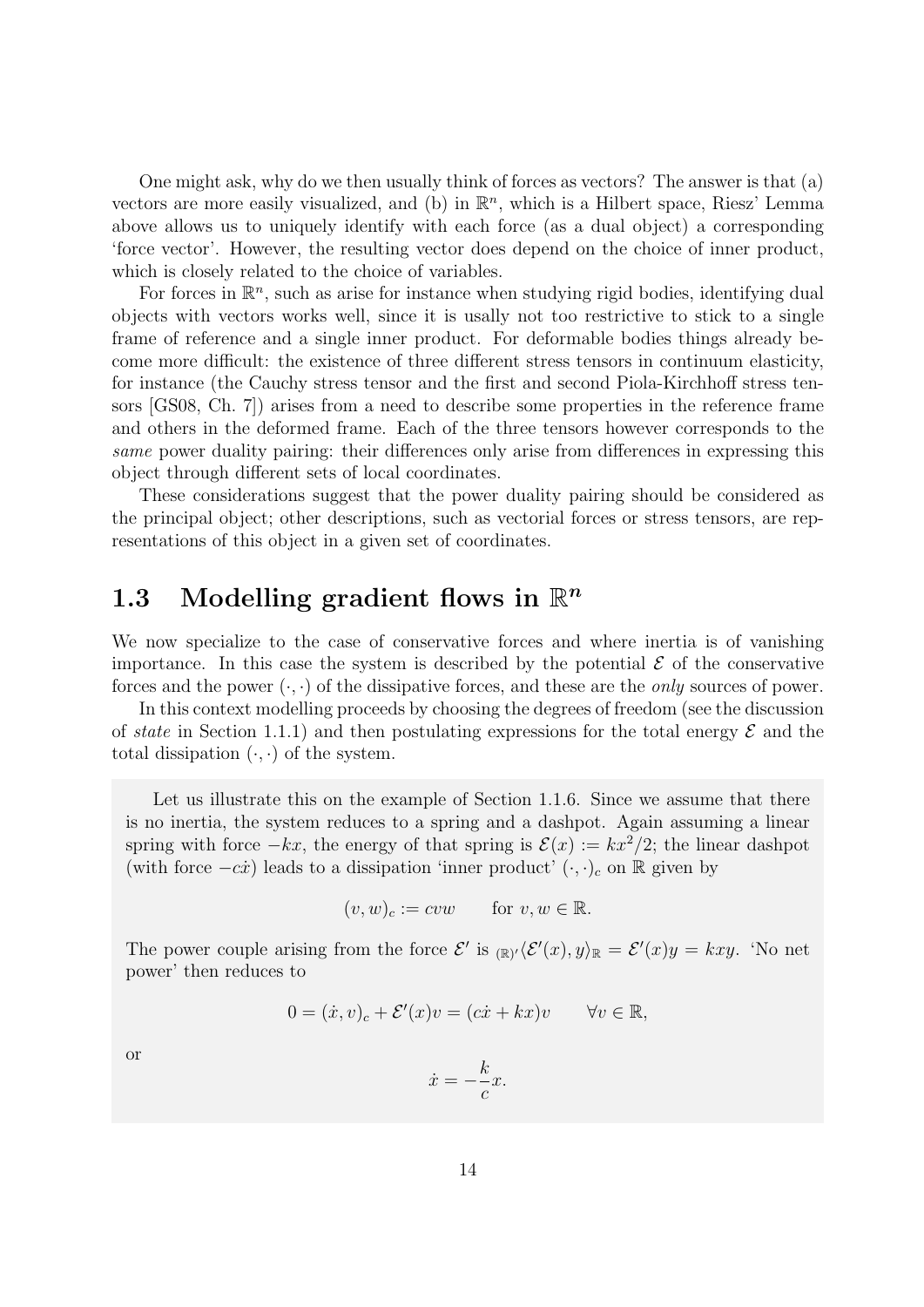# <span id="page-15-0"></span>Chapter 2 Gradient flows in Hilbert spaces

The discussion of the previous chapter tiptoed around questions of rigour. In this chapter we will explore some of the issues involved in developing a rigorous theory in a Hilbert space  $H$ . The main challenge lies in the fact that in all interesting cases the state space  $H$ is infinite-dimensional (typical examples are  $L^2$  and  $H^{-1}$ ) and  $\mathcal{E}: H \to \mathbb{R}$  is not smooth in fact, as we will see below, typical energy functions are not even defined on the whole  $\delta H$ .

Throughout this chapter H is a real Hilbert space with inner product  $(\cdot, \cdot)$  and norm  $\|\cdot\|$ , or  $(\cdot, \cdot)_H$  and  $\|\cdot\|_H$  when necessary to avoid confusion. This space represents the state space, consisting of all admissible states, or in other words, it describes the kinematics of the system. In addition, we shall write grad  $\mathcal{E}$  instead of  $\nabla \mathcal{E}$ , to allow us to distinguish later between the 'function-space gradient' grad and the 'physical-space gradient' ∇. Both are gradients, in the same mathematical sense, but we will reserve  $\nabla$  for the operator that maps a function on  $\mathbb{R}^d$  to a vector field on  $\mathbb{R}^d$ . In addition, by writing  $\text{grad}_H$  we will specify the space H (or more precisely the inner product  $(\cdot, \cdot)$ <sub>H</sub>) with which the gradient is defined.

#### <span id="page-15-1"></span>2.1 Mathematical properties of Hilbert-space gradient flows: the smooth case

The first main result states some simple properties that are simple to prove.

**Theorem 2.1.1.** Assume that  $\mathcal{E} \in C^1(H)$  and that the mapping  $H \ni z \mapsto \mathcal{E}'(z) \in H'$  is locally Lipschitz continuous. Then

<span id="page-15-2"></span>1. For each  $z_0 \in H$  there exists a local solution  $z \in C^1((-\delta, \delta); H)$  of the gradient-flou equation

 $\dot{z} = -\operatorname{grad} \mathcal{E}(z) \quad \text{with} \quad z(0) = z_0.$  (2.1)

<span id="page-15-3"></span>2. If  $\mathcal E$  is bounded from below, then this solution exists for all time  $t > 0$ .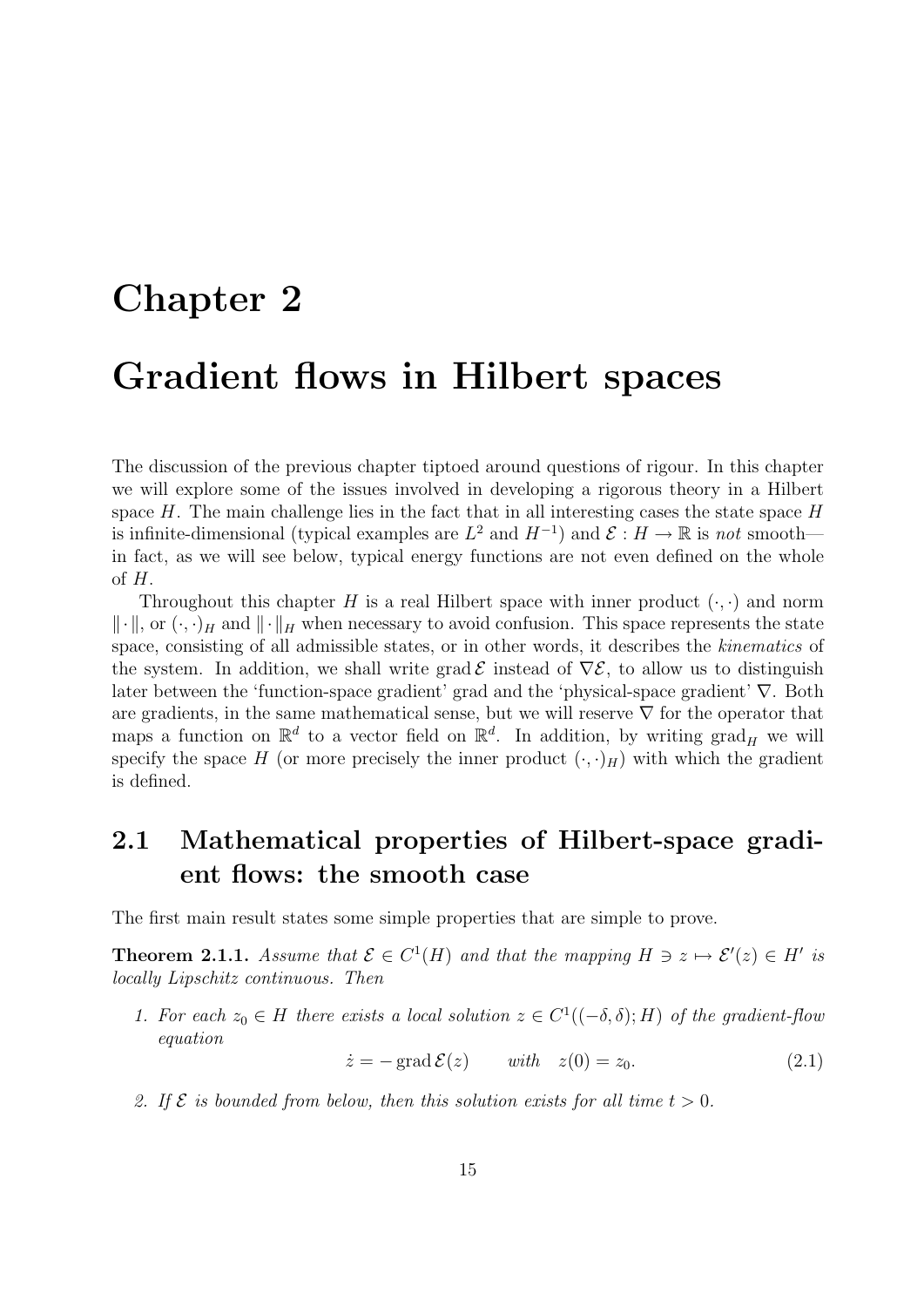*Proof.* Part [1](#page-15-2) follows from remarking that since  $\|\operatorname{grad} \mathcal{E}(z)\|_{H} = \|\mathcal{E}'(z)\|_{H'}$  (see Lemma [1.2.1\)](#page-12-3),  $z \mapsto \text{grad } \mathcal{E}(z)$  is also locally Lipschitz. The result then follows from standard ODE theory (e.g. [\[Kre89,](#page-49-2) Sec. 5.3]).

For Part [2](#page-15-3) we estimate

$$
||z(t) - z_0||^2 = \left\| \int_0^t \dot{z} \right\|^2 \le t \int_0^t ||\dot{z}||^2 = -t \int_0^t (\dot{z}, \text{grad } \mathcal{E}(z)) = t (\mathcal{E}(z_0) - \mathcal{E}(z(t))).
$$

Since  $\mathcal{E}(z(t))$  is bounded from below by a constant independent of  $z(t)$ ,  $||z(t)||^2$  can only increase linearly in time; therefore the solution can be continued for all positive time (see e.g. [\[CL72,](#page-48-2) Sec. 1.3]).  $\Box$ 

#### <span id="page-16-0"></span>2.2 Equivalent definitions

**Theorem 2.2.1.** Assume that  $\mathcal{E} \in C^1(H)$  and let  $z \in C^1([0,T];H)$  be given. Then the following four statements are equivalent:

- <span id="page-16-1"></span>1.  $\dot{z} = -\text{grad } \mathcal{E}(z)$  on  $[0, T]$ ;
- <span id="page-16-2"></span>2. (Rayleigh principle I) For each  $t \in [0, T]$ ,

$$
\frac{1}{2}||\dot{z}(t)||^2 + (\operatorname{grad} \mathcal{E}(z(t)), \dot{z}(t)) \le \frac{1}{2}||v||^2 + (\operatorname{grad} \mathcal{E}(z(t)), v) \quad \text{for all } v \in H;
$$

<span id="page-16-4"></span>3. (Rayleigh principle II) For each  $t \in [0, T]$ ,

$$
\frac{d}{dt}\mathcal{E}(z(t)) \le -\frac{1}{2}||\dot{z}(t)||^2 - \frac{1}{2}||\operatorname{grad}\mathcal{E}(z(t))||^2;
$$

<span id="page-16-5"></span>4. (Rayleigh principle III)

$$
\mathcal{E}(z(T)) - \mathcal{E}(z(0)) + \int_0^T \left[\frac{1}{2} ||\dot{z}(t)||^2 + \frac{1}{2} ||\operatorname{grad} \mathcal{E}(z(t))||^2\right] dt \le 0.
$$

*Proof.*  $1 \iff 2$  $1 \iff 2$ : The expression

<span id="page-16-3"></span>
$$
v \mapsto \frac{1}{2} ||v||^2 + (\text{grad } \mathcal{E}(z(t)), v)
$$
\n(2.2)

is strictly convex and coercive, and therefore has a unique minimizer, which solves the Euler equation

$$
0 = (v, w) + (\text{grad } \mathcal{E}(z(t)), w) \quad \text{for all } w \in H,
$$

which is equivalent to  $v = -\text{grad }\mathcal{E}(z(t))$ . Therefore  $\dot{z}$  is the unique minimizer of [\(2.2\)](#page-16-3) if and only if  $\dot{z}(t) = -\text{grad }\mathcal{E}(z(t)).$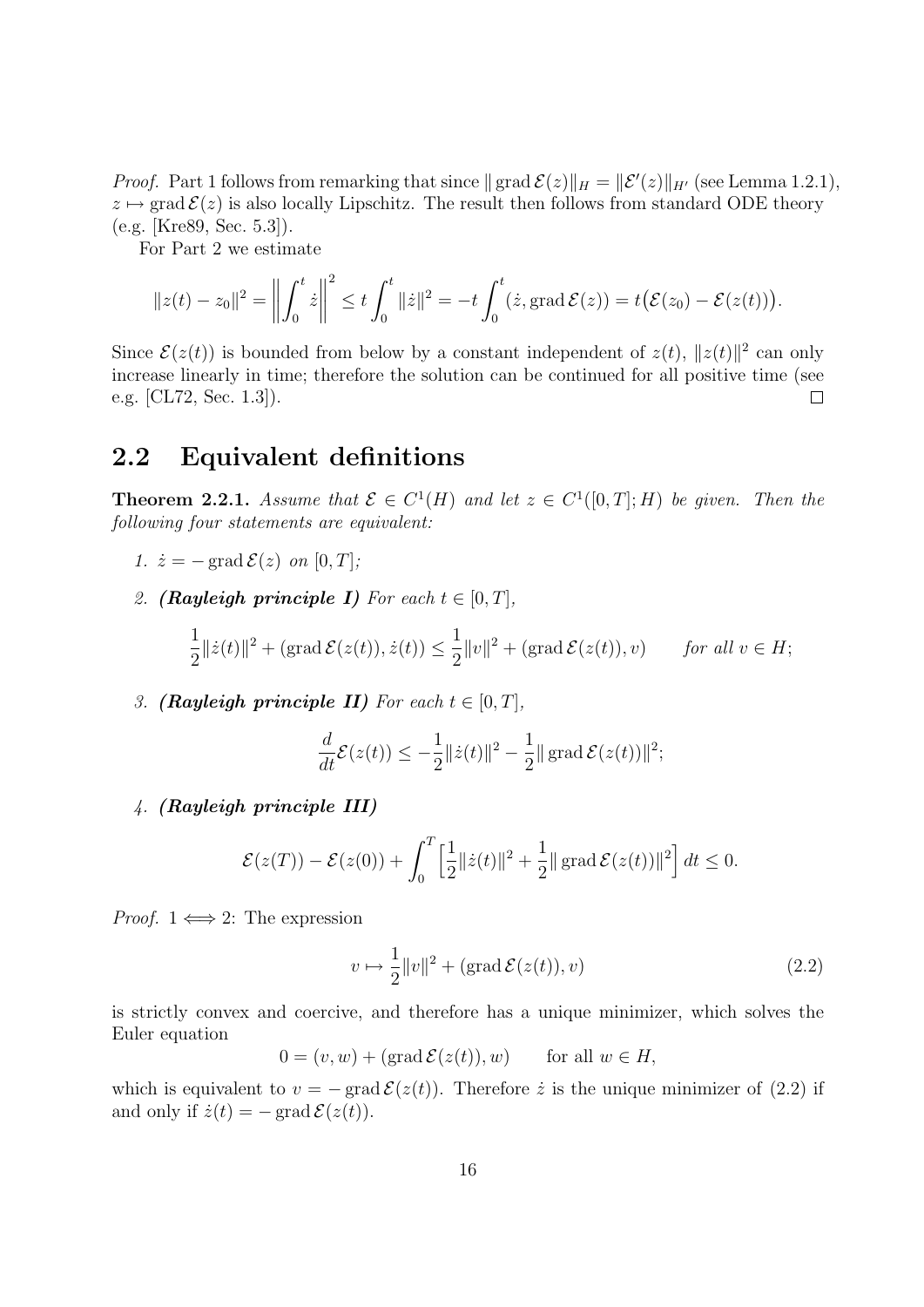$1 \implies 3$  $1 \implies 3$ : By the chain rule we have for any z the estimates

$$
\frac{d}{dt}\mathcal{E}(z(t)) = (\dot{z}(t), \text{grad }\mathcal{E}(z(t)))
$$
\n
$$
\geq -\|\dot{z}(t)\| \|\operatorname{grad }\mathcal{E}(z(t))\|
$$
\nwith equality iff  $\dot{z}$  and grad  $\mathcal{E}$  are parallel,  
\n
$$
\geq -\frac{1}{2}\|\dot{z}(t)\|^2 - \frac{1}{2}\|\operatorname{grad }\mathcal{E}(z(t))\|^2
$$
\nwith equality iff  $\|\dot{z}\| = \|\operatorname{grad }\mathcal{E}\|$ .

If z satisfies part [1](#page-16-1) of the theorem, then the inequalities above are equalities, and part [3](#page-16-4) is proved.

 $3 \implies 4$  $3 \implies 4$ : This follows immediately by integration.

 $4 \implies$  $4 \implies$  [1:](#page-16-1) If part 4 is satisfied, then the inequalities above are equalities for almost all t, and since  $\dot{z}$  and grad  $\mathcal E$  are both continuous, these equalities hold for all t. Therefore z satisfies part [1.](#page-16-1)  $\Box$ 

The simple proof of these equivalent definitions belies their tremendous importance. For instance, the 'Rayleigh Principle II' is the basis for a very influential generalization of the gradient-flow concept to metric spaces, started by DeGiorgi (see [\[DGMT80\]](#page-48-3)) and which culminated in [\[AGS05\]](#page-48-4). We shall see this below. The integrated version ('III') turns out to be very useful in passing to the limit in gradient flows, as demonstrated by Sandier and Serfaty [\[SS04\]](#page-50-1) and Stefanelli [\[Ste08\]](#page-50-2) (see also [\[Ser09,](#page-50-3) [AMP](#page-48-5)<sup>+</sup>11]). The Rayleigh Principle I has also been used for this purpose, especially in finite-dimensional and 'nearly finite-dimensional' situations [\[NO01,](#page-49-3) [NO10,](#page-49-4) [HN11\]](#page-49-5).

#### <span id="page-17-0"></span>2.3 Convex functions

The sections above assumed that  $\mathcal E$  was regular. In most of the interesting cases this assumption is too strong, and we need to replace the condition of regularity by something else. It turns out that convexity is the natural replacement. Classical references for this section are Rockafellar [\[Roc72\]](#page-50-4) for the finite-dimensional theory, and Ekeland-Temam [\[ET87\]](#page-49-6) for infinite dimensions.

In the theory of convex functions it is useful to work with the set of extended reals  $\mathbb{R} := \mathbb{R} \cup \{-\infty, \infty\},\$  with the obvious rules of calculation; the special case  $\infty - \infty$  is undefined, while  $0 \cdot (\pm \infty)$  is defined to be equal to zero. We also use the conventions  $\sup \emptyset = -\infty$  and  $\inf \emptyset = \infty$ .

If the function  $F : H \to \overline{\mathbb{R}}$  never takes the value<sup>[1](#page-17-1)</sup>  $-\infty$ , then it is called *convex* provided

<span id="page-17-2"></span>for all 
$$
x, y \in H
$$
,  $\lambda \in (0, 1)$ :  $F(\lambda x + (1 - \lambda)y) \leq \lambda F(x) + (1 - \lambda)F(y)$ . (2.3)

The function is *strictly* convex if this inequality is strict for all  $0 < \lambda < 1$ . A convex function F is said to be proper when  $F(x) > -\infty$  for all x and  $F(x) < \infty$  for at least one x. The *domain* dom F is the set  $\{x : F(x) < \infty\}.$ 

<span id="page-17-1"></span><sup>&</sup>lt;sup>1</sup>This condition is necessary to avoid  $\infty - \infty$  on the right-hand side of the inequality [\(2.3\)](#page-17-2). For the general case convexity can be defined as convexity of the epigraph of F.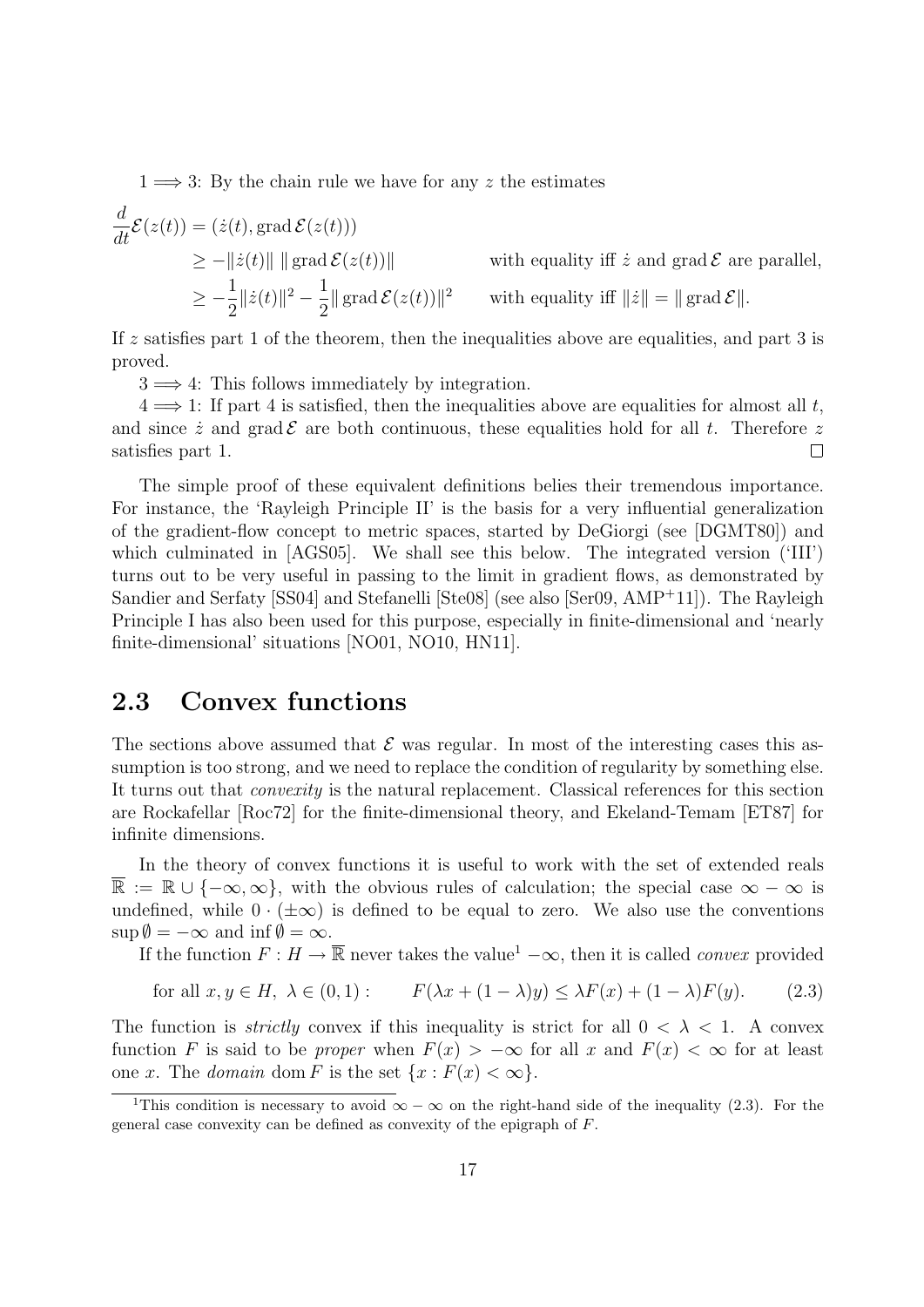At each  $x \in H$  we define the *subdifferential*  $\partial F(x) \subset H'$ ,

$$
\partial F(x) = \{ \xi \in H' : F(y) \ge F(x) + \langle \xi, y - x \rangle \text{ for all } y \in H \}.
$$

**Lemma 2.3.1.** If F is proper and  $F(x) = \infty$ , then  $\partial F(x) = \emptyset$ . If F is differentiable at x with (Fréchet) derivative  $F'(x)$ , then  $\partial F(x) = \{F'(x)\}.$ 

Exercise 2.3.1. Prove this lemma.

Below follow a number of examples of proper convex functions.  $H$  is a real Hilbert space.

- 1.  $F: H \to \mathbb{R}, F(x) := ||x||^2$ .
- 2. If  $K \subset H$  is convex, then  $F(x) := 0$  if  $x \in K$ , and  $F(x) = +\infty$  if  $x \notin K$  defines a convex function, called the *indicator function* and often denoted  $\mathbb{I}_K$ .
- 3.  $F : \mathbb{R} \to \overline{\mathbb{R}}$ ,  $F(x) = -\log x$  if  $x > 0$ , and  $F(x) = +\infty$  if  $x \leq 0$ .
- 4.  $F : \mathbb{R} \to \overline{\mathbb{R}}, F(x) = x \log x$  if  $x > 0$ , and  $F(x) = +\infty$  if  $x \le 0$  (compare the difference with the previous one).
- 5.  $F: \mathbb{R} \to \mathbb{R}, F(x) = e^x$ .
- 6. If  $f : \mathbb{R} \to \overline{\mathbb{R}}$  is convex, and  $H = L^2(\Omega)$  for some  $\Omega \subset \mathbb{R}^n$ , then the function  $F(u) := \int_{\Omega} f(u(x)) dx$  is convex.
- 7. Extending the previous case, if  $A : H \to H$  is a bounded linear operator, then the function  $F(u) := \int_{\Omega} f((Au)(x)) dx$  is convex.
- <span id="page-18-0"></span>8. Even further extending the example, we can also take the linear operator A to be unbounded. An example of this is the Dirichlet integral  $\int |\nabla u|^2$  in  $L^2$ , which is the integral of the composition of  $y \mapsto |y|^2$  and the unbounded operator  $u \mapsto \nabla u$ .

As an example of the calculation of the subdifferential, let us take the final example above,  $F(u) = (1/2) \int_{\Omega} |\nabla u|^2$  in  $H = L^2(\Omega)$ . If  $\xi \in \partial F(u)$ , then  $u \in \text{dom } \partial F \subset \text{dom } F$ (see part [1](#page-19-1) of Theorem [2.3.2](#page-19-2) below), so that  $u \in \text{dom } F = H^1(\Omega)$ . Take  $\varphi \in C^1(\overline{\Omega})$ , and remark that

$$
F(u + t\varphi) - F(u) = t \int \nabla u \nabla \varphi + \frac{t^2}{2} \int |\nabla \varphi|^2.
$$

Therefore necessarily  $\langle \xi, \varphi \rangle = \int \nabla u \nabla \varphi$ ; since this linear form is bounded on  $L^2$ ,  $\Delta u \in$  $L^2(\Omega)$  and  $\partial u/\partial n = 0$  in  $L^2(\partial\Omega)$  (which is well-defined since  $\Delta u \in L^2(\Omega)$ ). Then  $\langle \xi, \varphi \rangle = - \int \varphi \Delta u$  for all  $\varphi \in L^2(\Omega)$ . Therefore

$$
\partial F(u) := \begin{cases} \{ \varphi \mapsto -\int \varphi \Delta u \} & \text{if } \Delta u \in L^2(\Omega) \text{ and } \frac{\partial u}{\partial n} = 0 \text{ on } \partial \Omega, \\ \emptyset & \text{otherwise.} \end{cases}
$$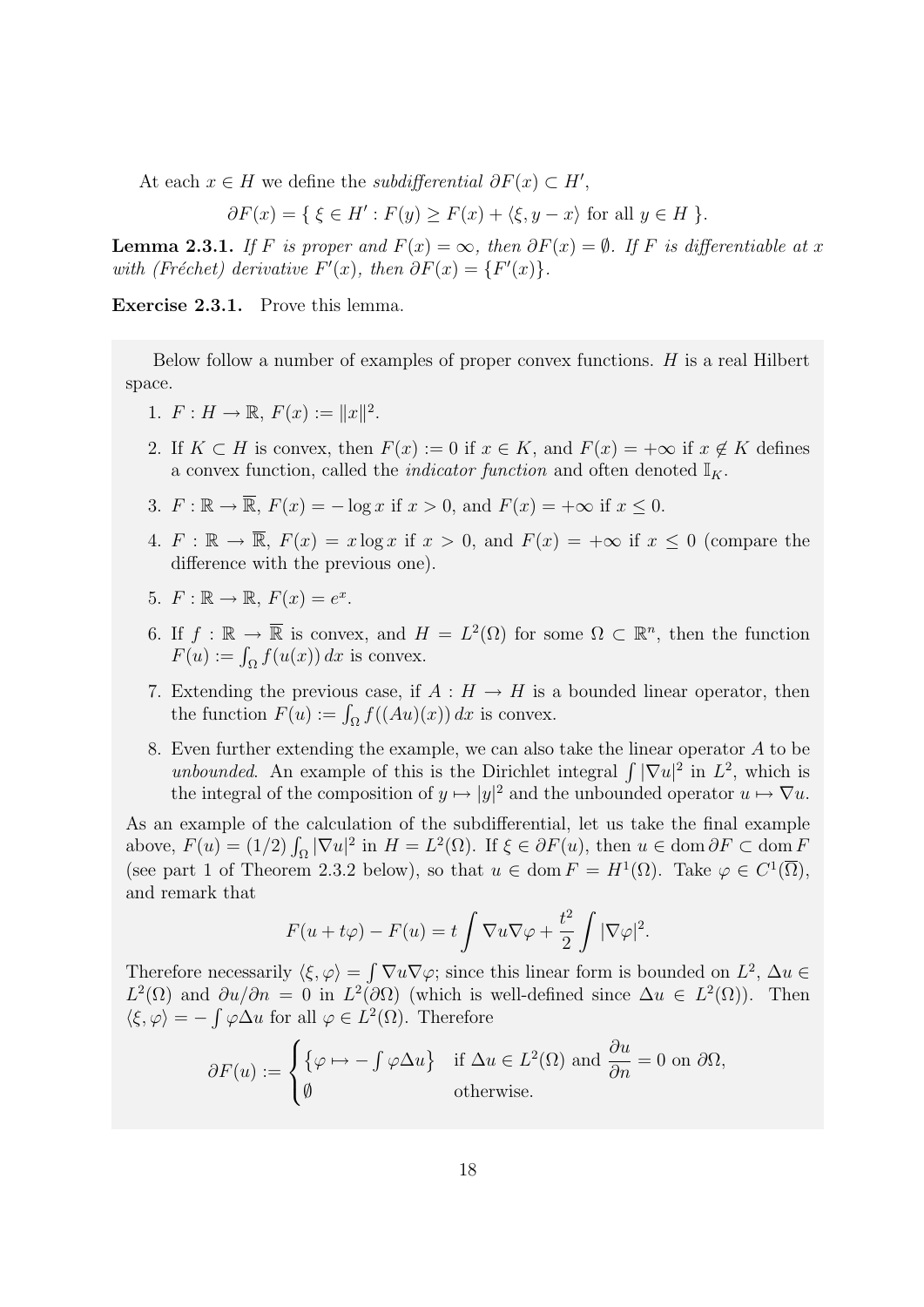Exercise 2.3.2. Calculate the subdifferentials for the other convex functions. (Hint for number 2: first consider K an interval in  $\mathbb{R}$ .)

The theorem below collects a number of useful properties of convex functions.

<span id="page-19-2"></span><span id="page-19-1"></span>**Theorem 2.3.2.** Let  $F: H \to \mathbb{R}$  be convex and proper.

- 1. At each  $x \in H$  the subdifferential  $\partial F(x)$  exists (but may be empty); it is a weakly closed convex subset of H'. The domain dom  $\partial F$  is the set  $\{x \in H : \partial F(x) \neq \emptyset\},\$ and dom  $\partial F \subset$  dom F.
- 2. Convex functions have monotone subdifferentials: if  $x, y \in \text{dom } \partial F$ , and  $\xi \in \partial F(x)$ ,  $\eta \in \partial F(y)$ , then

<span id="page-19-3"></span>
$$
\langle \xi - \eta, x - y \rangle \ge 0. \tag{2.4}
$$

Proof. The first part is a good exercise. For the monotonicity, note that the function  $g(\lambda) := F(\lambda x + (1-\lambda)y) - \lambda F(x) - (1-\lambda)F(y)$  is convex on [0, 1] and vanishes at  $\lambda = 0, 1$ ; therefore  $g(\lambda) \leq 0$  for  $\lambda \in [0,1]$ . Since

$$
F(\lambda x + (1 - \lambda)y) \ge F(x) + \langle \xi, (1 - \lambda)(y - x) \rangle,
$$

we find

$$
0 \ge g(\lambda) \ge (1 - \lambda) \Big[ F(x) - F(y) + \langle \xi, y - x \rangle \Big],
$$

with equality at  $\lambda = 1$ , which implies

$$
F(x) - F(y) + \langle \xi, y - x \rangle \le 0.
$$

A similar argument at  $\lambda = 0$  gives

$$
F(y) - F(x) + \langle \eta, x - y \rangle \le 0,
$$

and combining these two inequalities yields [\(2.4\)](#page-19-3).

#### <span id="page-19-0"></span>2.4 Gradient flows of convex functionals

Brezis [\[Bre73\]](#page-48-6) has laid the foundation of the theory of gradient flows of convex functionals in Hilbert spaces. The central existence and uniqueness theorem is the following.

<span id="page-19-4"></span>**Theorem 2.4.1** ([\[Bre73,](#page-48-6) Th. 3.1]). Let H be a real Hilbert space, and let  $\mathcal{E}: H \to \overline{\mathbb{R}}$  be convex and proper. Fix  $u_0 \in H$ . Then there exists a unique function  $u \in C([0,\infty);H)$ such that

- 1.  $u(0) = u_0$ ;
- 2. For almost every  $t > 0$ ,  $\dot{u}(t)$  exists in the classical sense;

 $\Box$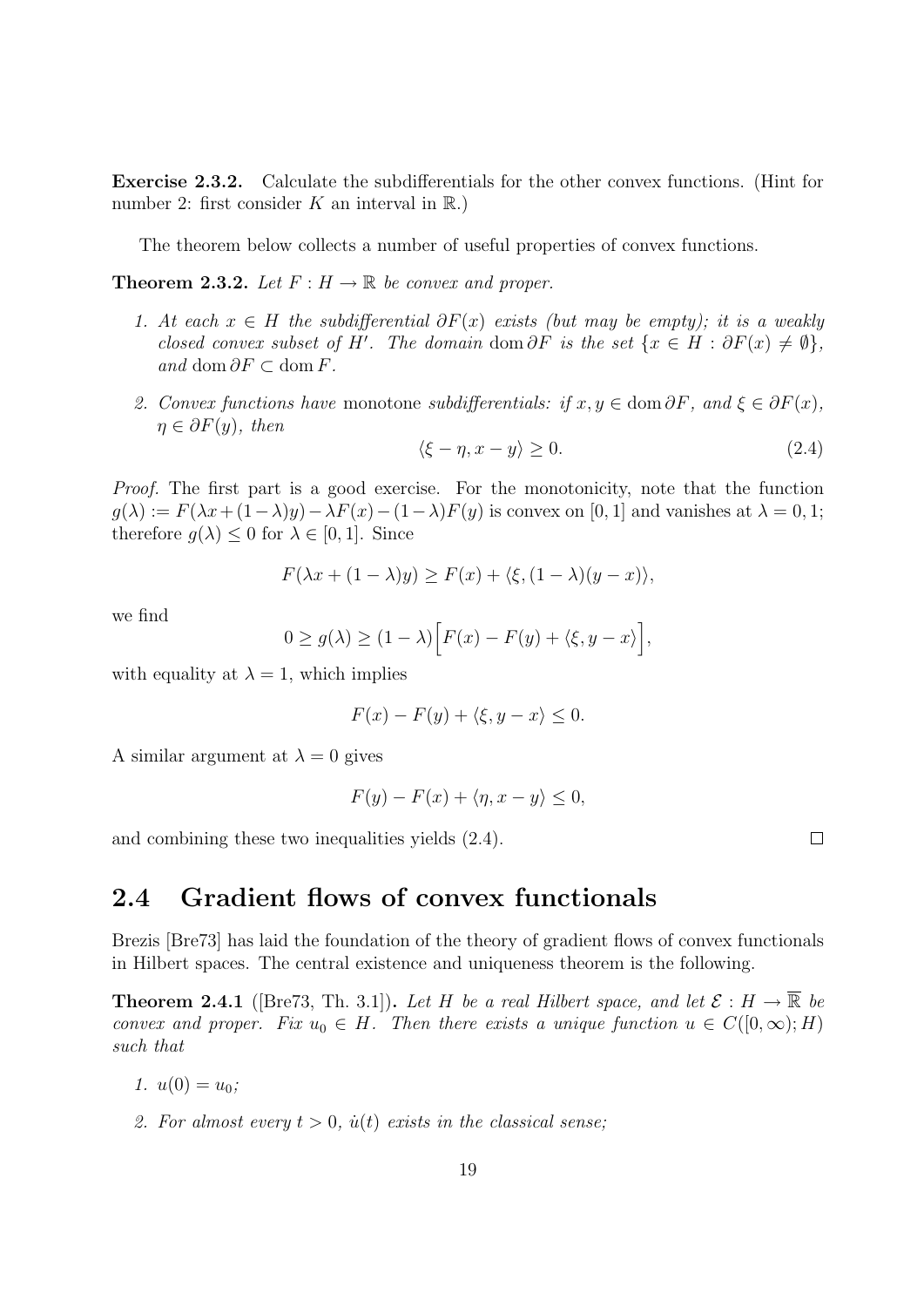3. There exists a function  $\xi : [0, \infty) \to H'$  such that  $\xi(t) \in \partial \mathcal{E}(u(t))$  for every t, and

<span id="page-20-2"></span>
$$
(\dot{u}(t), w)_{H} = -\langle \xi(t), w \rangle \quad \text{for a.e. } t > 0 \text{ and for all } w \in H; \quad (2.5)
$$

- <span id="page-20-3"></span>4. At every  $t \geq 0$ ,  $\xi(t)$  is the element of minimal norm in  $\partial \mathcal{E}(u(t))$ ;
- 5. At every  $t \geq 0$  the right derivative  $\dot{u}^+(t)$  exists, and this right derivative satisfies [\(2.5\)](#page-20-2) at every  $t \geq 0$ .

This theorem makes a number of interesting statements. For instance, the fact that  $\xi(t) \in \partial \mathcal{E}(u(t))$  for all time t implies that  $u(t) \in \text{dom }\partial \mathcal{E}$ , which can be interpreted as a regularity statement (indeed, see the example below of the diffusion equation).

Generalizations of Theorem [2.4.1](#page-19-4) exist to functions that are not convex. For instance Brezis also considers the case where  $\mathcal{E} = \mathcal{E}_0 + \mathcal{E}_1$ , where  $\mathcal{E}_0$  is convex and  $\mathcal{E}_1 \in C^{1,1}(H)$ , the class of functions with Lipschitz derivatives [\[Bre73,](#page-48-6) Th. 3.17]. Later authors generalize this to functions  $\mathcal E$  that are just  $C<sup>1</sup>$  [\[DGMT80,](#page-48-3) [MST89\]](#page-49-7) (with additional conditions) or not even  $C<sup>1</sup>$  [\[RS06\]](#page-50-5). An important other direction of generalization is that where the Hilbert space  $H$  is replaced by a metric space, and we describe this in more detail in Chapter [3.](#page-24-0)

Property [4](#page-20-3) of Theorem [2.4.1](#page-19-4) implies that  $\xi(t)$  is unique, since it is the unique projection of the origin onto the weakly closed convex set  $\partial \mathcal{E}(u(t))$ . This remark motivates the

<span id="page-20-4"></span>**Definition 2.4.2.** Whenever  $\partial \mathcal{E}(u)$  is non-empty, the gradient grad<sub>H</sub>  $\mathcal{E}(u)$  is defined to be the unique element of H satisfying

 $(\text{grad}_{H} \mathcal{E}(u), z)_{H} = \langle \xi, z \rangle$  for all  $z \in H$ ,

where  $\xi \in \partial \mathcal{E}(u)$  is the unique subderivative of minimal norm:

$$
\|\xi\|_{H'} = \inf_{\tilde{\xi} \in \partial \mathcal{E}(u)} \|\tilde{\xi}\|_{H'}.
$$

With this definition, equation [\(2.5\)](#page-20-2) combined with statement [4](#page-20-3) reduce to

$$
\dot{u} = -\operatorname{grad}_H \mathcal{E}(u).
$$

#### <span id="page-20-0"></span>2.5 Examples

Throughout this section we use  $H = L^2(\Omega)$ , where  $\Omega \subset \mathbb{R}^d$ .

#### <span id="page-20-1"></span>2.5.1 Zero-order functionals

#### Smooth convex functionals

Take  $f : \mathbb{R} \to \overline{\mathbb{R}}$  convex and differentiable, and define  $\mathcal{E}(u) := \int_{\Omega} f(u)$ . (Exercise: what is the domain of  $\mathcal{E}$ ?) The subdifferential of  $\mathcal E$  is

$$
\partial \mathcal{E}(u) := \begin{cases} \{ \varphi \mapsto \int_{\Omega} \varphi f'(u) \} & \text{if } f'(u) \in H \\ \emptyset & \text{otherwise.} \end{cases}
$$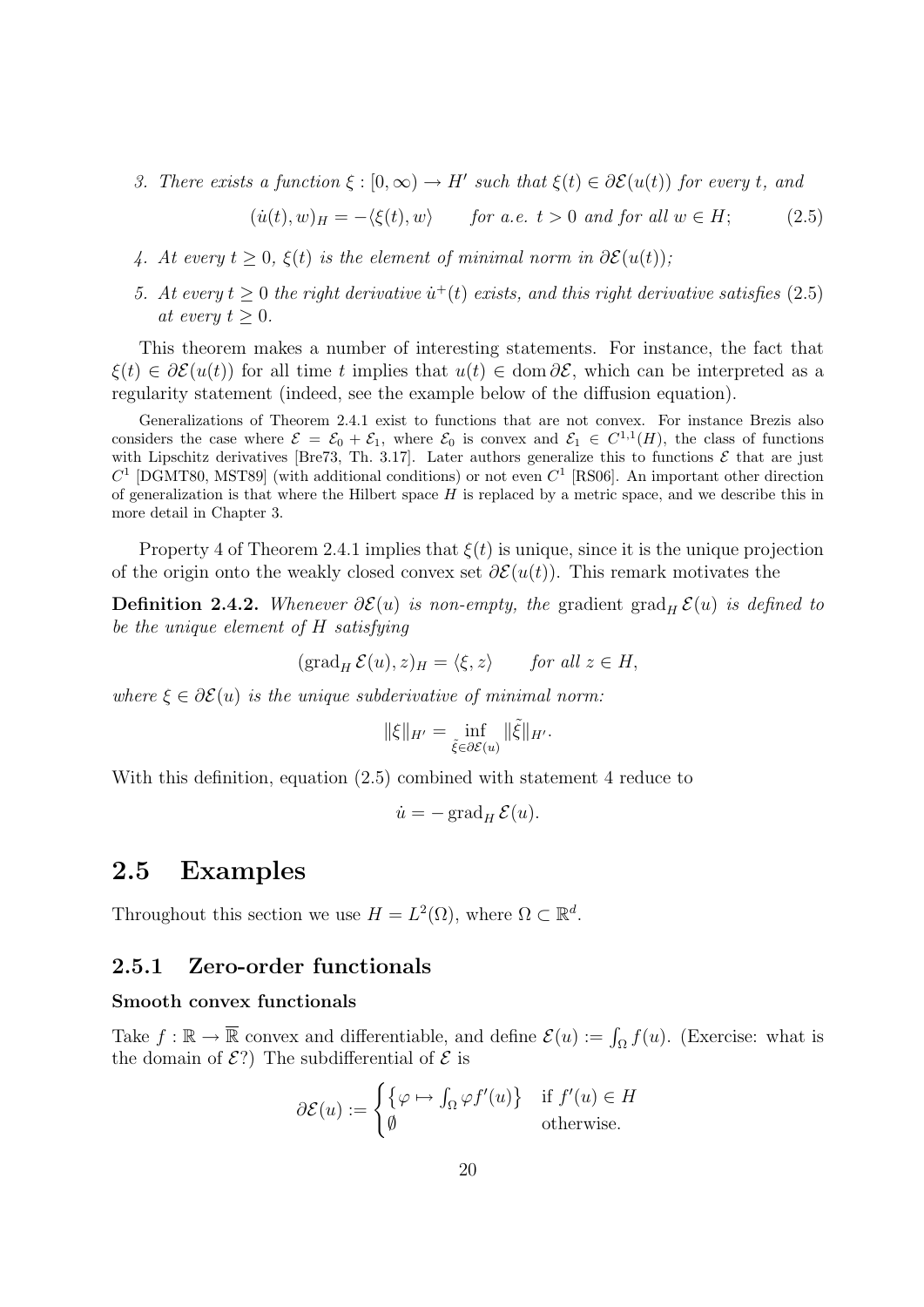Since  $\partial \mathcal{E}$  is a singleton whenever it is non-empty, the equation [\(2.5\)](#page-20-2) reduces to (with some abuse of notation)

<span id="page-21-1"></span>
$$
(\dot{u}, w) = -\langle \partial \mathcal{E}(u), w \rangle \quad \text{for all } w \in H,
$$
\n
$$
(2.6)
$$

which can also be written as

$$
f'(u(t, \cdot)) \in L^{2}(\Omega) \quad \text{for all } t > 0, \text{ and}
$$
  

$$
\int_{\Omega} \dot{u}(t, x)w(x) dx = -\int_{\Omega} w(x)f'(u(x)) dx \quad \text{for all } w \in L^{2}(\Omega), t > 0,
$$
 (2.7b)

which again implies

<span id="page-21-0"></span> $\dot{u} = -f'(u) \quad \text{in } \Omega.$ 

Note how [\(2.7a\)](#page-21-0), which is a reformulation of dom  $\partial \mathcal{E}(u) \neq \emptyset$ , may imply instantaneous regularization. For instance, if  $f(u) = u^6$ , then  $f'(u) = 6u^5$ , and  $f'(u) \in L^2$  implies  $u \in L^{10}$ . Even if  $u_0 = u(0, \cdot) \in L^2$ ,  $u(t, \cdot)$  will be in  $L^{10}$  for all  $t > 0$ .

#### Functionals with corners

We now consider the example of  $f(u) = |u|$ . The subdifferential of f is

$$
\partial f(u) := \begin{cases} \{+1\} & \text{if } u > 0, \\ [-1, 1] & \text{if } u = 0, \\ \{-1\} & \text{if } u < 0, \end{cases}
$$

which implies that the subdifferential of  $\mathcal{E}(u) := \int f(u)$  is the set of all mappings

$$
v \mapsto \int_{\Omega} \lambda(x) v(x) \, dx,
$$

such that  $\lambda \in L^2(\Omega)$  satisfies  $\lambda(x) \in \partial f(u(x))$ , i.e.

<span id="page-21-2"></span>
$$
\lambda(x) = \pm 1 \text{ if } u(x) \geq 0 \quad \text{and} \quad \lambda(x) \in [-1, 1] \text{ for every } x \text{ with } u(x) = 0. \tag{2.8}
$$

Exercise 2.5.1. Prove this characterization of  $\partial \mathcal{E}$ .

Then [\(2.6\)](#page-21-1) can be written as follows:

Find  $u, \lambda : [0, \infty) \to L^2(\Omega)$ , where  $\lambda$  satisfies [\(2.8\)](#page-21-2), such that

$$
\dot{u}(t,x) = -\lambda(t,x) \quad \text{for a.e } t > 0, \ x \in \Omega.
$$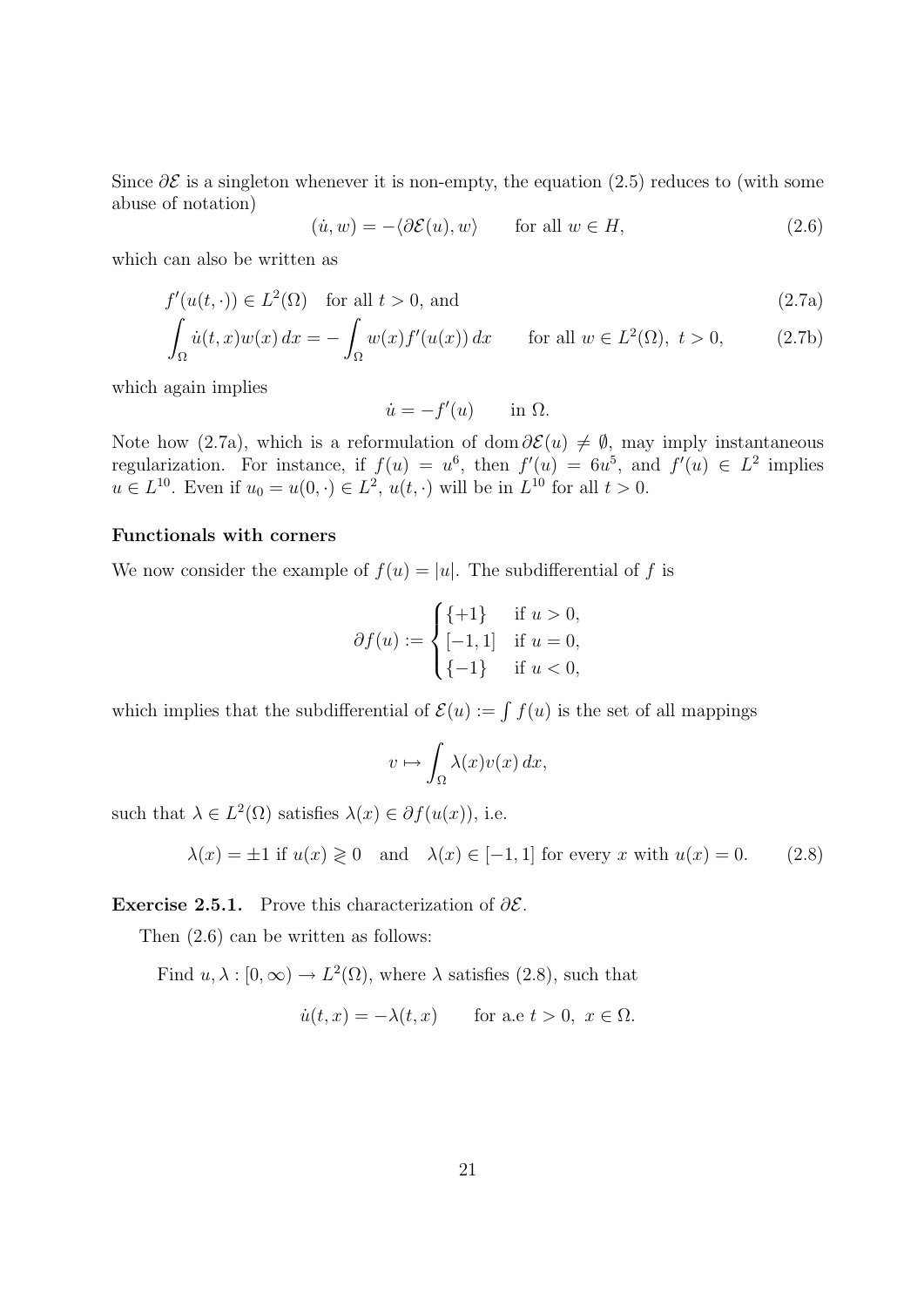#### <span id="page-22-0"></span>2.5.2 The diffusion equation

Now we let  $\Omega \subset \mathbb{R}^d$  be bounded, and we take  $\mathcal E$  to be the Dirichlet integral,  $\mathcal E(u)$ 1  $\frac{1}{2} \int_{\Omega} |\nabla u|^2$ . The subdifferential was already calculated on page [16,](#page-18-0) and as above it is a singleton when non-empty. The equation [\(2.6\)](#page-21-1) then reduces to

$$
\Delta u(t, \cdot) \in L^2(\Omega) \quad \text{and} \quad \frac{\partial u}{\partial n} = 0 \text{ on } \partial \Omega \quad \text{for all } t > 0 \text{, and} \tag{2.9a}
$$

$$
\int_{\Omega} \dot{u}w = \int w\Delta u \qquad \text{for all } w \in L^{2}(\Omega), \ t > 0,
$$
\n(2.9b)

which implies

<span id="page-22-1"></span>
$$
\dot{u} = \Delta u, \quad \text{with boundary condition } \frac{\partial u}{\partial n} = 0. \tag{2.10}
$$

Again the condition [\(2.9a\)](#page-22-1) that follows from dom  $\partial \mathcal{E}(u) \neq \emptyset$  gives an instant regularization, which now is of the form  $u(t, \cdot) \in H^2(\Omega)$  for all  $t > 0$ . (Of course we know that the diffusion equation even has a much stronger regularizing effect:  $u(t, \cdot) \in C^{\infty}$  for all  $t > 0$ , as proved, e.g., in [\[Eva02,](#page-49-8) Sec. 2.3]. However, that result uses various properties of the Laplacian, such as linearity and translation-invariance, that Theorem [2.4.1](#page-19-4) does not use).

Note how the boundary condition  $\partial u/\partial n = 0$  arises: the non-emptiness of the subdifferential  $\partial \mathcal{E}(u)$  requires the boundedness of the linear form  $v \mapsto \int \nabla u \nabla v$  in the space  $L^2(\Omega)$ , and it is this condition that forces the normal derivative of u to vanish. Compare this to the case of 'natural' boundary conditions in stationary problems, which arise when minimizing (for instance) the functional

$$
u \mapsto \frac{1}{2} \int |\nabla u|^2 + \int fu
$$

over  $L^2(\Omega)$  (where we add an additional term to prevent the problem from being trivial). Here it is the vanishing of the derivative  $v \mapsto \int \nabla u \nabla v + \int f v$  (which of course implies boundedness in  $L^2$ ) that leads to the boundary condition  $\partial u/\partial n = 0$ . This is an example of many aspects in which gradient flows are close to minimization problems.

**Exercise 2.5.2.** Work out the differential equation generated by the  $L^2(\Omega)$ -gradient flow of the following energies:

1. 
$$
\mathcal{E}(u) := \begin{cases} \frac{1}{2} \int_{\Omega} |\nabla u|^2 & \text{if } u \in H^1(\Omega) \text{ and } u = 0 \text{ on } \partial\Omega, \\ +\infty & \text{otherwise;} \end{cases}
$$
  
\n2.  $\mathcal{E}(u) := \frac{1}{2} \int_{\Omega} |\nabla u|^2 + \int_{\Omega} f(u), \text{ where } f : \mathbb{R} \to \mathbb{R} \text{ is convex and differentiable;}$   
\n3.  $\mathcal{E}(u) := \frac{1}{2} \int_{\Omega} (\Delta u)^2;$   
\n4.  $\mathcal{E}(u) := \begin{cases} \frac{1}{2} \int_{\Omega} (\Delta u)^2 & \text{if } u \in H^2(\Omega) \text{ and } u = 0 \text{ on } \partial\Omega, \\ +\infty & \text{otherwise;} \end{cases}$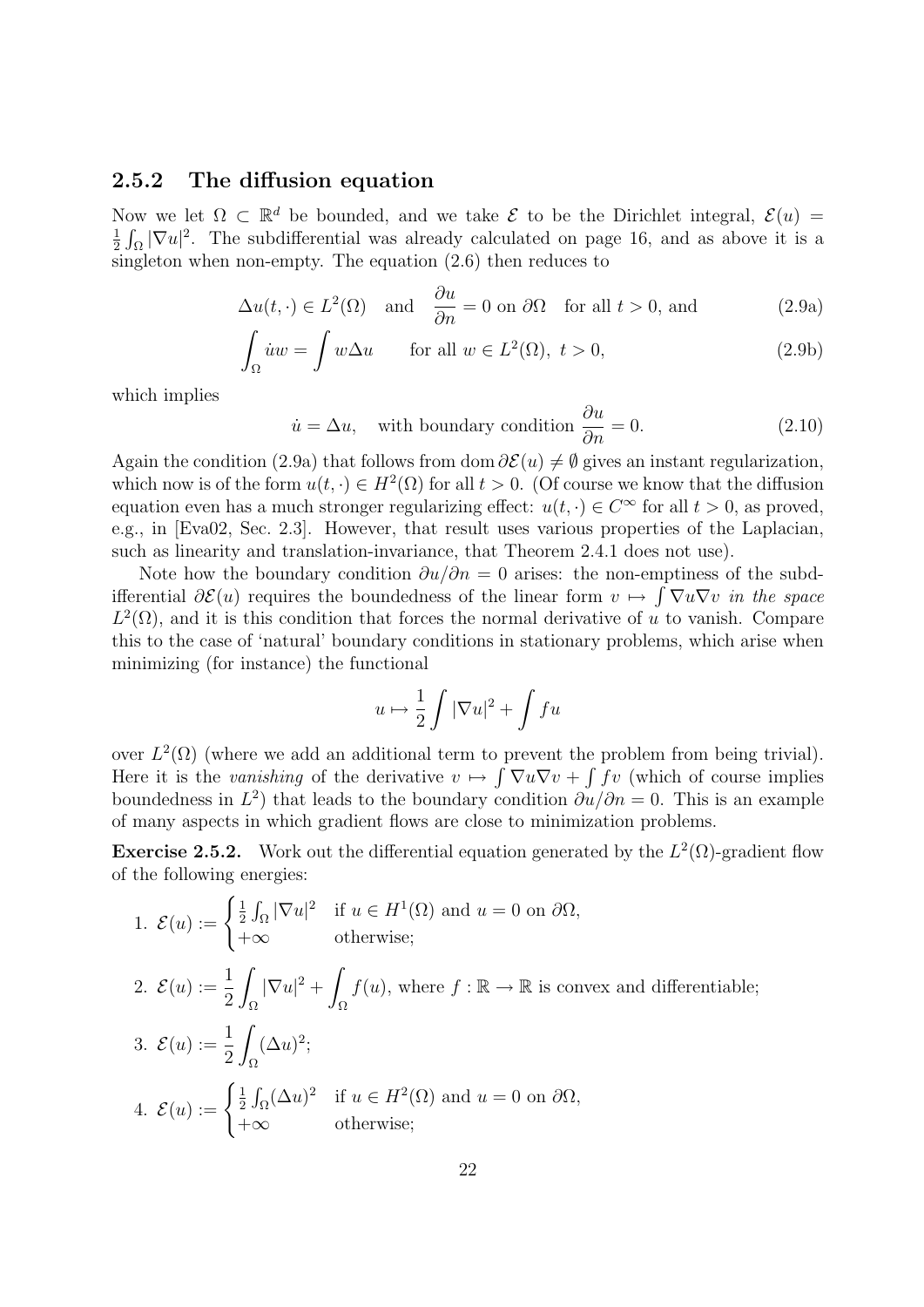5. 
$$
\mathcal{E}(u) := \begin{cases} \frac{1}{2} \int_{\Omega} (\Delta u)^2 & \text{if } u \in H^2(\Omega) \text{ and } u = \partial u / \partial n = 0 \text{ on } \partial \Omega, \\ +\infty & \text{otherwise}; \end{cases}
$$
  
6. 
$$
\mathcal{E}(u) := \begin{cases} \frac{1}{2} \int_{\Omega} (\Delta u)^2 & \text{if } u \in H^2(\Omega) \text{ and } \partial u / \partial n = 0 \text{ on } \partial \Omega, \\ +\infty & \text{otherwise}; \end{cases}
$$
  
7. 
$$
\mathcal{E}(u) := \frac{1}{2} \iint_{\mathbb{R}^d \times \mathbb{R}^d} u(x) u(y) \kappa(x - y) dx dy, \text{ where } \Omega = \mathbb{R}^d \text{ and } \kappa \in L^1(\mathbb{R}^d) \text{ with } \kappa \ge 0.
$$

**Exercise 2.5.3.** Repeat the previous exercise with the weighted space  $L_c^2(\Omega)$ , which is generated by the inner product

$$
(u,v)_c := \int_{\Omega} c(x) u(x) v(x) dx,
$$

where  $c:\Omega\rightarrow\mathbb{R}$  is measurable and bounded from above and away from zero.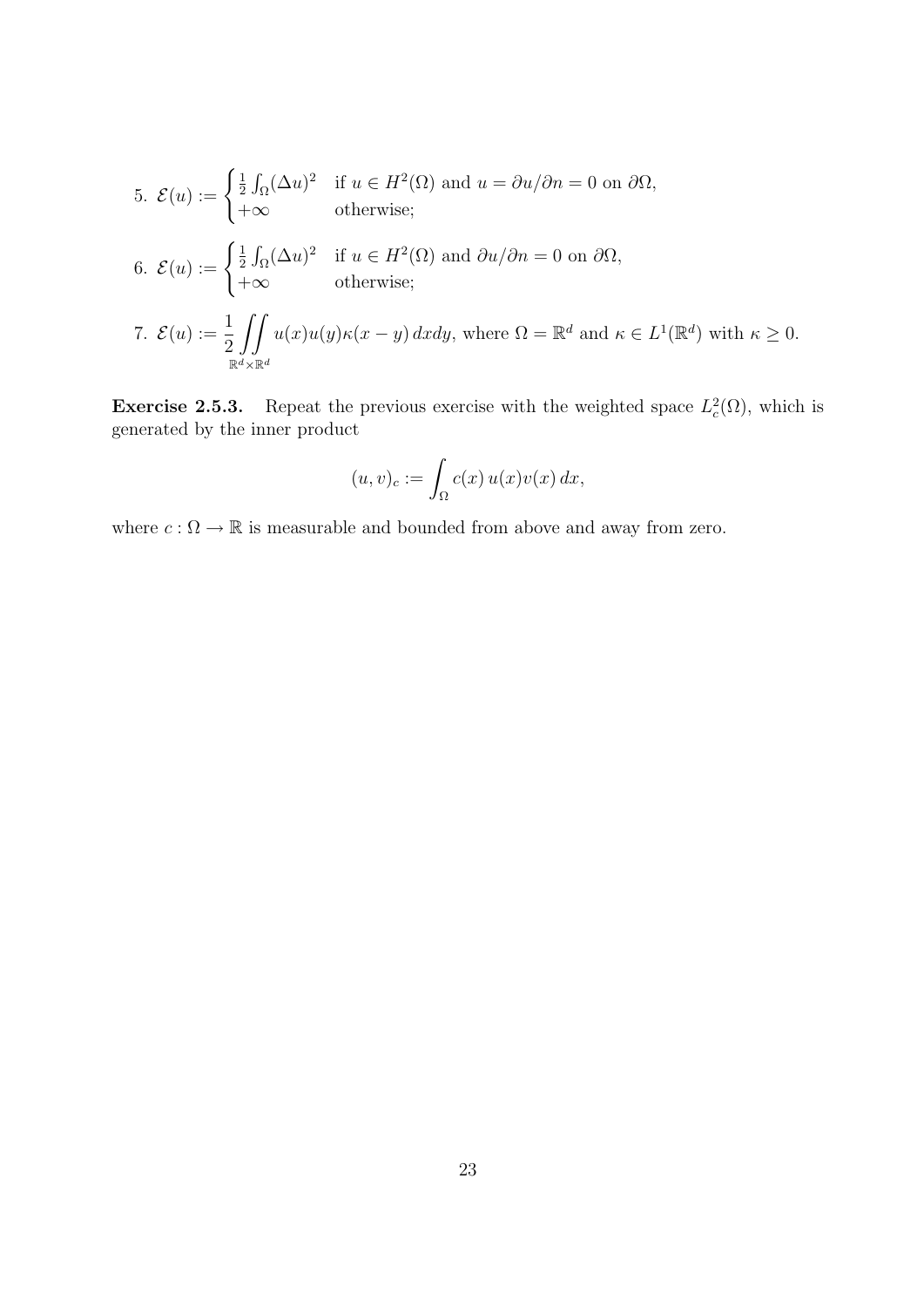# <span id="page-24-0"></span>Chapter 3 Gradient flows in the space of measures

The recent interest in gradient flows is fueled by the discovery of gradient flows in Wasserstein metrics on the space of probability measures. One way to understand the relevance of these metrics is as follows. Let Z be a convex subset of  $\mathbb{R}^d$ . Define an embedding e of Z into  $\mathcal{P}(Z)$ , the space of probability measures on Z, by setting

<span id="page-24-2"></span>
$$
e(z) := \delta_z,\tag{3.1}
$$

where  $\delta_z$  is the Dirac delta measure at z. Then the Wasserstein distance  $d_p$  of order p, which we define below, has the property that it exactly reproduces the geometry of  $Z$ , as embodied by the distance between two points:

$$
d_p(\delta_{z_1}, \delta_{z_2}) = |z_1 - z_2|
$$
 for all  $z_1, z_2 \in Z$ .

This property is the first indication that Wasserstein metrics are natural distance concepts on the space of probability measures. We will discuss many others below.

#### <span id="page-24-1"></span>3.1 Measures

Let Z be a convex subset of  $\mathbb{R}^d$ . A 'measure' will be a Borel measure, i.e. a countably additive, R-valued set function defined on the Borel  $\sigma$ -field  $\mathcal{B}(Z)$  on Z.  $\mathcal{M}(Z)$  is the space of such measures, which therefore need neither be finite nor signed. The total variation *norm*  $\|\mu\|_{TV}$  of a measure  $\mu$  is

<span id="page-24-3"></span>
$$
\|\mu\|_{TV} := \sup \sum_{i} |\mu(A_i)|,\tag{3.2}
$$

where the supremum is taken over all finite collections of disjoint sets  $A_i \subset Z$ . The space  $\mathcal{P}(Z)$  of probability measures is the space of nonnegative measures  $\mu$  such that  $\mu(Z) = 1$ .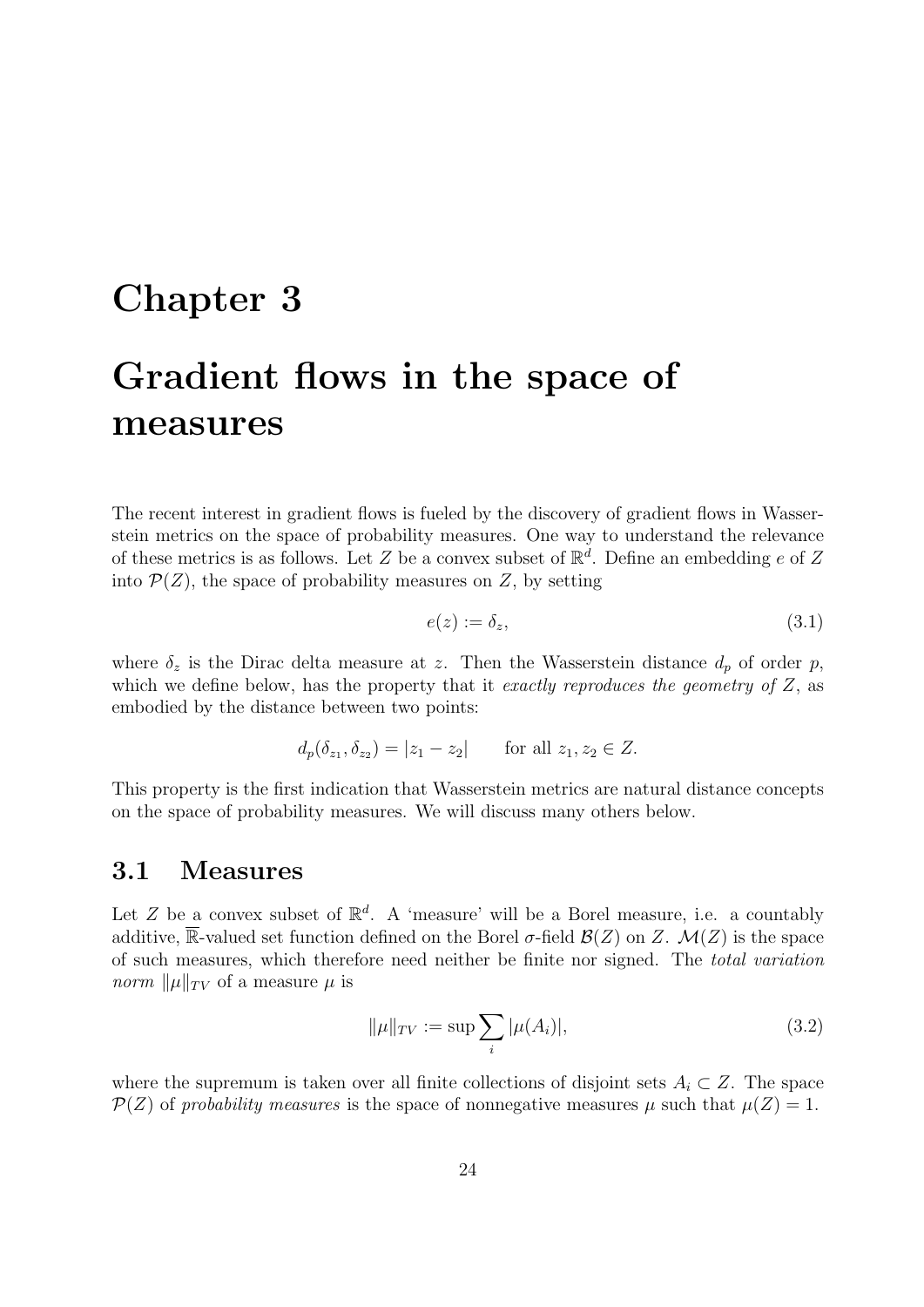Given the embedding  $e: Z \to \mathcal{P}(Z)$  described above, it is natural to ask for types of convergence that preserve the convergence in Z, i.e. such that  $z_n \to z$  in Z implies  $\delta_{z_n} \to \delta_z$ . Strong convergence, that is convergence in the norm  $\|\cdot\|_{TV}$ , does not qualify, since  $\|\delta_z - \delta_y\|_{TV} = 2$  whenever  $z \neq y$ . Various kinds of weak convergence do, and in these notes we will mostly use narrow convergence. Narrow convergence is convergence in duality with  $C_b(Z)$ , the space of continuous and bounded functions on Z, and is often denoted by  $\Rightarrow$ :

$$
\mu_n \Rightarrow \mu \iff \int \varphi \, d\mu_n \to \int \varphi \, d\mu \quad \text{for all } \varphi \in C_b(Z).
$$

 $\mathcal{P}(Z)$  is closed under narrow convergence, i.e. if  $\mu_n \in \mathcal{P}(Z)$  and  $\mu \in \mathcal{M}(Z)$ , and  $\mu_n \Rightarrow \mu$ , then  $\mu \in \mathcal{P}(Z)$ .

Exercise 3.1.1. Prove this last statement.

The narrow topology is separable [\[AGS05,](#page-48-4) Remark 6.1.2] and is induced by a metric [\[AGS05,](#page-48-4) Remark 6.1.1], and therefore sequential compactness is the same as regular compactness. Note that if  $z_n \to z$  in Z, then  $\delta_{z_n} \Rightarrow \delta_z$ :

$$
\int \varphi \, d\mu_n - \int \varphi \, d\mu = \varphi(z_n) - \varphi(z) \to 0.
$$

A useful characterization of narrowly precompact sets of probability measures is

**Theorem 3.1.1** (Prokhorov's theorem [\[Bil99,](#page-48-7) Section 1.5]). A set  $F \subset \mathcal{P}(Z)$  is narrowly precompact if and only if it is tight, i.e.

$$
\forall \varepsilon > 0 \; \exists K \Subset Z : \; \sup_{\mu \in F} \mu(Z \setminus K) < \varepsilon.
$$

#### <span id="page-25-0"></span>3.2 Multi-particle systems

We now extend the embedding  $e$  in  $(3.1)$  to multi-particle systems. Given N particles, each with a state  $z_i$  in Z, we define the N-vector  $\boldsymbol{z} = (z_1, \ldots, z_N) \in Z^N$ . The corresponding embedding  $e_N: Z^N \to \mathcal{P}(Z)$  is

$$
e_N(\boldsymbol{z}) := \frac{1}{N} \sum_{i=1}^N \delta_{z_i}.
$$

Given two measures of this form,  $\mu = N^{-1} \sum \delta_{x_i}$  and  $\nu = N^{-1} \sum \delta_{y_i}$ , a natural distance between these two measures is the one inherited from  $Z$ ,

<span id="page-25-1"></span>
$$
d_1(\mu, \nu) := \inf \left\{ \frac{1}{N} \sum_{i=1}^N |x_i - y_{\sigma(i)}| : \sigma \text{ a permutation} \right\}.
$$
 (3.3)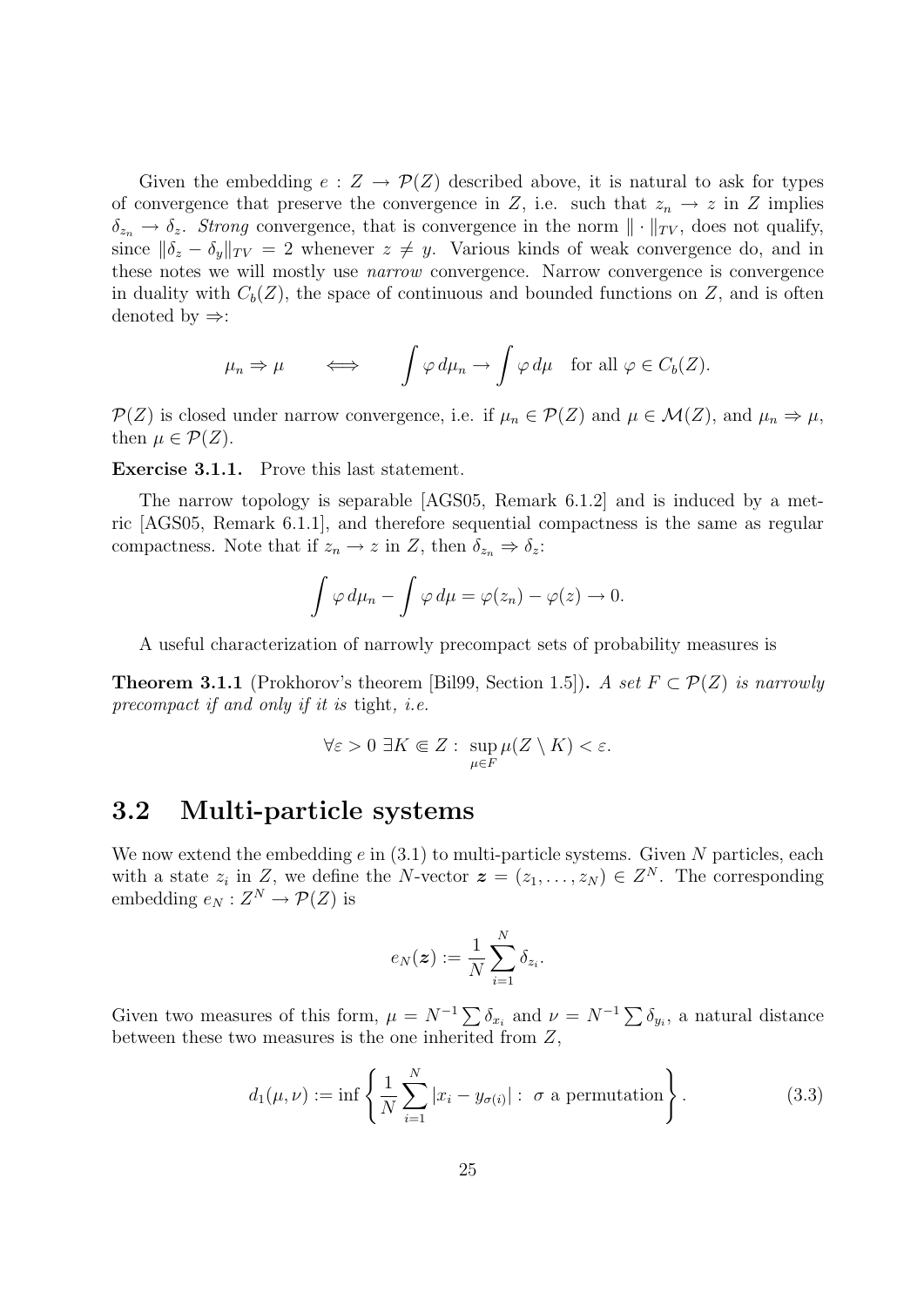Note that the infimum over permutations is necessary to prevent renumbering of the  $x_i$ and  $y_i$  from resulting in a different distance.

In fact the right-hand side of [\(3.3\)](#page-25-1) is the *canonical* metric on the space  $Z^N/S_N$  of N-vectors modulo permutation, since it is the minimal distance between two elements of the two equivalence classes—one equivalence class being permutations of  $z$ , the other permutations of **y**. Defining  $d_1(\mu, \nu)$  as in [\(3.3\)](#page-25-1) simply translates that canonical metric into the language of probability measures. Or to put it differently,

#### The distance  $d_1$  exactly captures **multi-particle Euclidean geometry mod**ulo permutations.

Yet another way to say the same thing is that under the mapping  $e_N$  the N particles become indistinguishable from each other. This indistinguishability will manifest itself in various forms below.

#### <span id="page-26-0"></span>3.3 The Wasserstein distances

We now generalize the definition of  $d_1$  in [\(3.3\)](#page-25-1) to the case of general measures and to general  $p \in [1,\infty)$ . First note that for any permutation  $\sigma$ , by defining  $\gamma := N^{-1} \sum_{i=1}^{N} \delta_{x_i,y_{\sigma(i)}}$  the expression in braces in [\(3.3\)](#page-25-1) can be written as

$$
\iint\limits_{Z\times Z} |x-y| \,\gamma(dxdy),
$$

while this  $\gamma$  has marginals  $\mu$  and  $\nu$ , i.e.

$$
\gamma(A \times Z) = \mu(A)
$$
 and  $\gamma(Z \times A) = \nu(A)$  for all  $A \subset \mathcal{B}(Z)$ . (3.4)

This formulation only depends on  $\mu$  and  $\nu$  being probability measures, giving rise to a natural generalization, that of the Wasserstein distances. These will be defined on the set of probability measures with finite moment of order  $p \in [1,\infty)$ ,

$$
\mathcal{P}_p(Z) := \left\{ \ \mu \in \mathcal{P}(Z) : \int_Z |x|^p \, \mu(dx) < \infty \ \right\}.
$$

<span id="page-26-2"></span>**Definition 3.3.1.** The Wasserstein distance of order  $p \in [1,\infty)$ ,  $d_p : \mathcal{P}_p(Z) \times \mathcal{P}_p(Z) \to \mathbb{R}$ , is defined by

<span id="page-26-1"></span>
$$
d_p(\rho_0, \rho_1)^p = \inf_{\gamma \in \Gamma(\rho_0, \rho_1)} \iint_{Z \times Z} |x - y|^p \, \gamma(dxdy),\tag{3.5}
$$

where  $\Gamma$  is the set of couplings of  $\rho_0$  and  $\rho_1$ ,

$$
\Gamma(\rho_0,\rho_1):=\Big\{\ \gamma\in\mathcal{P}(Z\times Z): \ \gamma\ has\ marginals\ \rho_0\ and\ \rho_1\Big\}.
$$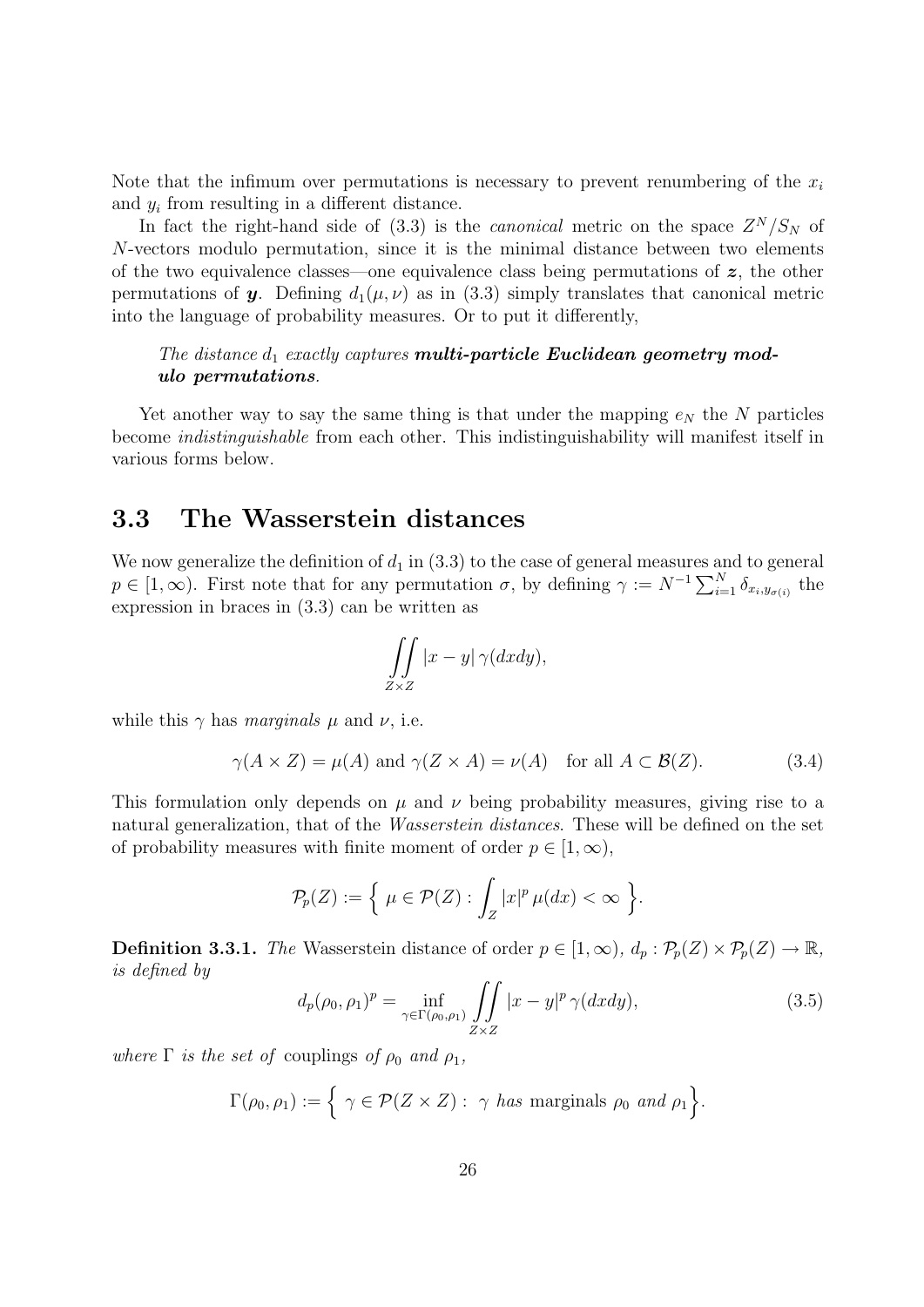**Exercise 3.3.1.** Show that if  $\rho_{0,1} \in \mathcal{P}_p(Z)$ , then

- $\Gamma(\rho_0, \rho_1)$  is non-empty;
- $\Gamma(\rho_0, \rho_1) \subset \mathcal{P}_p(Z \times Z);$
- $d_n(\rho_0, \rho_1) < \infty;$
- The minimization problem  $(3.5)$  has a solution.

Let us verify that Definition [3.3.1](#page-26-2) reduces to [\(3.3\)](#page-25-1) when  $p = 1$  and  $\rho_{0,1} \in e_N(Z^N)$ . Writing

$$
\rho_0 = \frac{1}{N} \sum_{i=1}^N \delta_{x_i}
$$
 and  $\rho_1 = \frac{1}{N} \sum_{i=1}^N \delta_{y_i}$ ,

each  $\gamma \in \Gamma(\rho_0, \rho_1)$  has support contained in the set of points of the form  $(x_i, y_j)$ ; in addition, each  $x_i$  is to be paired with exactly one  $y_j$ , which makes the support of  $\gamma$ equivalent to a permutation  $\sigma$ , i.e.

$$
\gamma = \frac{1}{N} \sum_{i=1}^{N} \delta_{(x_i, y_{\sigma(i)})}.
$$

Then the definition  $(3.3.1)$  for  $p = 1$  reduces to  $(3.3)$ .

**Theorem 3.3.2** ( $[AGS05, Remark 8.1.5-7]$  $[AGS05, Remark 8.1.5-7]$ ). The Wasserstein distance  $d_p$  is a complete separable metric on  $\mathcal{P}_p(Z)$ . If  $\rho_n, \rho \in \mathcal{P}_p(Z)$ , then  $d_p(\rho_n, \rho) \to 0$  if and only if

1.  $\rho_n$  converges narrowly to  $\rho$ , and

$$
\mathcal{Z}.\,\int_Z |x|^p \,\rho_n(dx) \to \int_Z |x|^p \rho(dx).
$$

#### <span id="page-27-0"></span>3.4 Tangents—part 1

In the previous section we discussed how  $d_p$  reproduces N-particle Euclidean distance in the language of probability measures (more precisely, convex combinations of delta functions). Euclidean geometry also includes inner products, and a natural question is whether some kind of inner product structure can be recognized in the geometry given by  $d_p$ . In this section we explore this.

In Riemannian geometry, inner products are associated with tangent vectors, and therefore with derivatives of smooth curves. Assume that  $t \mapsto z(t)$  is a smooth curve in  $Z^N$ ; what does this mean for  $t \mapsto e_N(z(t))$ ? The following lemma gives an answer in a special case, where the velocity  $v_i$  of the particle at  $z_i$  can be written as  $v(z_i)$ . Note that this is a natural assumption: by indistinguishability it is reasonable to let  $v_i$  depend not on i but only on  $z_i$ .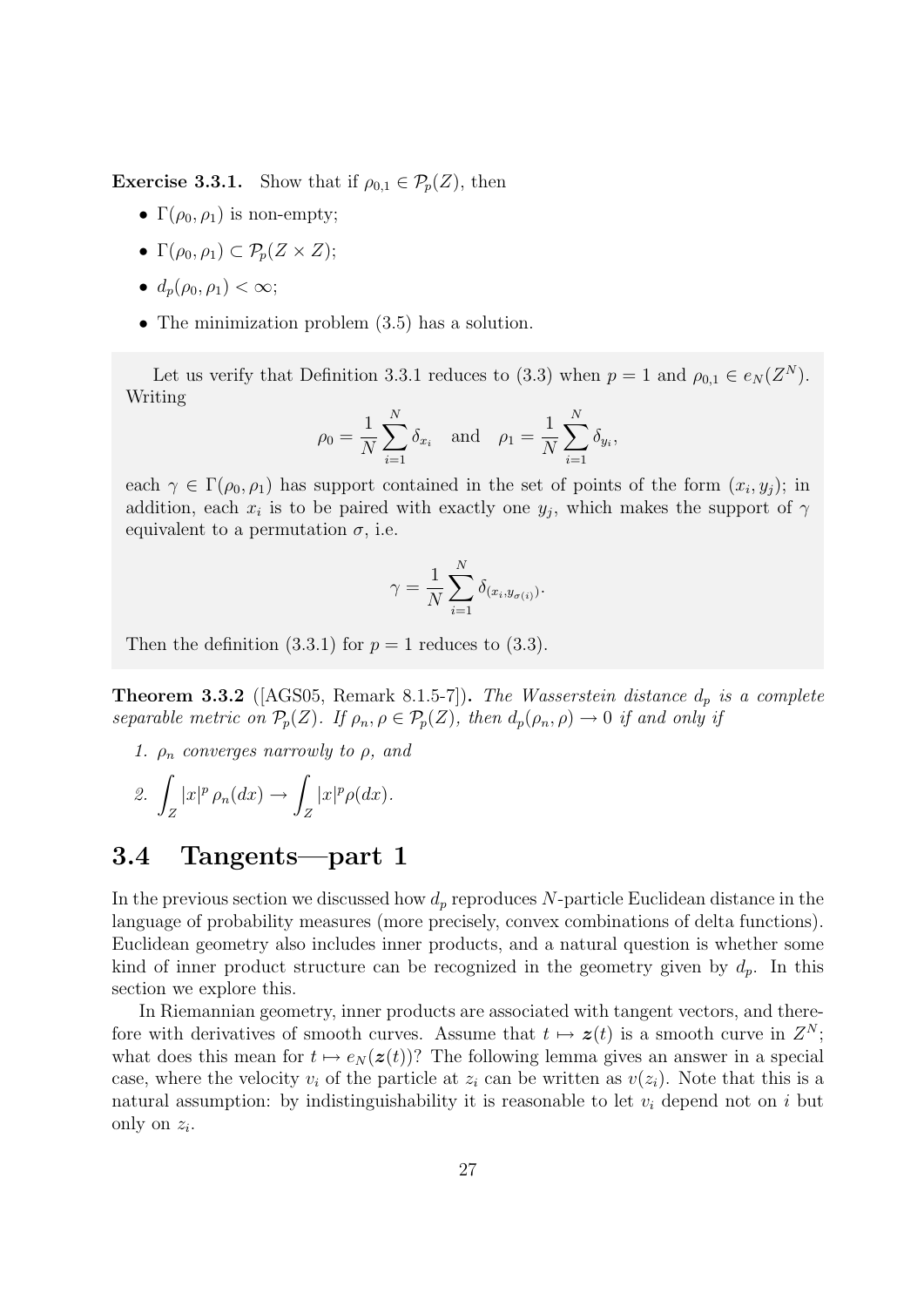**Lemma 3.4.1.** Let  $Z \subset \mathbb{R}^d$ , let  $v : Z \to \mathbb{R}^d$  be a Borel measurable vector field, and let  $\dot{z}_i(t) = v(z_i(t))$  for  $i = 1, \ldots N$  and  $t \in (-a, a)$ . Set  $\rho_N(t) := e_N(\boldsymbol{z}(t))$ . Then

> <span id="page-28-1"></span> $\partial_t \rho_N + \text{div}(\rho_N v) = 0$  in  $\mathcal{D}'((-a, a) \times \mathbb{R}^d)$  $(3.6)$

*Proof.* The equality [\(3.6\)](#page-28-1) means that for each  $\varphi \in C_c^{\infty}((-a, a) \times \mathbb{R}^d)$ ,

<span id="page-28-2"></span>
$$
\int_{-a}^{a} \int_{\mathbb{R}^d} \left[ \partial_t \varphi + v \cdot \nabla \varphi \right] d\rho_N(t) dt = 0.
$$
 (3.7)

This is easily seen to be true, since for each  $i$ ,

$$
0 = \int_{-a}^{a} \frac{d}{dt} \varphi(t, z_i(t)) dt = \int_{-a}^{a} \left[ \partial_t \varphi(t, z_i(t)) + v(z_i(t)) \cdot \nabla \varphi(t, z_i(t)) \right] dt
$$
  
= 
$$
\int_{-a}^{a} \int_{\mathbb{R}^d} \left[ \partial_t \varphi + v \cdot \nabla \varphi \right] d\delta_{z_i(t)} dt,
$$

after which  $(3.7)$  follows by summing over i.

This result suggests that there might be a relationship between the derivative along a curve of measures and a corresponding vector field (called  $v$  above) on  $Z$ . This is indeed the case, but before we can explore this in more detail we need to introduce some metric-space machinery.

#### <span id="page-28-0"></span>3.5 Absolutely continuous curves in metric spaces

Let  $(M, d)$  be a metric space, and let  $f : [0, T] \to M$  be given. Metric spaces need have no differentiable structure, and therefore the 'derivative' of f need not make sense. On the other hand, for each fixed  $x \in M$  the mapping  $t \mapsto d(x, f(t))$  is a real-valued function, and one can wonder under what conditions this function has some minimal differentiability properties. The answer lies in the concept of absolute continuity.

**Definition 3.5.1.** f is absolutely continuous  $(a.c.)$  if

$$
\lim_{h \downarrow 0} \sup \left\{ \sum_{i=1}^n d(f(s_i), f(t_i)) : n \in \mathbb{N}, \ 0 \le s_1 < t_1 \le s_2 < t_2 \le \dots \le s_n < t_n \le T, \ \sum_{i=1}^n (t_i - s_i) < h \right\} = 0.
$$

We write  $f \in AC([0,T]; (M,d)).$ 

**Lemma 3.5.2** ([\[AGS05,](#page-48-4) Th. 2.1.2]). If  $f \in AC([0,T]; (M,d))$ , then at almost every  $t \in$  $[0, T]$  the metric derivative exists:

$$
|f|(t) := \lim_{h \to 0} \frac{d(f(t+h), f(t))}{|h|}.
$$

Also,

 $\Box$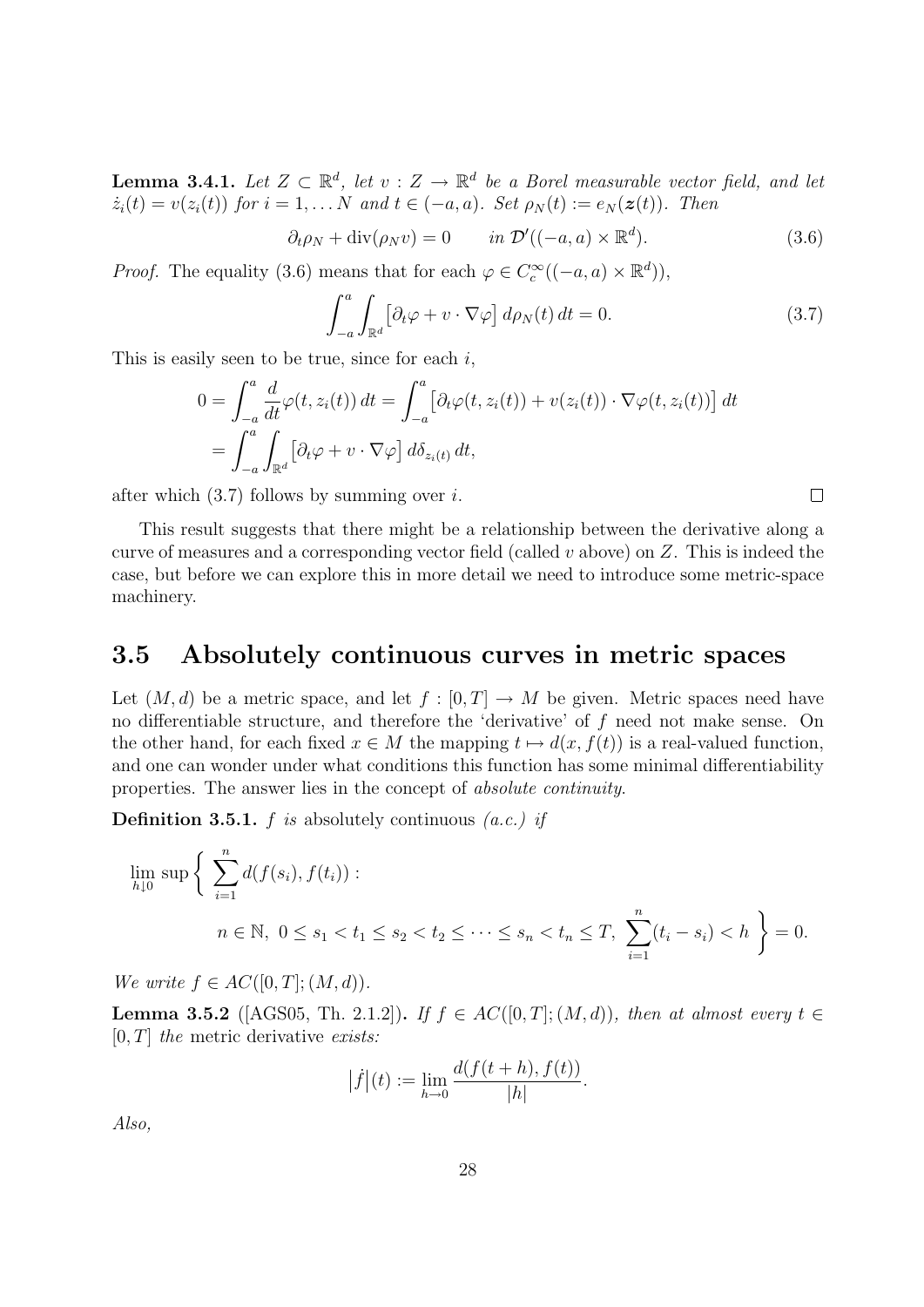1.  $t \mapsto |\dot{f}|(t) \in L^1(0,T);$ 

$$
\text{2. } d(f(s), f(t)) \le \int_s^t \left| \dot{f} \right|(\tau) \, d\tau \text{ for all } 0 \le s < t \le T.
$$

Conversely, if  $w \in L^1(0,T)$  exists such that  $d(f(s), f(t)) \leq \int_s^t w(\tau) d\tau$ , then f is absolutely continuous and  $w \geq |\dot{f}|$ .

**Lemma 3.5.3** ([\[AGS05,](#page-48-4) Remark 2.1.3]). If  $(M, d) = (\mathbb{R}, |\cdot|)$ , then f is absolutely continuous if and only if the distributional derivative  $\partial_t f$  is an element of  $L^1(0,T;\mathbb{R})$ . Then  $f(t) - f(s) = \int_s^t \partial_t f$ , f' (the classical derivative) exists at almost every t, and  $f' = \partial_t f$ .

In other words,  $AC(\mathbb{R}) = W^{1,1}(\mathbb{R})$ . This lemma shows how the set of absolutely continuous functions  $f$  is the largest set that satisfies the two properties

- 1.  $f$  has a pointwise classical derivative  $f'$  almost everywhere;
- 2.  $f$  is the integral of  $f'$ .

Note that the first point does not imply the second, as the example of the Heaviside function shows. Even when adding the condition of continuity there remain functions that are continuous, a.e. differentiable, but not recoverable by integration; the 'devil's staircase' [\[GO03,](#page-49-9) p. 96] is an example.

#### <span id="page-29-0"></span>3.6 Tangents—part 2

In Section [3.4](#page-27-0) we established a connection between the evolution of a sum of delta functions and a vector field  $v$  defined on the support points. This connection generalizes to general elements of  $\mathcal{P}_2(\mathbb{R}^d)$ , as the following theorem shows.

We adopt the notation  $\rho_t$  for the time-slice of the measure  $\rho$  at time t, and similarly for other time-dependent quantities. We define  $W_0^{1,2}$  $C_c^{1,2}(\rho_t)$  as the completion of  $C_c^{\infty}(\mathbb{R}^d)$  with respect to the norm  $||u||^2 := \int |\nabla u|^2 d\rho_t$ .

**Theorem 3.6.1** ([\[AGS05,](#page-48-4) Th. 9.3.2]). Let  $\rho : (a, b) \to \mathcal{P}_2(\mathbb{R}^d)$  be absolutely continuous with respect to  $d_2$ , and let  $|\rho| \in L^1(a,b)$  be its metric derivative, as defined above. Then there exists a Borel vector field  $v : (t, x) \mapsto v_t(x)$  such that  $v_t \in L^2(\rho_t)$  and  $||v_t||_{L^2(\rho_t)} \leq |\dot{\rho}|(t)$  for a.e. t, and

<span id="page-29-1"></span>
$$
\partial_t \rho + \text{div}\,\rho v = 0 \qquad in \ \mathcal{D}'((a, b) \times \mathbb{R}^d). \tag{3.8}
$$

Moreover, for a.e. t,  $v_t \in \overline{\{\nabla p : p \in C_c^{\infty}(\mathbb{R}^d)\}}^{L^2(\rho_t)}$ .

Conversely, if  $\rho : (a, b) \to \mathcal{P}_2(\mathbb{R}^d)$  is narrowly continuous and satisfies [\(3.8\)](#page-29-1) for some Borel vector field v with  $t \mapsto ||v_t||_{L^2(\rho_t)} \in L^1(a, b)$ , then  $t \mapsto \rho_t$  is absolutely continuous, and  $|\dot{\rho}|(t) \leq ||v_t||_{L^2(\rho_t)}$ .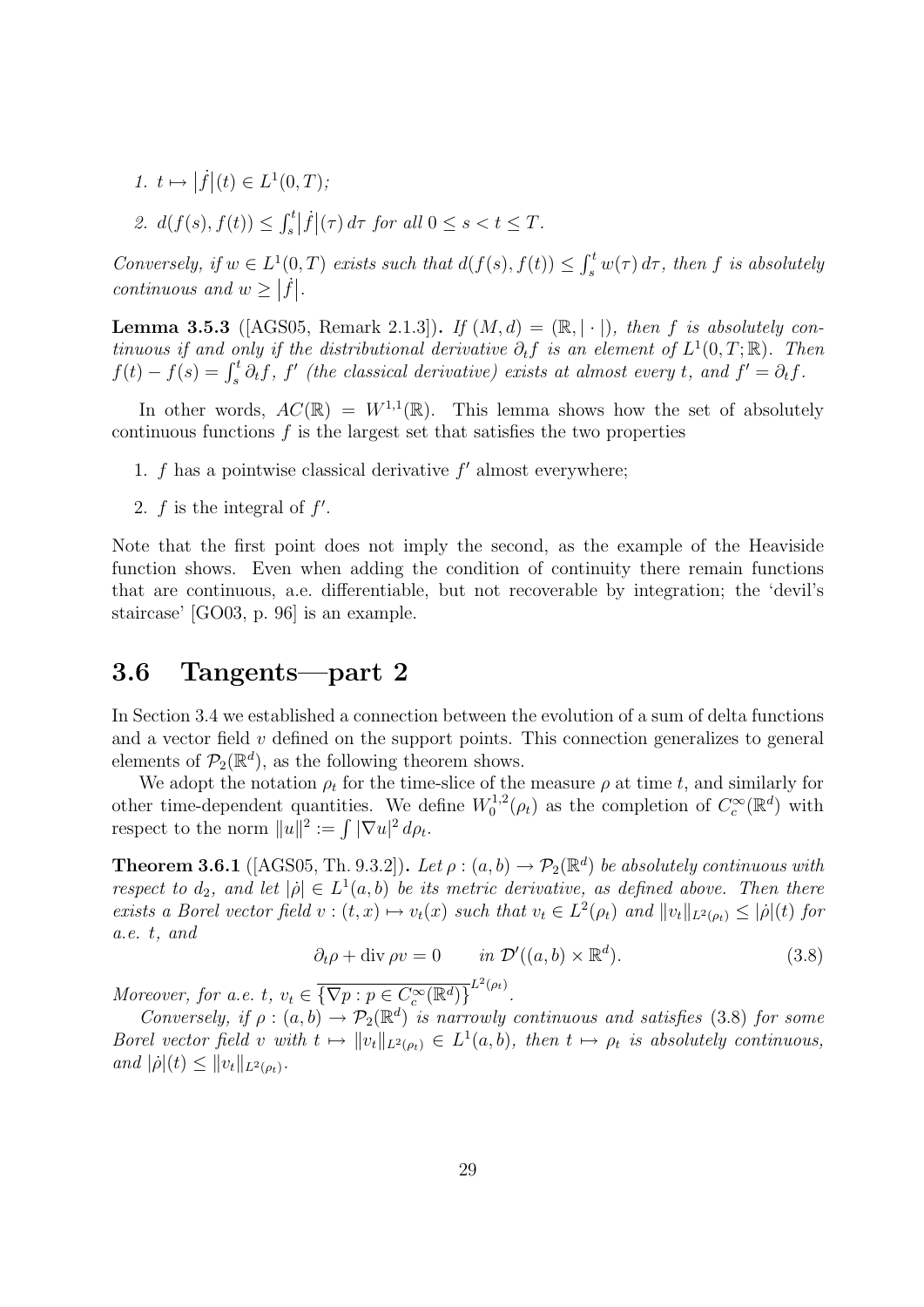This theorem establishes a one-to-one relationship, in the case of absolutely continuous curves, between distributional derivatives  $\partial_t \rho$  and vector fields  $v_t \in L^2(\rho_t)$ . We write

 $s \in \text{Tan}_{\rho} \iff s + \text{div}\,\rho v = 0 \text{ for some } v \in L^2(\rho).$ 

Since we often will be concerned with that velocity field v that lies in  $\overline{\{\nabla p\}}^{L^2(\rho)}$ , we also define

$$
\operatorname{Tan}_{\rho}^v := \overline{\{\nabla p : p \in C_c^{\infty}(\mathbb{R}^d)\}}^{L^2(\rho)}
$$

.

<span id="page-30-1"></span>**Exercise 3.6.1.** Show that the space  $\text{Tan}_{\rho}^v$  is orthogonal in  $L^2(\rho)$  to the set of functions w satisfying div  $\rho w = 0$ . Derive the characterization

$$
v \in \operatorname{Tan}_{\rho}^v \iff ||v||_{L^2(\rho)} = \inf \left\{ ||v + w||_{L^2(\rho)} : \operatorname{div} \rho w = 0 \right\}.
$$

Show that for given  $s = -\text{div }\rho v$  the associated vector field v in  $\text{Tan}_{\rho}^v$  is unique.

In these notes we define  $Tan_{\rho}$  as distributions of the form div  $\rho v$ ; they are exactly those distributions that can be obtained as  $\partial_t \rho$  for some absolutely continuous curve  $\rho$ . This definition mirrors the concept of a tangent in Riemannian geometry. By contrast, in [\[AGS05\]](#page-48-4) the authors prefer to think of  $\text{Tan}_{\rho}^v$  as the tangent space, rather than  $\text{Tan}_{\rho}$  (and they use the notation  $\text{Tan}_{\rho}$  for what we call  $\text{Tan}_{\rho}^v$ ). The two points of view are mathematically equivalent, and usually no confusion results.

#### <span id="page-30-0"></span>3.7 The Benamou-Brenier formula

In a Riemannian manifold M, the distance  $d(x_0, x_1)$  between two points  $x_{0,1} \in \mathcal{M}$  can be written in terms of the local metric tensor g as either

$$
d(x_0, x_1) = \inf \left\{ \int_0^1 \sqrt{g_{x(t)}(\dot{x}(t), \dot{x}(t))} dt : x \in C^1([0, 1]; \mathcal{M}), \ x(0) = x_0, \ x(1) = x_1 \right\}
$$

or

<span id="page-30-3"></span>
$$
d(x_0, x_1)^2 = \inf \left\{ \int_0^1 g_{x(t)}(\dot{x}(t), \dot{x}(t)) dt : x \in C^1([0, 1]; \mathcal{M}), \ x(0) = x_0, \ x(1) = x_1 \right\}. \tag{3.9}
$$

Exercise 3.7.1. Prove that the two are equivalent.

In  $\mathcal{P}_2(\mathbb{R}^d)$  a similar formula holds [\[BB00\]](#page-48-8):

<span id="page-30-2"></span>
$$
d_2(\rho^0, \rho^1)^2 = \inf \left\{ \int_0^1 \|v_t\|_{L^2(\rho_t)}^2 dt : \ \partial_t \rho + \text{div}\,\rho v = 0, \ \rho_{0,1} = \rho^{0,1} \right\}.
$$
 (3.10)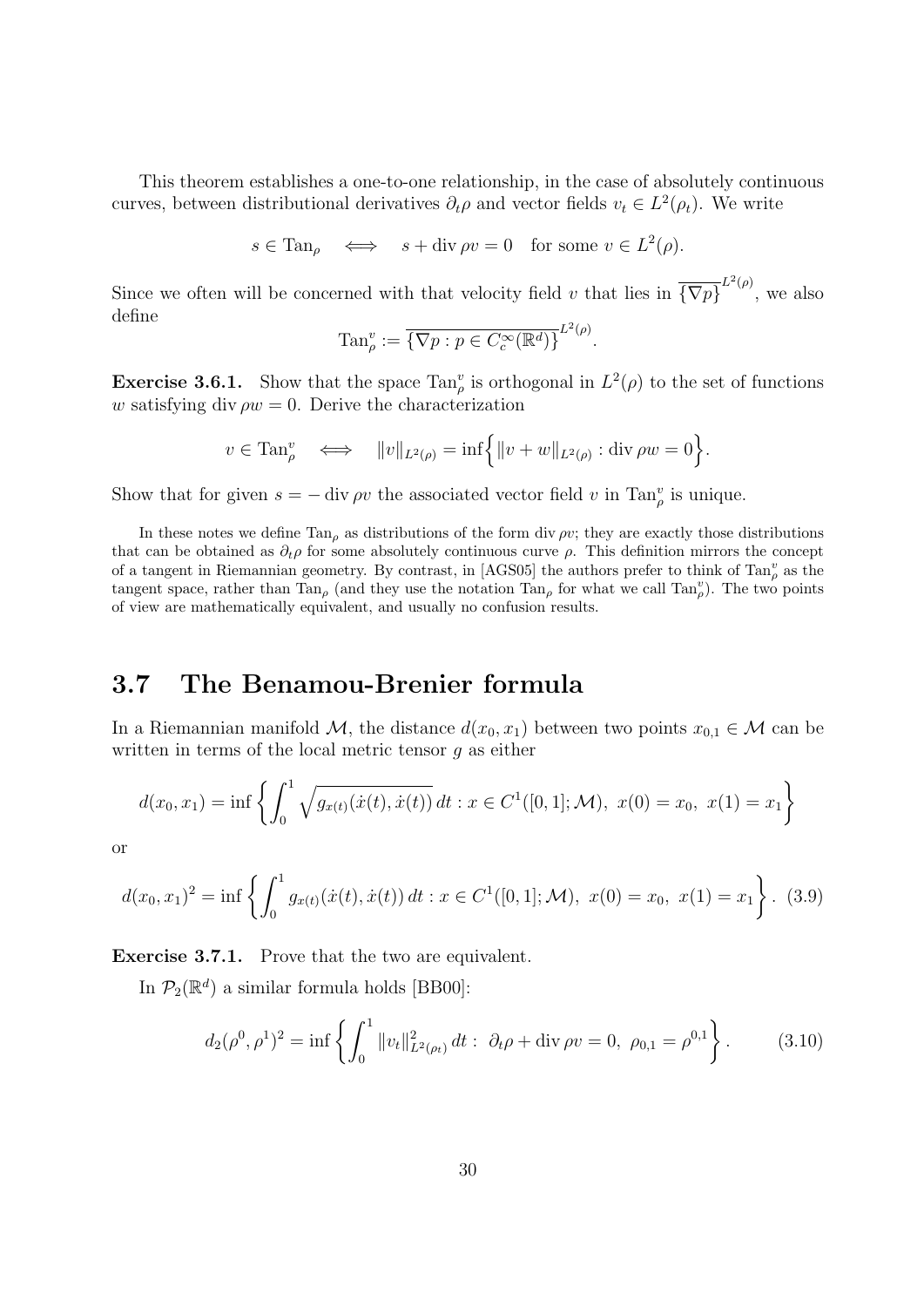#### <span id="page-31-0"></span>3.8 Tangents—part 3

The previous sections suggest a defintion of *inner product* on the tangent space  $Tan_{\rho}$ .

<span id="page-31-2"></span>
$$
(s_1, s_2)_{\rho} := \int_{\mathbb{R}^d} v_1 \cdot v_2 \, d\rho,\tag{3.11}
$$

where  $v_i \in \text{Tan}_{\rho}^v$  is associated with the tangent  $s_i$ , i.e.  $s_i + \text{div}\,\rho v_i = 0$  (and this association is unique—see Exercise [3.6.1\)](#page-30-1). With this definition the Benamou-Brenier formula [\(3.10\)](#page-30-2) becomes identical to [\(3.9\)](#page-30-3), and it also coincides with the inner product in  $(\mathbb{R}^d)^N$  of two vectors  $v^1$  and  $v^2$ , scaled with  $1/N$ ,

$$
(\boldsymbol{v}^1, \boldsymbol{v}^2)_{Z^N} = \frac{1}{N} \sum_{i=1}^N v_i^1 \cdot v_i^2.
$$

Note that the choice of tangent representative is important in [\(3.11\)](#page-31-2): if we replace  $v_i$  by a different  $\tilde{v}_i$ , still satisfying  $s_i + \text{div }\rho \tilde{v}_i = 0$ , then the value of the inner product would change.

In which sense can we consider this an inner product? One sense is the following. In a Euclidean space X, if we fix  $x, \hat{x} \in X$ , and a 'tangent' vector  $s \in X$ , then

$$
\frac{d}{dt} ||\hat{x} - (x + ts)||_{X}\Big|_{t=0} = \left(\frac{\hat{x} - x}{\|\hat{x} - x\|}, s\right),\,
$$

as can be directly verified by expanding the norm. This formula can even be used to define the inner product. In Riemannian geometry, we have the similar statement,

$$
\frac{d}{dt}d(\hat{x},x^t)\Big|_{t=0} = g_x(\hat{s},s),
$$

where now s is a unit-length  $(g_x(s, s) = 1)$  tangent vector at x and  $x<sup>t</sup>$  is a unit-speed geodesic with  $x^0 = x$ ,  $\partial_t x^t |_{t=0} = s$ ;  $\hat{s}$  is the unit-length tangent at x of the geodesic connecting x and  $\hat{x}$  (provided this geodesic connection is unique and smoothly varying with x). And indeed, this property also holds for the Wasserstein distance  $d_2$  and the inner product [\(3.11\)](#page-31-2) [\[AGS05,](#page-48-4) Th. 9.4.7].

#### <span id="page-31-1"></span>3.9 Differentiation of energies defined on the Wasserstein space

Given a smooth functional F defined on  $L^2(\mathbb{R}^d)$  (rather than  $\mathcal{P}_2(\mathbb{R}^d)$ ), and given a point  $u \in L^2(\mathbb{R}^d)$  and a tangent  $v \in L^2(\mathbb{R}^d)$ , the natural definition of the derivative of F at u in the direction  $v$  is given by the Fréchet derivative, in the sense that (see Section [1.2.3\)](#page-12-1)

$$
\lim_{t \to 0} \frac{F(u + tv) - F(u)}{t} = L^2(\mathbb{R}^d)' \langle F'(u), v \rangle_{L^2(\mathbb{R}^d)},
$$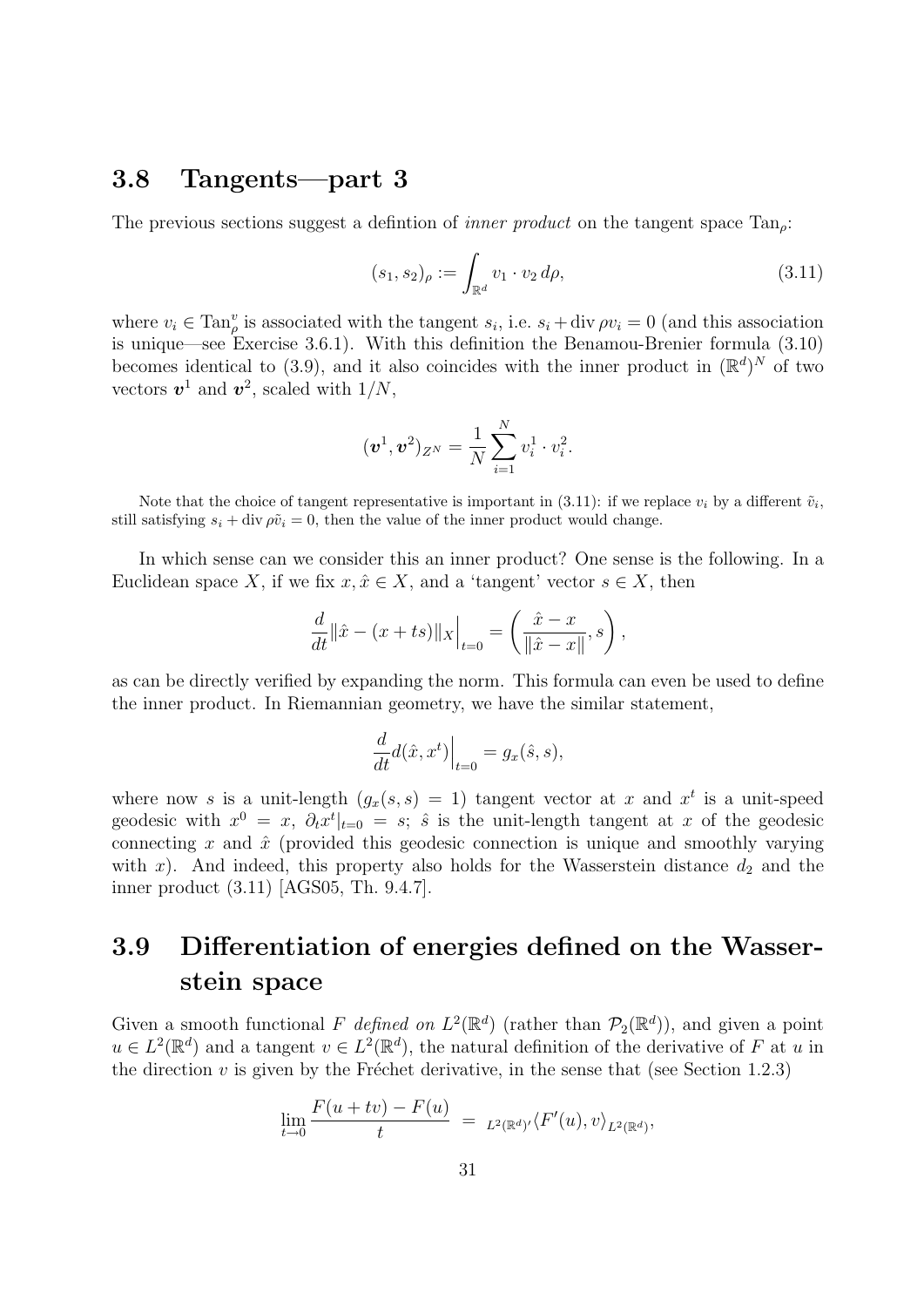or using the concept of the  $L^2$ -gradient of F (Section [1.2.4\)](#page-13-0),

$$
\lim_{t \to 0} \frac{F(u + tv) - F(u)}{t} = (\text{grad}_{L^2} F(u), v)_{L^2(\mathbb{R}^d)}.
$$

The sets  $L^2(\mathbb{R}^d)$  and  $\mathcal{P}_2(\mathbb{R}^d)$  share the common subset of nonnegative functions in  $C_c^{\infty}(\mathbb{R}^d)$ , and as it turns out, this subset gives the key to calculating derivatives in  $\mathcal{P}_2(\mathbb{R}^d)$ , at least formally. Given a functional F now on  $\mathcal{P}_2(\mathbb{R}^d)$ , a point  $\rho \in C_c^{\infty}(\mathbb{R}^d)$ , and a tangent  $s \in \text{Tan}_{\rho} \cap C_c^{\infty}(\mathbb{R}^d)$ , we write

$$
\lim_{t \to 0} \frac{F(\rho + ts) - F(\rho)}{t} = (\text{grad}_{L^2} F(\rho), s)_{L^2(\mathbb{R}^d)}.
$$

This is of course still formal, since  $\rho + ts$  need not be non-negative for any  $t \neq 0$ . However, it will serve us perfectly well for the formal discussion of these notes.

The appropriate *rigorous* concept of derivative in the case of  $\mathcal{P}_2(\mathbb{R}^d)$  is more involved. To start with, as in the case of infinite-dimensional Hilbert spaces, most interesting functionals are not smooth and defined only in a small subset. As in the case of infinite-dimensional Hilbert spaces, the solution to this problem lies in appropriate concepts of convexity (now convexity along geodesics of the Wasserstein space  $\mathcal{P}_2(\mathbb{R}^d)$ ) and subdifferentiability. See [\[AGS05,](#page-48-4) Ch. 10] for a full treatment.

#### <span id="page-32-0"></span>3.10 Modelling the dissipation

The Wasserstein inner product  $(s_1, s_2)$  can be interpreted as an embedding of the  $\mathbb{R}^d$ -inner product  $v_1 \cdot v_2$  in  $\mathcal{P}_2(\mathbb{R}^d)$ . We now discuss how this concept can be made dimensionful, and we also discuss how the choice of inner product on  $\mathbb{R}^d$  propagates in the definition of dissipation.

In the case of a dimensionful (dissipation) inner product  $(v_1, v_2)_G$  on  $\mathbb{R}^d$  with dimension W, given by a positive definite symmetric matrix  $G \in \mathbb{R}^{d \times d}$  (see Section [1.1.5\)](#page-9-0), the natural corresponding dissipation inner product is

<span id="page-32-1"></span>
$$
(s_1, s_2)_{\rho, G} = \int (v_1, v_2)_{G} d\rho = \int v_1 \cdot G v_2 d\rho, \qquad (3.12)
$$

also with dimension W. Here  $v_{1,2}$  are related to  $s_{1,2}$  by a similar argument as in Exercise [3.6.1,](#page-30-1)

$$
||v_i||_{\rho,G}^2 = \inf \left\{ ||v_i + w||_{\rho,G}^2 : \text{div } \rho w = 0 \right\}.
$$

Exercise 3.10.1. Show that the set of minimizers in this minimization problem is

$$
\mathrm{Tan}_{\rho,G}^v := \overline{\{G^{-1}\nabla p : p \in C_c^{\infty}(\mathbb{R}^d)\}}^{L^2(\rho,G)}.
$$

Note that  $G^{-1}\nabla p$  is the gradient of p in the G-inner product (see Section [1.2.4\)](#page-13-0).

The inner product  $(v_1, v_2)$ <sub>G</sub>, and similarly the induced inner product [\(3.12\)](#page-32-1) inherit their modelling interpretation from the corresponding interpretation of  $(v_1, v_2)_G$  in  $\mathbb{R}^d$ , which follows from the assumption that a particle moving with velocity  $v$  requires a force  $f$ with  $f = Gv$ .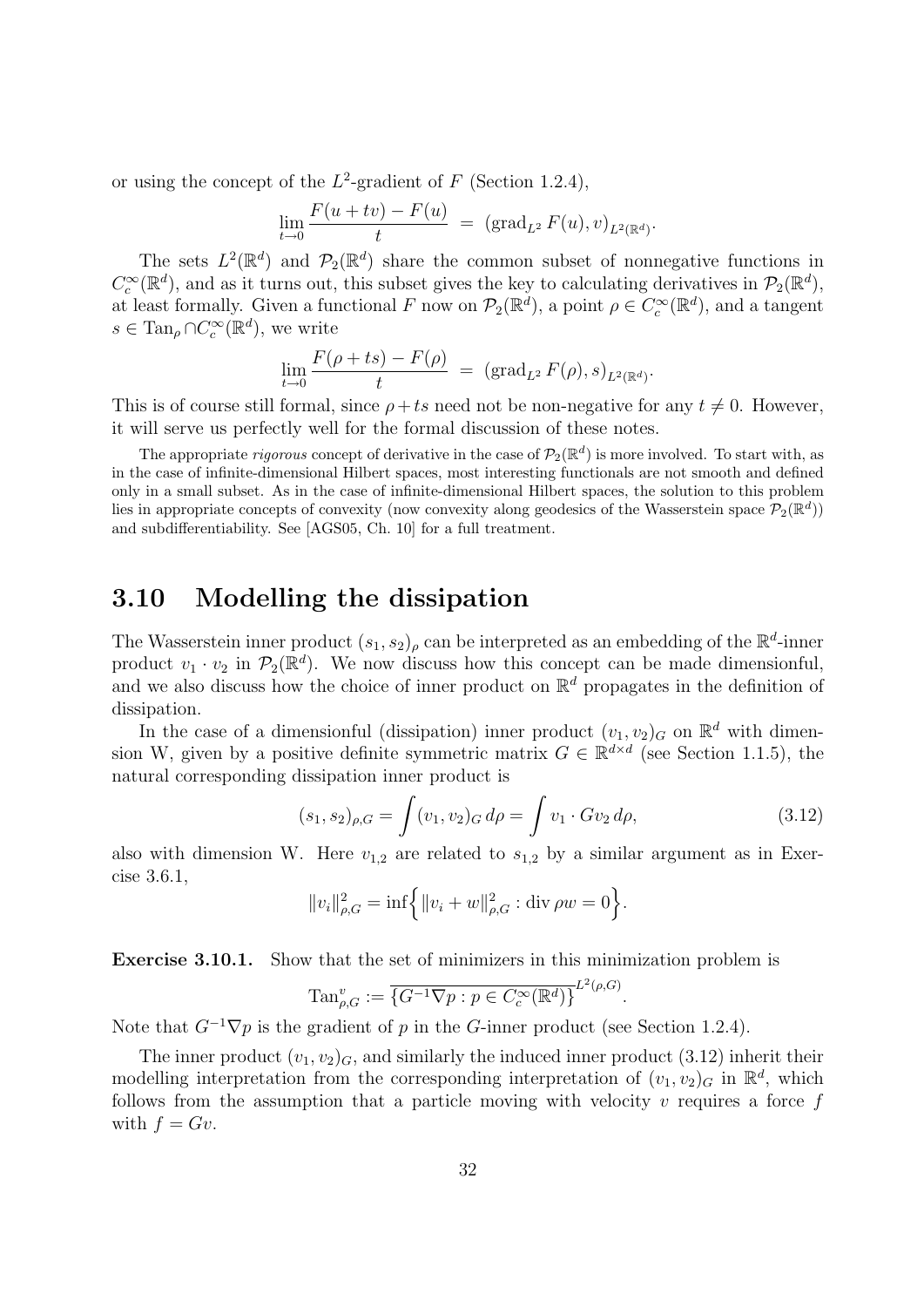#### <span id="page-33-0"></span>3.11 Gradient flows in Wasserstein space

Given this definition of inner product it is natural to generalize the expression  $(2.6)$  to the Wasserstein space.

**Definition 3.11.1** (Gradients and gradient flows in  $\mathcal{P}_2$ , dimensionless form). Let  $\mathcal{E}$ :  $\mathcal{P}_2(\mathbb{R}^d) \to \mathbb{R}$  be given. The Wasserstein gradient of  $\mathcal E$  at  $\rho$ , if it exists, is the distribution on  $\mathbb{R}^d$ 

<span id="page-33-2"></span>
$$
\operatorname{grad}_{W} \mathcal{E}(\rho) := -\operatorname{div} \rho \nabla \operatorname{grad}_{L^{2}} \mathcal{E}(\rho), \tag{3.13}
$$

which satisfies

<span id="page-33-3"></span>
$$
(\text{grad}_W \mathcal{E}(\rho), s)_{\rho} = \langle \mathcal{E}'(\rho), s \rangle \quad \text{for all } s \in \text{Tan}_{\rho}.
$$
 (3.14)

The Wasserstein gradient flow of  $\mathcal E$  is given by

<span id="page-33-1"></span>
$$
\partial_t \rho_t = -\operatorname{grad}_W \mathcal{E}(\rho_t). \tag{3.15}
$$

The notation  $\text{grad}_{L^2} \mathcal{E}$  stands for the gradient in the metric of  $L^2(\mathbb{R}^d)$ , as discussed in Definition [2.4.2,](#page-20-4) and the ordering of the operators is  $div(\rho(\nabla((grad_{L^2} \mathcal{E})(\rho))))$ .

As for most of these notes, Definition [3.15](#page-33-1) is formal. In order for [\(3.13\)](#page-33-2) to make sense, we would need  $\rho \in \text{dom}\,\mathcal{E}'$ ,  $\text{grad}_{L^2} \mathcal{E}(\rho) \in L^2$ ,  $\nabla \text{grad}_{L^2} \mathcal{E}(\rho)$  should be a function, and  $\rho \nabla \text{grad}_{L^2} \mathcal{E}(\rho)$  should be locally integrable; if these conditions are met then the right-hand side of [\(3.13\)](#page-33-2) defines a distribution. Clearly, there will be many cases in which this is asking too much. On the other hand, regularizing effects often make these properties reasonable; see also the discussion in Sections [2.4](#page-19-0) and [2.5.](#page-20-0)

Exercise 3.11.1. Show that [\(3.13\)](#page-33-2) and [\(3.14\)](#page-33-3) are, at least formally, equivalent.

The question in which sense [\(3.15\)](#page-33-1) is a gradient flow occupies most of [\[AGS05\]](#page-48-4). One can make this gradient-flow concept rigorous in a variety of ways, depending on the degree of regularity of the energy  $\mathcal{E}$ . In order of increasing quality of the description, (a) as limits of time-discrete approximations ('generalized minimizing movements'), (b) as 'curves of maximal slope', a concept that codifies the idea that 'gradient flows reduce  $\mathcal E$  as fast as possible', (c) in a pointwise (in time) differential formulation reminiscent of  $\dot{z} = -\nabla \mathcal{E}$ , and (d) by an 'evolution variational inequality' that also allows for error estimates. For functionals with appropriate convexity properties the four concepts coincide.

**Definition 3.11.2** (Gradient flows in  $\mathcal{P}_2$ , dimensionful version). For any given dimensionful Wasserstein inner product  $((\cdot,\cdot))_{\rho}$ , such as  $(\cdot,\cdot)_{\rho,G}$  in [\(3.12\)](#page-32-1), the gradient flow is the solution of

$$
((\partial_t \rho_t, s))_{\rho_t} = -\langle \mathcal{E}'(\rho_t), s \rangle \quad \text{for all } s \in \text{Tan}_{\rho_t}.
$$

In the case when  $((\cdot,\cdot))_{\rho}=(\cdot,\cdot)_{\rho,G}$  and  $G=cI$  this reduces to the differential equation

<span id="page-33-4"></span>
$$
c\partial_t \rho_t = -\operatorname{grad}_W \mathcal{E}(\rho_t). \tag{3.16}
$$

Exercise 3.11.2. Work out the corresponding expression for the case of a general symmetric positive definite matrix G.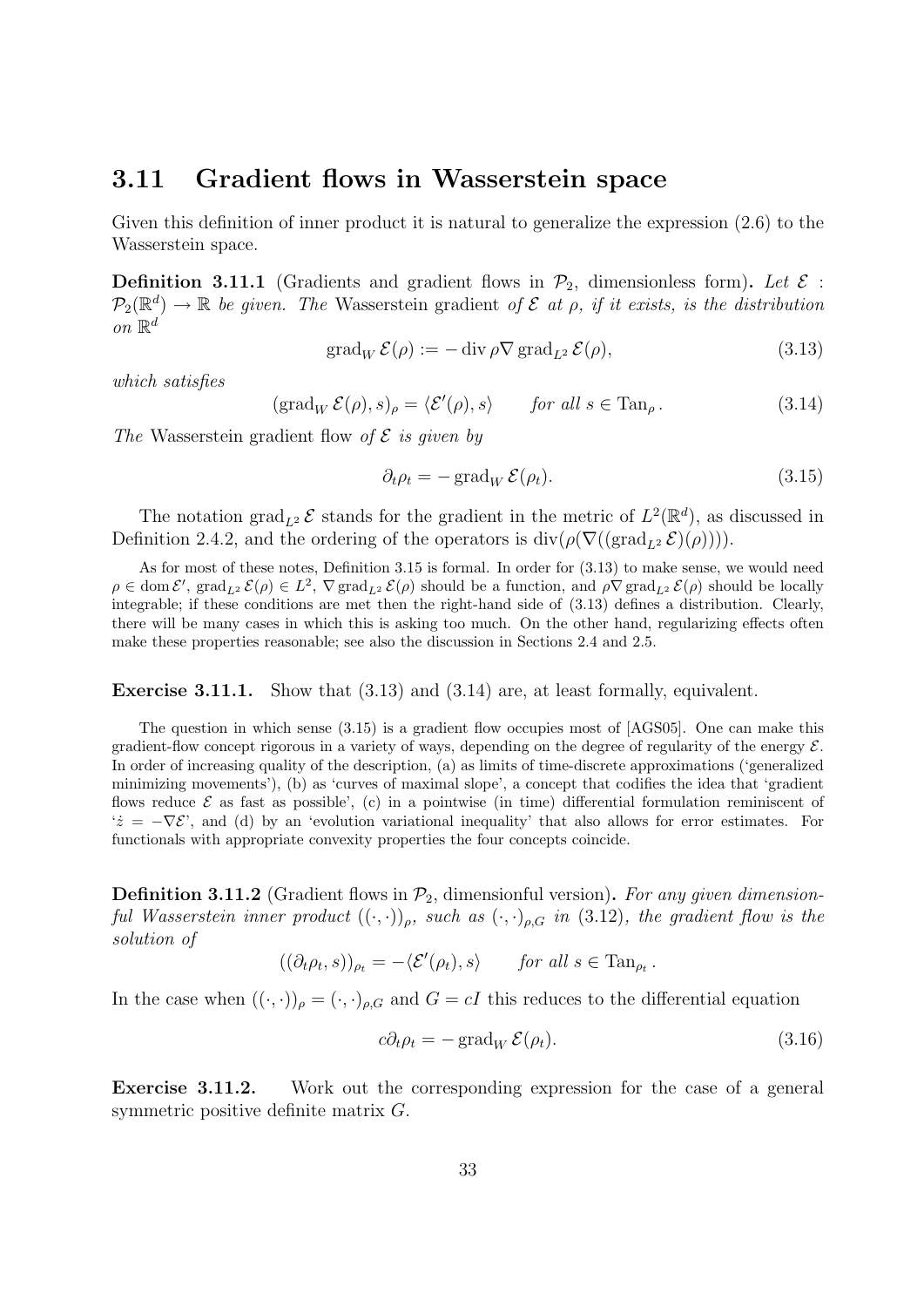#### <span id="page-34-0"></span>3.12 Chemical potential

When  $\rho$  is interpreted as a bunch of particles  $\rho_N = N^{-1} \sum_i \delta_{x_i}$ —or a limit of such objects as  $N \to \infty$ , i.e. a probability measure—then the L<sup>2</sup>-gradient of an energy  $\mathcal{E}$  has a specific interpretation as the chemical potential. The term is a misnomer: the word 'chemical' suggests a relationship with processes that make and break chemical bonds, but the actual meaning has nothing to do with that. Instead, the interpretation is as follows: removing a particle at x and replacing it at y amounts to a perturbation of  $\rho_N$  of the form  $N^{-1}(\delta_y-\delta_x)$ . For large N, this signed measure has small total variation (see  $(3.2)$ ), and it might be reasonable to approximate the difference by the derivative:

$$
\mathcal{E}(\rho_N + \frac{1}{N}(\delta_y - \delta_x)) - \mathcal{E}(\rho_N) \approx \left\langle \mathcal{E}'(\rho_N), \frac{1}{N}(\delta_y - \delta_x) \right\rangle = \left(\text{grad}_{L^2} \mathcal{E}(\rho_N), \frac{1}{N}(\delta_y - \delta_x)\right)_{L^2}
$$

$$
= \frac{1}{N} \left(\text{grad}_{L^2} \mathcal{E}(\rho_N)(y) - \text{grad}_{L^2} \mathcal{E}(\rho_N)(x)\right).
$$

with some obvious abuse of notation, and assuming that  $\text{grad}_{L^2} \mathcal{E}$  is actually a continuous function which therefore allows for pointwise evaluation. This little calculation shows that  $\text{grad}_{L^2} \mathcal{E}(\rho_N)(y) - \text{grad}_{L^2} \mathcal{E}(\rho_N)(x)$  quantifies the change in energy when a particle is taken from x to y, and therefore  $\text{grad}_{L^2} \mathcal{E}$  is considered the 'potential' of a particle with respect to  $\mathcal{E}$ .

My guess of where the word chemical comes from is as follows. Chemical reactions consume and produce different types of particles. In the case of a simple reaction  $A \leftrightharpoons B$ , the reaction event of an A particle converting into a B particle might be represented as a particle moving from position  $x$  (where  $x$ would, amongst other things, identify the particle as an  $A$  particle) to a position  $y$  corresponding to a  $B$ particle. The corresponding change in energy  $\mathcal E$  is what we calculated above.

In the chemical, physical, and statistical mechanics literature, the chemical potential is often indicated with the letter  $\mu$ . Because of the abundance of measures in these notes, we will always write  $\text{grad}_{L^2} \mathcal{E}$  in full; this also helps to reduce the frequent confusion caused by the term.

Writing [\(3.15\)](#page-33-1) as

<span id="page-34-1"></span>
$$
\partial_t \rho = \text{div} \, \rho \nabla \, \text{grad}_{L^2} \, \mathcal{E}(\rho), \tag{3.17}
$$

we see that the Wasserstein gradient flow of an energy  $\mathcal E$  amounts to a convection equation with the gradient of the chemical potential as the convection velocity. This form is often found postulated in the physical literature. We now see that from a mathematical point of view, this amounts to postulating a Wasserstein gradient flow.

The interpretation of the gradient of the chemical potential as the convective velocity field is actually slightly off the mark. In fact the gradient of the chemical potential is a force field, not a velocity: it is a linear form on vector fields, not a vector field itself, and it also has the wrong dimensions. A constant (and a corresponding modelling argument) is required to convert one into the other. An example of such a modelling argument could be that the particles move through a viscous fluid (see Section [1.1.5\)](#page-9-0) with the conversion constant given by Stokes' law [\(1.1\)](#page-10-2); see Section [4.3.](#page-39-0)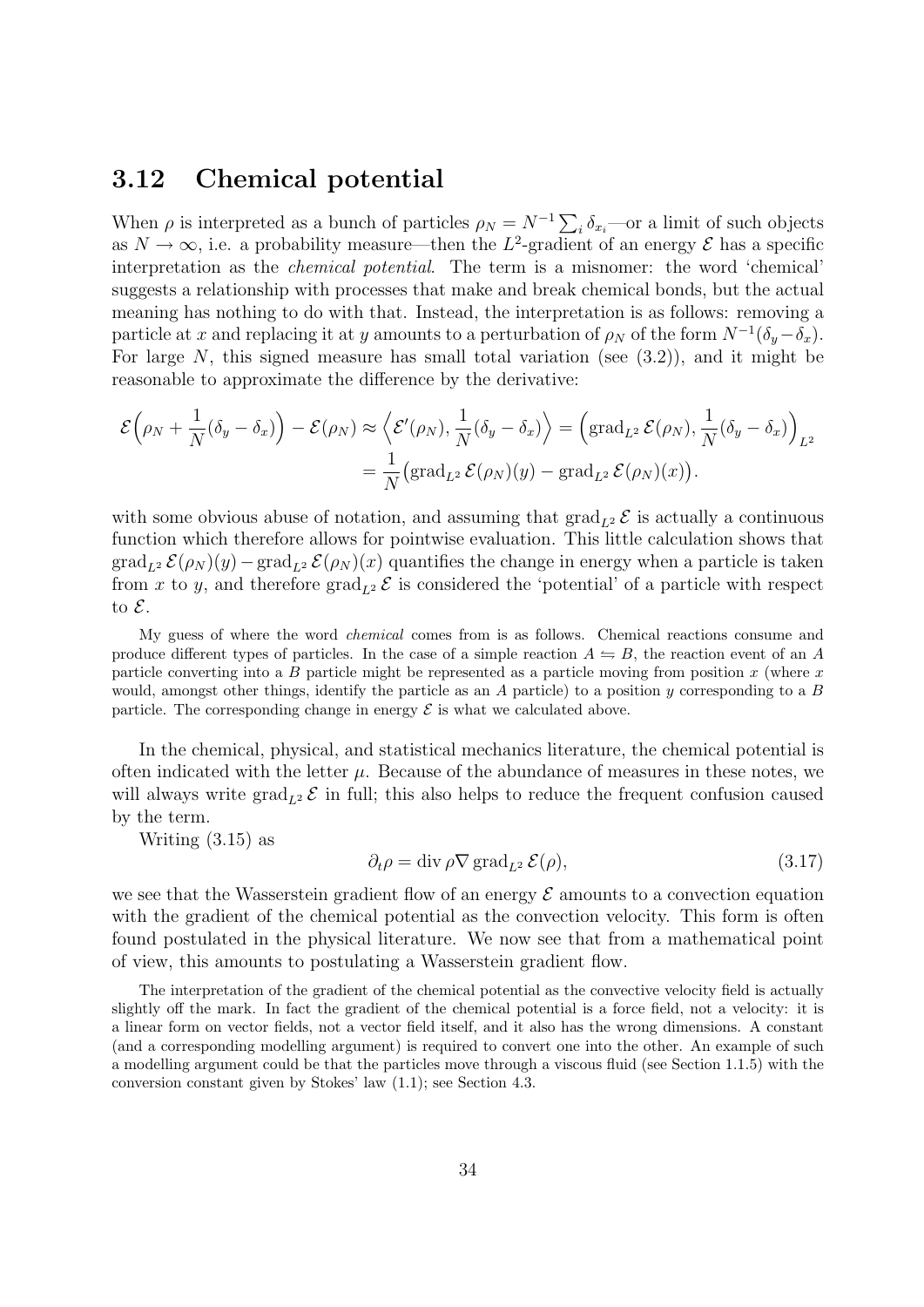### <span id="page-35-0"></span> $3.13$  Work and energetics along a curve in  $\mathcal{P}_2(\mathbb{R}^d)$

Since the power exerted by a force  $f \in \mathbb{R}^d$  on a particle moving with velocity  $v \in \mathbb{R}^d$  is  $f \cdot v$ , the power of a force field  $f : \mathbb{R}^d \to \mathbb{R}^d$  on a set of particles  $\rho_t = N^{-1} \sum_i \delta_{x_i(t)}$  moving with velocities  $v_i(t) = v(x_i(t))$  is

<span id="page-35-2"></span>
$$
\frac{1}{N} \sum_{i=1}^{N} f(x_i(t)) \cdot v(x_i(t)) = \int_{\mathbb{R}^d} f \cdot v \, d\rho_t.
$$
\n(3.18)

Note that this is the same expression as the Wasserstein inner product [\(3.11\)](#page-31-2), although of the two components f and v only the latter can be interpreted as a representation of a tangent, in this case of the tangent  $\partial_t \rho$ . In fact, one should think of [\(3.18\)](#page-35-2) as a linear form on  $\partial_t \rho$ ; more precisely, we can define the corresponding linear form

$$
\ell : \text{Tan}_{\rho} \to \mathbb{R}, \qquad \langle \ell, s \rangle = \int_{\mathbb{R}^d} f \cdot v \, d\rho, \text{ where } s + \text{div}_{\rho} v = 0 \text{ and } v \in \text{Tan}_{\rho}^v.
$$

Recalling the discussion on duality in Section [1.2.5,](#page-13-1) we may recognize that we could (and maybe should) even replace the vectorial inner product  $f(x) \cdot v(x)$  at the point  $x \in \mathbb{R}^d$  by a duality  $\langle \xi(x), v(x) \rangle$ , where for each  $x \in \mathbb{R}^d$ ,  $\xi(x)$  is an element of the dual space  $(\mathbb{R}^d)'$ . This illustrates a relevant point: the Wasserstein inner product is built upon the inner product of the underlying space  $\mathbb{R}^d$ , while a *linear form* on the Wasserstein tangent space  $Tan_{\rho}$  is independent of the underlying inner product.

Given this interpretation of power, it is not surprising to see that any energy  $\mathcal E$  is the integral along its path of the work done by the gradient  $\nabla \text{grad}_{L^2} \mathcal{E}$  of the chemical potential grad<sub>L2</sub>  $\mathcal{E}$ . Indeed, if  $t \mapsto \rho_t$  is a curve and  $\partial_t \rho + \text{div } \rho \nabla p = 0$ , then

$$
\mathcal{E}(\rho_t) - \mathcal{E}(\rho_s) = \int_s^t \langle \mathcal{E}'(\rho_\tau), \partial_\tau \rho_\tau \rangle d\tau
$$
\n
$$
\stackrel{(3.14)}{=} \int_s^t \langle \text{grad}_W \, \mathcal{E}(\rho_\tau), \partial_\tau \rho_\tau \rangle_{\rho_\tau} d\tau
$$
\n
$$
\stackrel{(3.11),(3.13)}{=} \int_s^t \int_{\mathbb{R}^d} \nabla \, \text{grad}_{L^2} \, \mathcal{E}(\rho_\tau) \cdot \nabla p_\tau \, d\rho_\tau d\tau.
$$

#### <span id="page-35-1"></span>3.14 Comments on Chapter [3](#page-24-0)

Optimal transport theory. The Wasserstein distances introduced in this chapter are part of a much larger body of theory, that of optimal transport. The prototypical question in this field is to minimize, for given  $\rho_0, \rho_1 \in \mathcal{P}(Z)$ , a cost functional

$$
\int c(x,y)\gamma(dxdy)
$$

over all couplings  $\gamma \in \Gamma(\rho_0, \rho_1)$ . The interpretation of  $c(x, y)$  is that of the cost of transferring a unit of mass from the point x to the point y; the coupling  $\gamma(dxdy)$  is known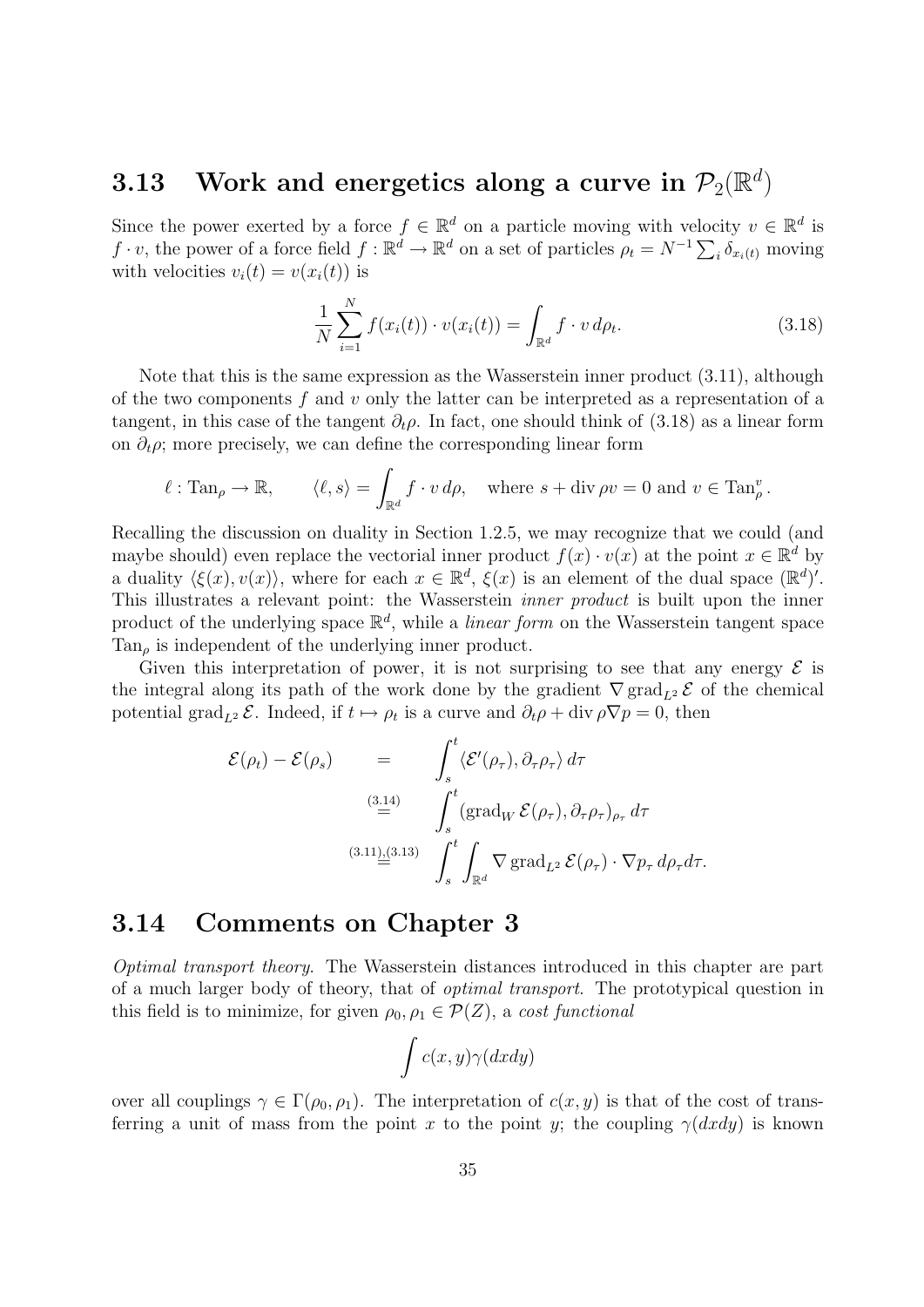as a transport plan and specifies the choice of how much mass to transport from x to y. This problem was introduced, in a slightly different form, by Monge in 1781 [\[Mon81\]](#page-49-10), and reformulated in the form above by Kantorovich in 1942 [\[Kan42\]](#page-49-11).

The field of optimal transport (OT) has blossemed into a theory with extensive connections to many other areas of mathematics. One example of this is obviously the class of Wasserstein gradient flows, as we discuss in these notes. Other examples are the use of OT theory to characterize the geometry of the underlying metric space [\[vRS05\]](#page-50-6). Villani [\[Vil03\]](#page-50-7) provides an accessible introduction; also see [\[AGS05,](#page-48-4) [Vil09\]](#page-50-8).

Non-convex subsets Z. Throughout the chapter we have worked in subsets  $Z \subset \mathbb{R}^d$ that are convex. If  $Z$  is convex, then the shortest curve connecting two points is a straight line. If Z is not convex, then there exist pairs of points for which the shortest curve is no longer straight. In that case the metric on Z no longer coincides with the metric on  $\mathbb{R}^d$ , and therefore in Definition [3.3.1](#page-26-2) the distance  $|x - y|$  should be replaced by the metric d on  $Z$ .

However, I'm guessing that the Benamou-Brenier formula [\(3.9\)](#page-30-3) and the local inner product [\(3.11\)](#page-31-2) remain the same. Since the Wasserstein gradient-flow properties can be defined using only the inner product (see [\(3.13–](#page-33-2)[3.15\)](#page-33-1)), the resulting evolution should remain the same. If anyone knows any references on this, I'd be interested.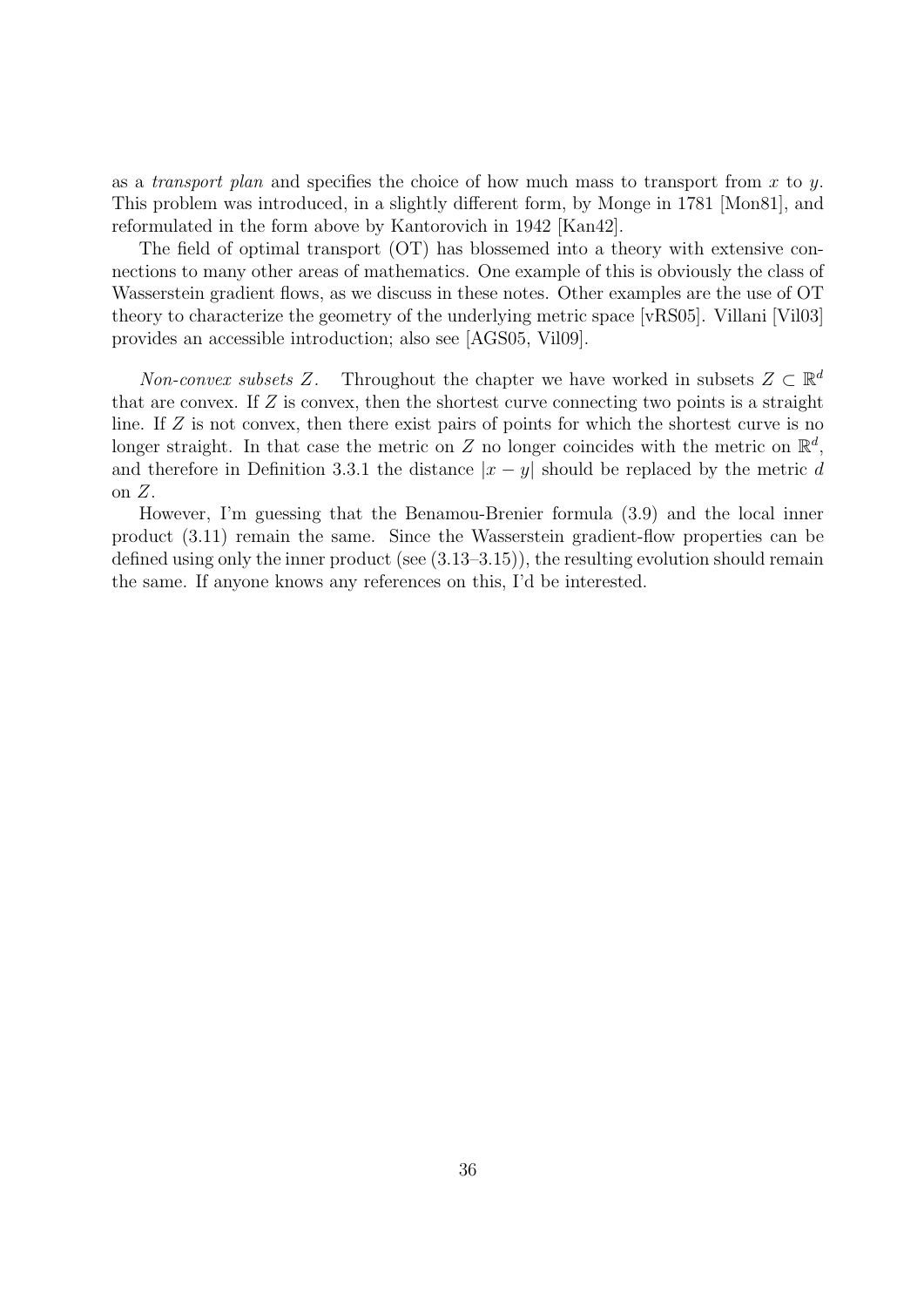### <span id="page-37-0"></span>Chapter 4

### Entropy

### <span id="page-37-1"></span>4.1 The diffusion equation is the Wasserstein gradient flow of the entropy

At the heart of both the theory and the applications of the Wasserstein gradient flows lies the example of the diffusion equation, which is the Wasserstein gradient flow of the entropy

$$
\text{Ent}: \mathcal{P}(\mathbb{R}^d) \to \mathbb{R}, \qquad \text{Ent}(\rho) = \begin{cases} \int_{\mathbb{R}^d} f \log f & \text{if } \rho = f\mathcal{L}^d, \\ +\infty & \text{otherwise.} \end{cases}
$$

As above we often encounter expressions of the form  $\log f$  with  $\rho = f\mathcal{L}^d$ , and we choose to use the same letter  $\rho$  for both the measure and its Lebesgue density. When we need to indicate the integration variable,  $\rho(x)$  indicates the density and  $\rho(dx)$  the measure (so that  $\rho(x) dx = \rho(dx)$ .

The fact that the diffusion equation is the Wasserstein gradient flow of this functional Ent is simple to check: the chemical potential grad<sub>L2</sub> Ent( $\rho$ ) is equal to log  $\rho + 1$ , and the equation [\(3.17\)](#page-34-1) becomes

$$
\partial_t \rho = \text{div}\,\rho \nabla (\log \rho + 1) = \Delta \rho. \tag{4.1}
$$

Note that the sign of Ent is the opposite of what is common in physics. In this definition the entropy is convex and decreases in time.

#### <span id="page-37-2"></span>4.2 Entropy

Because of the tremendous relevance of entropy for Wasserstein gradient flows we spend some time discussing its properties. One argument that leads to the introduction of the entropy Ent is a counting argument, that we explain for the case of a finite state space I and corresponding entropy

$$
\operatorname{Ent}(\rho) = \sum_{i \in I} \rho_i \log \rho_i, \quad \text{for } \rho_i \ge 0, \sum_{i \in I} \rho_i = 1.
$$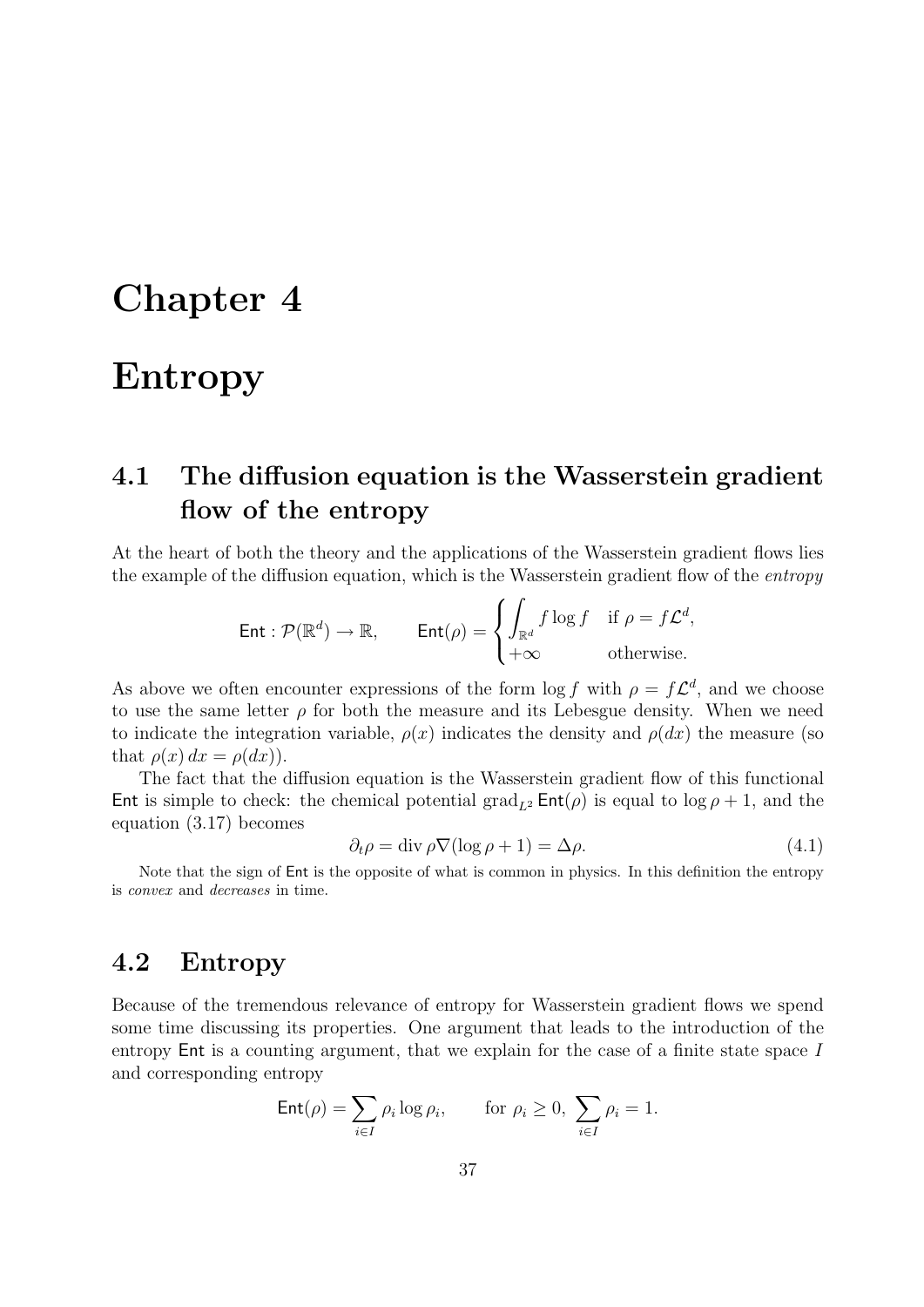Consider N particles on the lattice described by I, i.e. consider a mapping  $x : \{1, \ldots, N\} \rightarrow$ *I*. Define the *empirical measure*  $\rho \in \mathcal{P}(I)$  by

<span id="page-38-0"></span>
$$
k_i := \#\{j \in \{1, ..., N\} : x(j) = i\}, \qquad \rho_i = \frac{k_i}{N}.
$$
 (4.2)

In going from x to  $\rho$  there is loss of information; in the same way as discussed in Section [3.2,](#page-25-0) multiple mappings x produce the same empirical measure  $\rho$ . The degree of degeneracy, the number of unique mappings x that correspond to a given  $\rho$ , is  $N! \left( \prod_{i \in I} k_i! \right)^{-1}$ . We now use Stirling's formula in the form

$$
\log n! = n \log n - n + o(n) \quad \text{as } n \to \infty,
$$

to estimate

$$
\log N! \left( \prod_{i \in I} k_i! \right)^{-1} = \log N! - \sum_{i \in I} \log k_i!
$$
  
=  $N \log N - N - \sum_{i \in I} (k_i \log k_i - k_i) + o(N)$   
=  $-N \sum_{i \in I} \rho_i \log \rho_i + o(N)$  as  $N \to \infty$ .

One interpretation of the entropy therefore is as

$$
\mathsf{Ent}(\rho) = -\lim_{N \to \infty} \frac{1}{N} \log \# \text{realizations of } \rho.
$$

This shows that if the number of microscopic realizations x of the macroscopic object  $\rho$  is large, then  $Ent(\rho)$  is small, and vice versa.

If we allocate particles at random with the same probability for each microstate  $x$ , then the probability of obtaining each microsate is  $|I|^{-N}$ , and the probability of a macrostate  $\rho$ satisfies

$$
\log \operatorname{Prob}(\rho) = \log |I|^{-N} N! \left(\prod_{i \in I} k_i!\right)^{-1} = -N \log |I| - N \operatorname{Ent}(\rho) + o(N) \quad \text{as } N \to \infty.
$$

Therefore we find for two macrostates  $\rho_1$  and  $\rho_2$  that

<span id="page-38-1"></span>
$$
Ent(\rho_1) - Ent(\rho_2) = -\lim_{N \to \infty} \frac{1}{N} \log \frac{Prob(\rho_1)}{Prob(\rho_2)}.
$$
\n(4.3)

In these calculations we have glossed over the fact that the probability of a given  $\rho \in \mathcal{P}(I)$  is only non-zero if it is of the form [\(4.2\)](#page-38-0); if  $\rho$  happens to be of the right form for N, then it won't be of the right form for  $N + 1$ . This implies that the statement [\(4.3\)](#page-38-1) can not be true as it stands.

However, [\(4.3\)](#page-38-1) can be made rigorous in the context of large-deviation theory (e.g. [\[dH00,](#page-48-9) [OV05\]](#page-49-12)). The problem above is avoided by a smart use of open and closed sets, and by proving for instance for all open sets  $U \subset \mathcal{P}(I)$  that

$$
-\lim_{N\to\infty}\frac{1}{N}\log\mathrm{Prob}(\{k_i/N\}_{i\in I}\in U)=\inf_{\rho\in U}\mathsf{Ent}(\rho)+\mathrm{constant}.
$$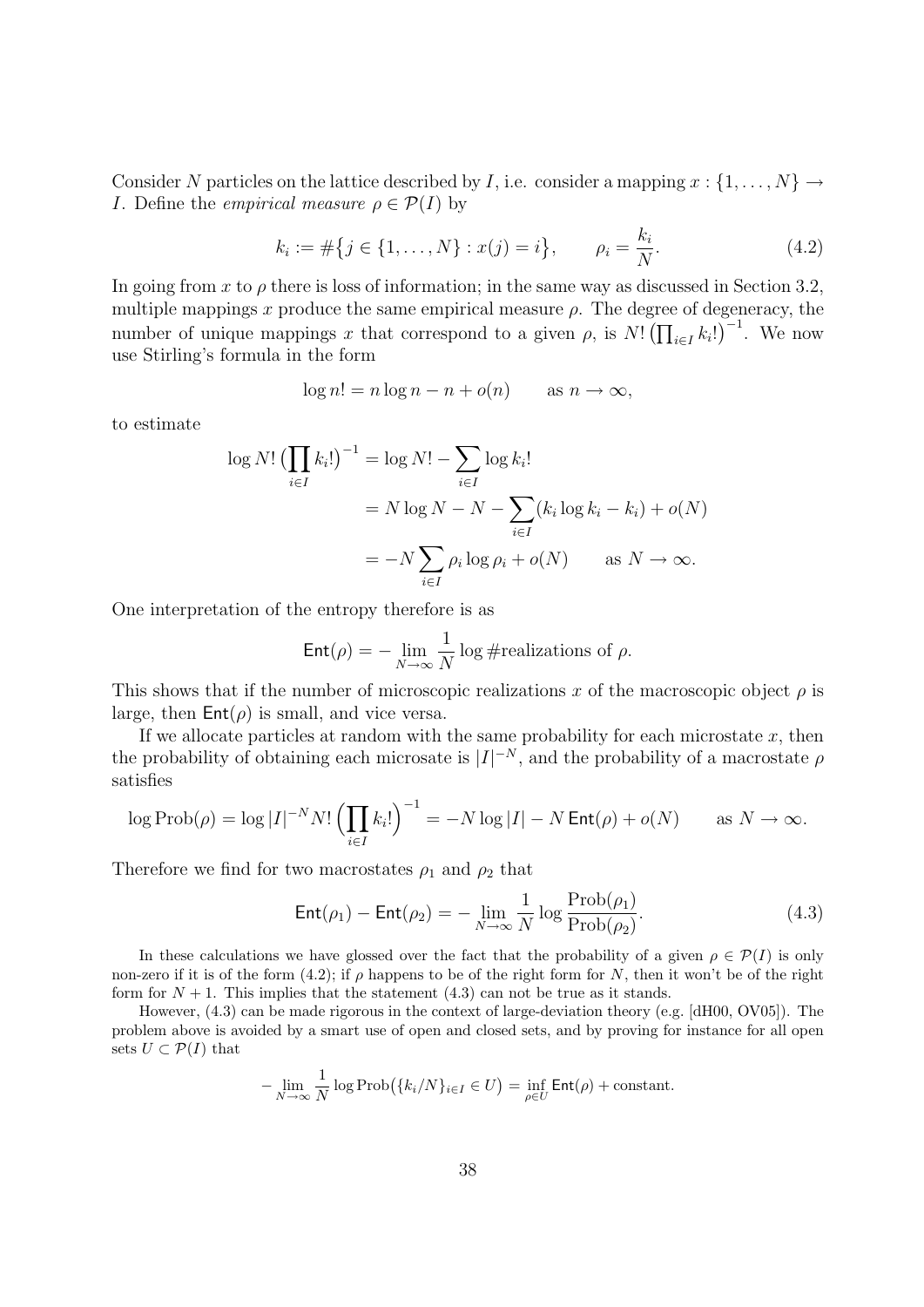#### <span id="page-39-0"></span>4.3 An example: a convection-diffusion equation

We now describe an example of a modelling process. We consider charged particles that move through a viscous fluid under the effects of a fixed external electric field and thermal agitation (diffusion). More precisely, the ingredients are as follows:

- A surrounding viscous fluid of dynamic viscosity  $\eta$  (in Pa s) and temperature T (in  $K$ :
- An external electric field  $E = -\nabla V$  (E in N/C, V in J/C); each particle has a charge q (in C); the external field E and potential V depend on x, but  $E(x)$  and  $V(x)$  are independent of the positions of the particles (this amounts to a small-concentration assumption);
- Diffusion as the result of thermal agitation by the surrounding fluid.

We now assemble a model.

1. The kinematics are given by the state variable  $\rho \in \mathcal{P}_2(\mathbb{R}^d)$ , which represents the concetration of particles, i.e.

$$
\rho(A) = \frac{\text{number of particles in } A}{\text{total number of particles}}.
$$

The dimension of  $\rho$  therefore is m<sup>-d</sup>. Note how this is different from the custom in continuum mechanics, where  $\rho$  is a mass density instead of a *number* density, with dimensions  $[\rho] = \text{kg m}^{-d}$ .

**Exercise 4.3.1.** Repeat the derivation for the case where  $\rho$  is a mass density. Which additional assumptions are necessary?

2. The energy describes the forces that drive the system. Since an individual particle at x has an electrostatic energy  $qV(x)$  (in C  $\cdot$  J/C = J), the total electrostatic energy of the system described by  $\rho$  is

$$
\mathcal{E}_{\mathbf{e}}(\rho) = q \int_{\mathbb{R}^d} V \, d\rho.
$$

In addition the thermal agitation by the surrounding fluid also leads to an energetic contribution, which turns out to be

$$
\mathcal{E}_{t}(\rho)=kT\,\mathsf{Ent}(\rho),
$$

where  $k = 1.4 \cdot 10^{-23} J/K$  is the *Boltzmann constant*. The total energy (with dimensions J) is

$$
\mathcal{E}=\mathcal{E}_{\mathrm{e}}+\mathcal{E}_{\mathrm{t}}.
$$

Note that

$$
\operatorname{grad}_{L^2} \mathcal{E}(\rho) = kT(\log \rho + 1) + qV.
$$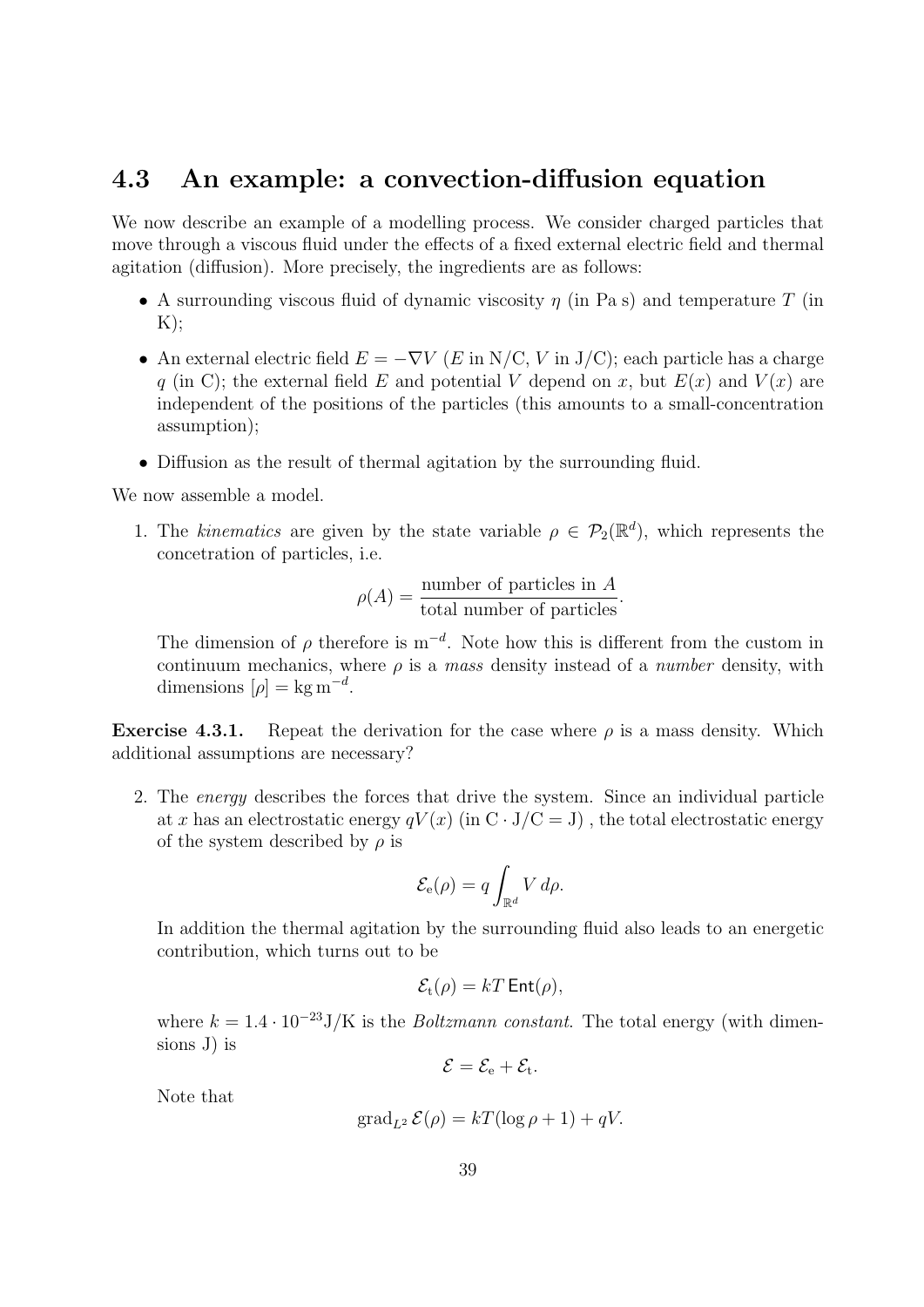3. For the modelling of the dissipation we make an additional assumption that the particles are spherical. By Stokes' law  $(1.1)$  the velocity v and force f are then related by  $f = 6\pi\eta Rv = c\upsilon$ , which leads to a dissipation inner product (see Section [3.10\)](#page-32-0)

$$
(s_1, s_2)_{\rho,c} := c \int_{\mathbb{R}^d} v_1 \cdot v_2 d\rho
$$
 with  $s_i + \text{div } \rho v_i = 0, i = 1, 2.$ 

The dimension is W.

Putting the pieces together and using expression [\(3.16\)](#page-33-4) we find the equation

<span id="page-40-1"></span>
$$
c\partial_t \rho = \text{div}\,\rho \nabla \,\text{grad}_{L^2}\,\mathcal{E} = kT\Delta \rho + q \,\text{div}\,\rho \nabla V. \tag{4.4}
$$

#### <span id="page-40-0"></span>4.4 The Einstein relation

The derivation above differs from a more traditional derivation, which might run as follows:

- 1. Conservation of particles implies that  $\partial_t \rho + \text{div } F = 0$  for some flux function F;
- 2. The diffusive contribution to the flux is given by  $F_d = -D\nabla \rho$  (Fick's law);
- 3. The convection by the electrostatic field contributes a flux  $F_e = -(q/c)\rho \nabla V$ .

Putting these together we find

<span id="page-40-2"></span>
$$
\partial_t \rho = -\operatorname{div}(F_\mathrm{d} + F_\mathrm{e}) = D\Delta \rho + \frac{q}{c} \operatorname{div} \rho \nabla V. \tag{4.5}
$$

Comparing this result with [\(4.4\)](#page-40-1) provides an additional piece of information: the constant D in Fick's law should be related to the temperature T and the friction coefficient  $c$ by

<span id="page-40-3"></span>
$$
D = \frac{k}{c}.\tag{4.6}
$$

This identity is known as the *Einstein relation* [\[Ein05\]](#page-49-13). It can be derived independently by taking the classical derivation above and adding the assumption that

<span id="page-40-4"></span>
$$
\exp -\frac{qV(x)}{kT} \mathcal{L}^d \quad \text{is a stationary solution of (4.5).} \tag{4.7}
$$

The relation [\(4.6\)](#page-40-3) then follows immediately. Of course, this 'derivation' simply shifts the issue to the question why one requires [\(4.7\)](#page-40-4).

When the particles are assumed to be spherical, and Stokes' law [\(1.1\)](#page-10-2) is invoked to calculate c, the relation  $(4.6)$  becomes the *Stokes–Einstein relation* [\[Ein05\]](#page-49-13)

$$
D = \frac{kT}{6\pi\eta R}.
$$

These two Einstein relations are examples of a more general class of principles, fluctuation-dissipation theorems. As above, these stipulate relations between frictional, dissipative effects on one hand, and fluctuating excitational effects on the other.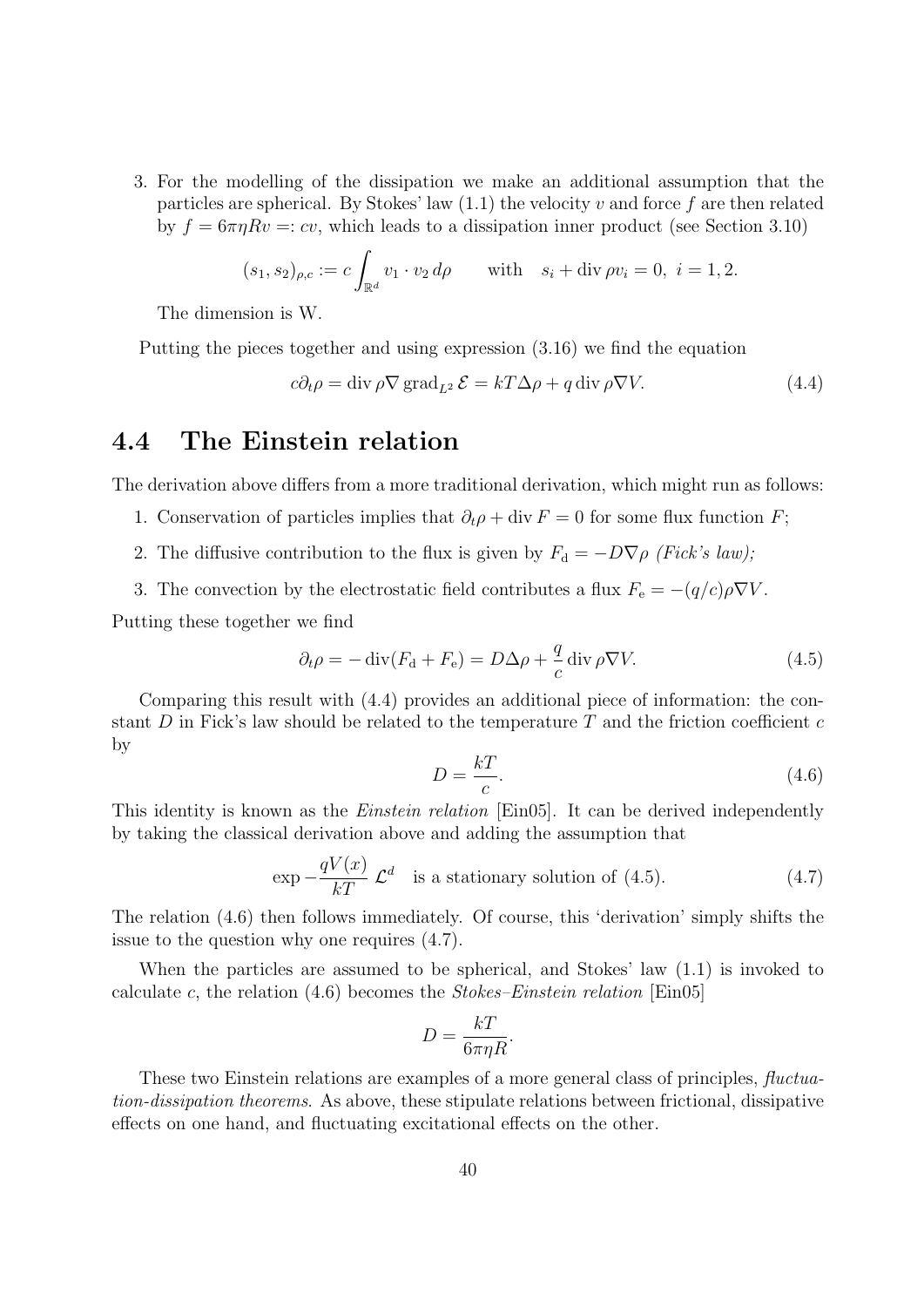#### <span id="page-41-0"></span>4.5 Relative entropy

The potential  $V$  in the example above is only defined up to a constant. If the function  $x \mapsto \exp(-qV(x)/kT)$  is integrable, then we can add a constant to V such that  $\mu :=$  $\exp(-qV/kT)\mathcal{L}^d \in \mathcal{P}(\mathbb{R}^d)$ . In that case we can write the energy of the example as

$$
\mathcal{E}(\rho) = kT \operatorname{Ent}(\rho) + q \int V d\rho = kT \operatorname{Ent}(\rho) - \int \log \frac{d\mu}{d\rho} d\rho.
$$

Apart from the dimensional constants this expression is known as the relative entropy of  $\rho$  with respect to  $\mu$ :

**Definition 4.5.1.** Given  $\rho, \mu \in \mathcal{P}(\mathbb{R}^d)$ , the relative entropy of  $\rho$  with respect to  $\mu$  is

$$
H(\rho|\mu) := \begin{cases} \int_{\mathbb{R}^d} f \log f \, d\mu & \text{if } \rho \ll \mu, \ \rho = f\mu, \\ +\infty & \text{otherwise.} \end{cases}
$$

It has some useful properties:

Lemma 4.5.2. Let  $\rho, \mu \in \mathcal{P}(\mathbb{R}^d)$ .

- 1.  $H(\rho|\mu) \geq 0$ , and  $H(\rho|\mu) = 0$  if and only if  $\rho = \mu$ ;
- 2. For fixed  $\mu$ ,  $\rho \mapsto H(\rho|\mu)$  is strictly convex.

*Proof.* The strict convexity of H follows from the same property of  $z \mapsto \eta(z) := z \log z$ . The positivity of H follows from remarking that  $\eta(z) \geq z-1$ , so that  $H(\rho|\mu) \geq \int [f-1] d\mu = 0$ . The characterization of equality follows from the corresponding characterization of equality in this inequality, or from the strict convexity.  $\Box$ 

Note that if  $\Omega \subset \mathbb{R}^d$  has finite Lebesgue measure, then the 'usual' entropy  $\mathsf{Ent}_\Omega$  on  $\Omega$  can be written as

$$
\mathsf{Ent}_{\Omega}(\rho) := \int_{\Omega} \rho \log \rho = H(\rho | \mathcal{L}^d|_{\Omega}) + \log \mathcal{L}^d(\Omega).
$$

This illustrates that Ent, the entropy on  $\mathbb{R}^d$ , can be viewed as the limit of 'relative entropy with respect to the uniform distribution' on an increasing sequence of subsets of  $\mathbb{R}^d$ .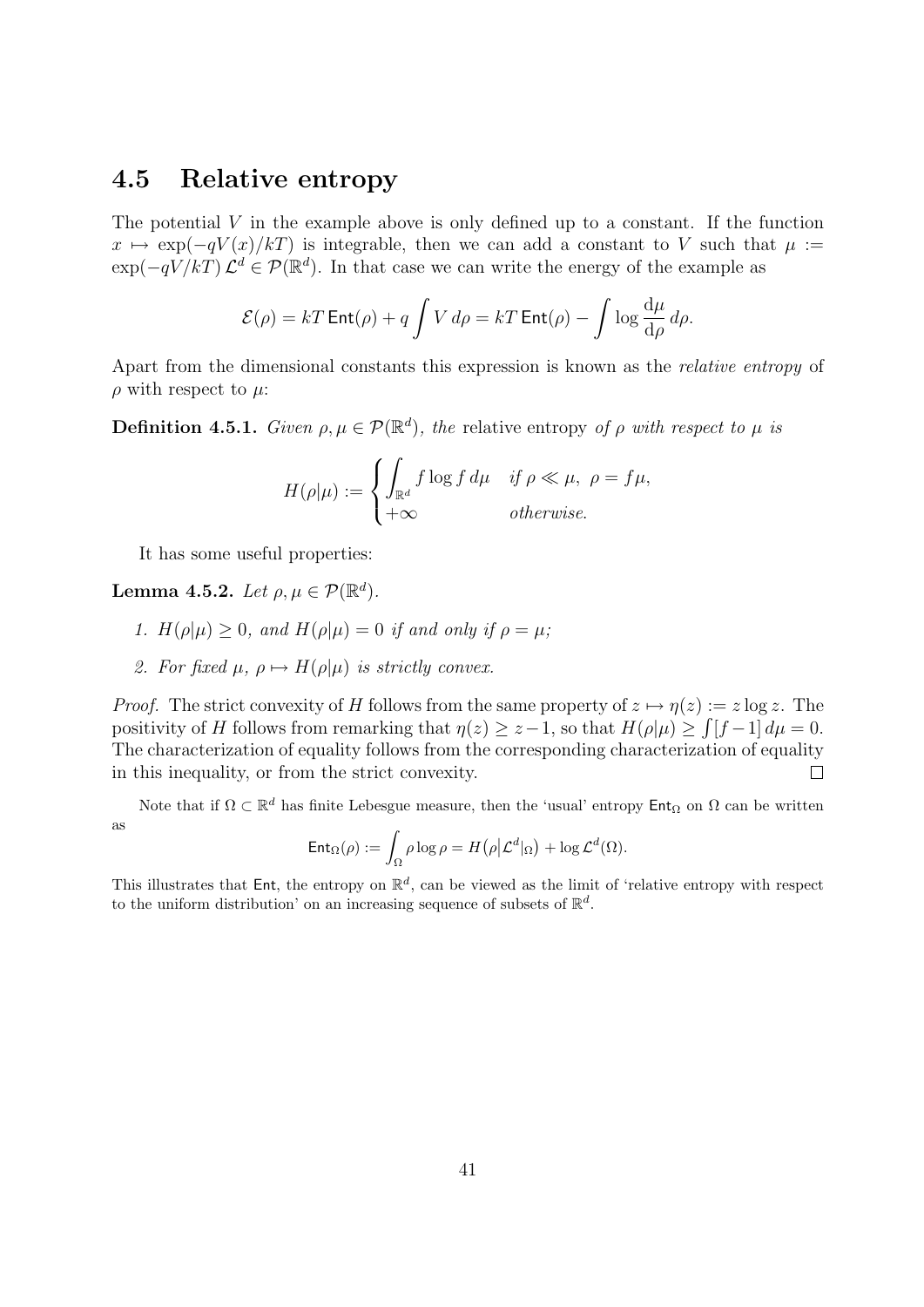# <span id="page-42-0"></span>Chapter 5

### Other energies

#### <span id="page-42-1"></span>5.1 Electrostatic and gravitational interaction

Interaction between particles, for instance by electrostatic or gravitational forces, gives rise to energy terms. In this section we calculate these. We restrict ourselves to three space dimensions; other dimensions require separate treatment.

#### <span id="page-42-2"></span>5.1.1 Electrostatic interaction

A charge density  $q\rho$  (with dimensions  $C/m^3$ ) creates an electrostatic potential  $\varphi$  (called Poisson potential, with dimensions  $J/C$ ) satisfying Poisson's equation,

<span id="page-42-3"></span>
$$
-\varepsilon_0 \Delta \varphi = q\rho \quad \text{in } \mathbb{R}^3, \qquad \varphi(x) \to 0 \text{ as } |x| \to \infty. \tag{5.1}
$$

Here  $\varepsilon_0$  is the *electric constant* (historically also called vacuum permittivity or permittivity of empty space) with value  $8.854187817... \cdot 10^{-12} A^2 s^4 kg^{-1} m^{-3}$ . Note that equation [\(5.1\)](#page-42-3) has a natural generalization to the case of a signed measure  $\rho$  (with dimensions such that  $[\rho(A)] = C$  for any Borel set A). We will comment on this generalization below.

Equation [\(5.1\)](#page-42-3) is a reduction of the full Maxwell's equations in the case of stationary electric charges and stationary magnetic field; but we will want to apply this to moving charges. This is reasonable provided that the velocities of the particles are small; I'm guessing that they should be small with respect to the speed of light, but I have no reference (or argument) for this. All suggestions are welcome.

When  $\rho = q \delta_{x_0}$ , corresponding to a point charge q at  $x_0$ , the correspdonding electrostatic field  $\varphi(x)$  is equal to (see below)

$$
\varphi(x) = \frac{q}{4\pi\varepsilon_0} \frac{1}{|x - x_0|}.
$$

The force exerted by such an electrostatic potential  $\varphi$  on a charge  $q'$  at x is given by  $-q'\nabla\varphi(x)$ . Therefore the electrostatic force exerted by two (stationary) charged particles on to each other, with charges  $q_{1,2}$  (in C) at positions  $x_{1,2}$ , is given by *Coulomb's law*,

$$
\frac{q_1 q_2}{4\pi\varepsilon_0} \frac{x_1 - x_2}{|x_1 - x_2|^3}.
$$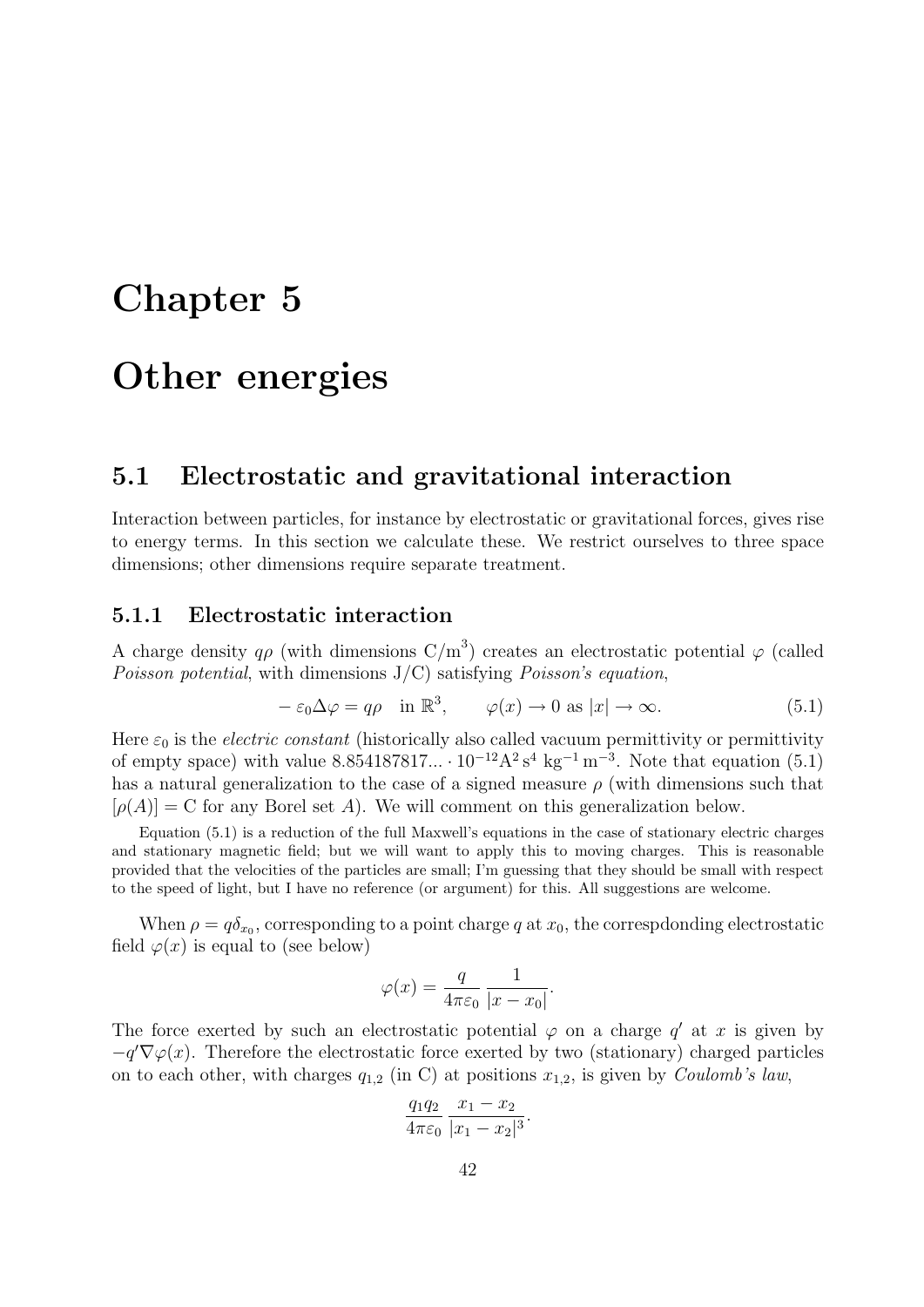This force is parallel to the connecting line  $x_1 - x_2$ , and repulsive if  $q_1q_2 > 0$ .

Given a system of N particles at disjoint positions  $x_i$  with charges  $q_i$ , the total energy of this system is equal to

$$
\mathcal{E} = \frac{1}{2} \sum_{\substack{i,j=1 \\ i \neq j}}^N \frac{q_i q_j}{4 \pi \varepsilon_0} \frac{1}{|x_i - x_j|}.
$$

This can be recognized by differentiating with respect to  $x_k$ , while fixing the other positions:

$$
\partial_{x_k} \mathcal{E} = \frac{1}{2} \sum_{\substack{i=1 \\ i \neq k}}^N \frac{q_i q_k}{4 \pi \varepsilon_0} \frac{x_i - x_k}{|x_i - x_k|^3} - \frac{1}{2} \sum_{\substack{j=1 \\ j \neq k}}^N \frac{q_k q_j}{4 \pi \varepsilon_0} \frac{x_k - x_j}{|x_k - x_j|^3} = \sum_{\substack{i=1 \\ i \neq k}}^N \frac{q_i q_k}{4 \pi \varepsilon_0} \frac{x_i - x_k}{|x_i - x_k|^3}.
$$

This final expression is the joint force exerted by all the other charges on the charge  $k$ .

Still in the context of this system of N particles, we now choose all charges  $q_i = q$  to be the same, so that the interaction energy between two particles is given by

<span id="page-43-1"></span>
$$
V(x) = \frac{q^2}{4\pi\varepsilon_0} \frac{1}{|x|}.
$$
\n(5.2)

We now define the number density (not *charge* density but *number* density, to connect with the earlier chapters)

$$
\rho_N(x) = \frac{1}{N} \sum_{i=1}^N \delta_{x_i}.
$$

Then

<span id="page-43-0"></span>
$$
\frac{1}{2N^2} \sum_{\substack{i,j=1\\i \neq j}}^N \frac{q_i q_j}{4\pi \varepsilon_0} \frac{1}{|x_i - x_j|} \approx \frac{1}{2} \iint V(x - y) \rho_N(dx) \rho_N(dy). \tag{5.3}
$$

The approximation "≈" is necessary since the right-hand side is not well-defined: it contains terms of the form

$$
\frac{1}{2N^2} \iint V(x-y) \delta_{x_k}(dx) \delta_{x_k}(dy) = \frac{1}{N^2} V(0) = \infty.
$$

However if  $\rho_N$  is replaced by a  $\rho$  that is sufficiently regular, then the integral becomes welldefined. This discussion motivates the definition of the electrostatic interaction energy by

$$
\mathcal{E}_{\text{elec}}(\rho) := \frac{1}{2} \iint V(x - y) \rho(dx) \rho(dy), \qquad \rho \in \mathcal{P}(\mathbb{R}^3).
$$

One might try to remedy the definition problems in the integral in  $(5.3)$  by defining  $V(0)$  to be zero. With this choice the integral becomes well-defined, and since this V is lower-semicontinuous on  $\mathbb{R}^3$  the right-hand side seems like a reasonable interaction energy. However, with this definition of V , two particles can reduce their interaction energy to zero by being on top of one another—a property that does not seem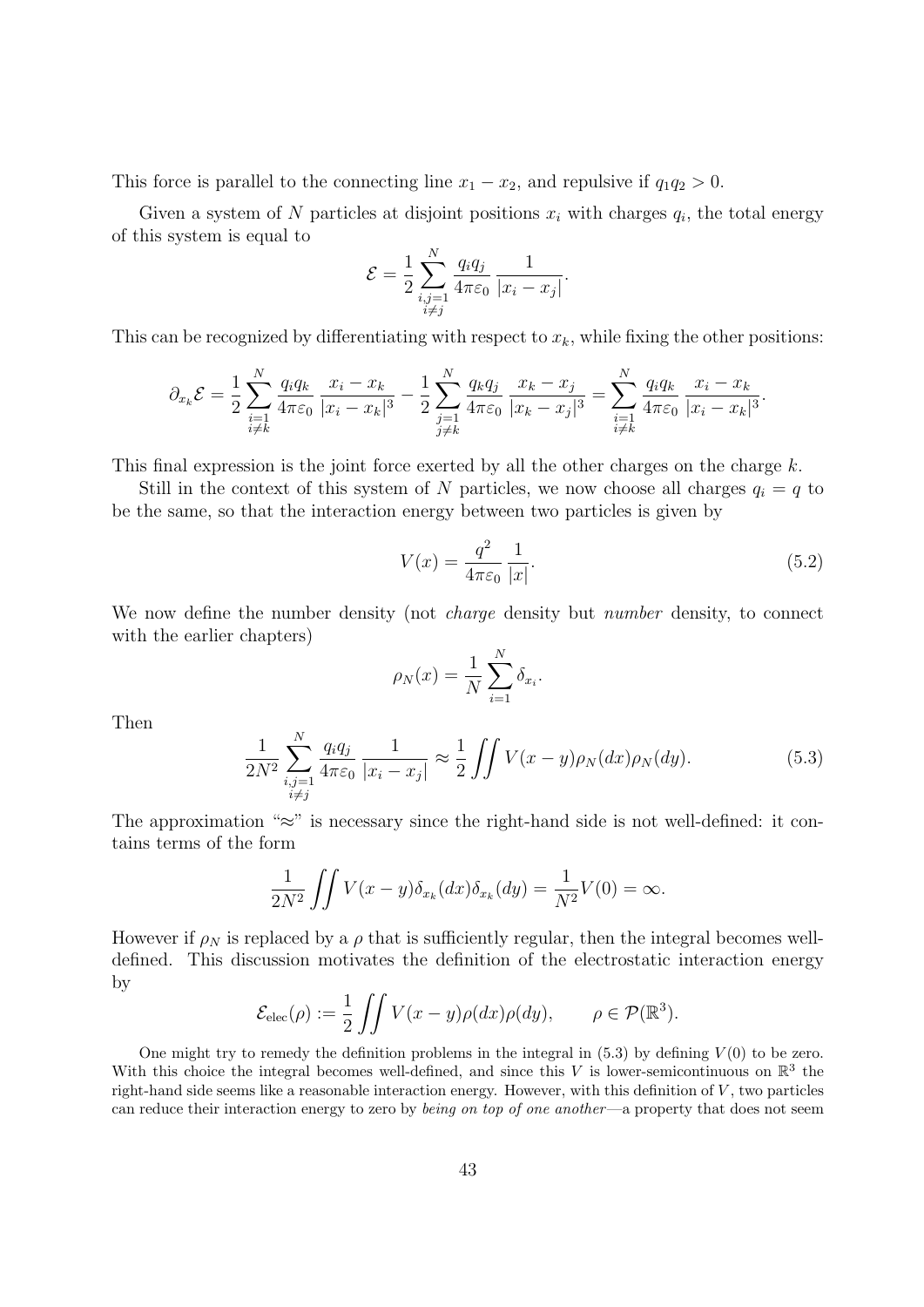to make sense. However, I don't know of an example in the electrostatic case in which this actually creates problems, and I'd be interested in any suggestions.

On the other hand, when we turn to gravitational interaction below, in which the same potential arises with the opposite sign, then the corresponding lack of lower-semicontinuity causes the value of the potential at zero to be replaced by the lower-semicontinuous limit,  $-\infty$ . Therefore setting  $V(0)$  to zero has no effect in this case.

**Lemma 5.1.1.** If  $\rho \in \mathcal{P}(\mathbb{R}^3)$  with  $\mathcal{E}_{elec}(\rho) < \infty$ , then

$$
\mathcal{E}_{\text{elec}}(\rho) \stackrel{(1)}{=} \frac{1}{2} \int \psi \, d\rho \stackrel{(2)}{=} \frac{\varepsilon_0}{2q^2} \int |\nabla \psi|^2 \, dx.
$$

Here  $\psi := V * \rho$ , where V is given in [\(5.2\)](#page-43-1); the function  $\varphi := \psi/q$  satisfies [\(5.1\)](#page-42-3).

*Proof.* The definition of  $\psi$  as  $V * \rho$  implies both identity (1) and the fact that  $\varphi = \psi/q$ solves [\(5.1\)](#page-42-3). Identity (2) follows formally from the following calculation:

$$
\frac{1}{2}\int \psi \,d\rho \stackrel{(5.1)}{=} -\frac{\varepsilon_0}{2q^2} \int \psi \Delta \psi \,dx = \frac{\varepsilon_0}{2q^2} \int |\nabla \psi|^2 \,dx.
$$

To make this rigorous, we note that  $\psi \in L^1(\rho)$  and  $\nabla \psi \in L^2(\mathbb{R}^3)$ ; we then approximate  $\psi$ by  $\psi_n \in C_c^{\infty}$  in  $L^1(\rho)$  such that  $\nabla \psi_n \to \nabla \psi$  in  $L^2(\mathbb{R}^3)$ . Then

$$
\int |\nabla \psi|^2 = \lim_{n \to \infty} \int \nabla \psi \nabla \psi_n = -\lim_{n \to \infty} \int \psi_n \Delta \psi = \lim_{n \to \infty} \frac{q^2}{\varepsilon_0} \int \psi_n d\rho = \frac{q^2}{\varepsilon_0} \int \psi d\rho.
$$

#### <span id="page-44-0"></span>5.1.2 Gravitational interaction

For gravitational interaction the picture is very similar. The only relevant difference is a sign: where particles of the same electric charge repel each other, the graviational interaction between any two particles is always attractive.

Newton's law of gravitation states that the attractive force between two masses  $m_1$  and  $m_2$  at distance r has the magnitude  $Gm_1m_2/r^2$ , where G is the gravitational constant with value  $6.67300 \times 10^{-11} \text{m}^3 \text{ kg}^{-1} \text{ s}^{-2}$ . Therefore the interaction potential between two particles of mass m is  $V(r) = -Gm^2/r$ , and the gravitational energy of a mass distribution  $\rho$  (such that for any set A,  $\rho(A)$  has dimension kg) is

$$
\mathcal{E}_{\text{grav}}(\rho) := \frac{1}{2} \iint V(x - y) \, \rho(dx) \rho(dy) = -\frac{G}{2} \iint \frac{\rho(dx) \rho(dy)}{|x - y|}.
$$

Equivalently, if  $\rho(A)$  is dimensionless, and  $\rho(\mathbb{R}^3)$  is normalized to be 1, then for a system of total mass  $M$  we have

$$
\mathcal{E}_{\text{grav}}(\rho) := -\frac{GM^2}{2} \int \int \frac{\rho(dx)\rho(dy)}{|x-y|}.
$$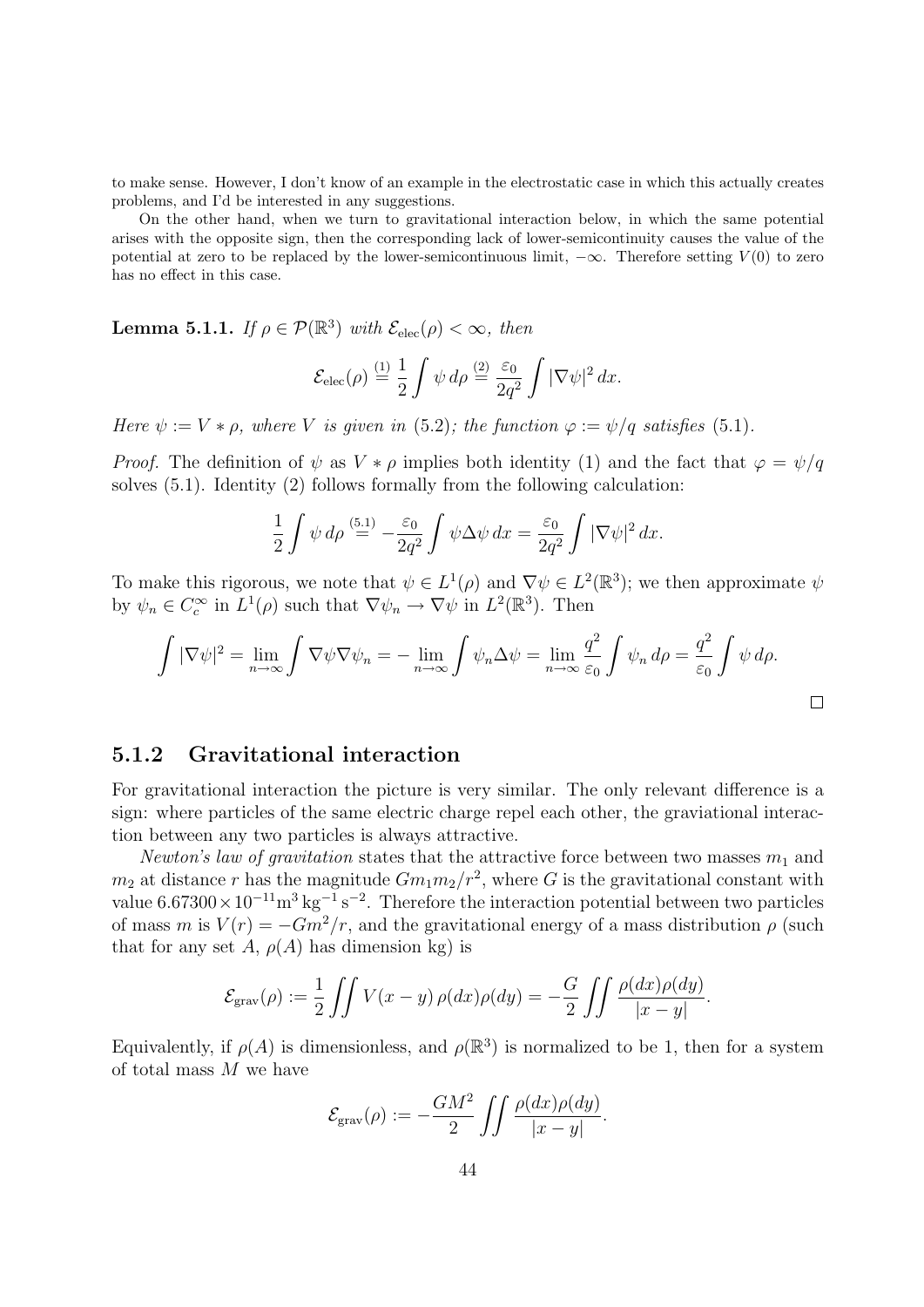Similarly, for given mass distribution  $\rho$  (with dimensions kg) the *qravitational potential* is

$$
\phi(x) := G \int \frac{\rho(dy)}{|x - y|}, \quad \text{with dimension } J/\text{kg}
$$

which solves the equation

$$
-\Delta \phi = -4\pi G \rho \quad \text{in } \mathbb{R}^3, \qquad \text{with} \quad \phi(x) \to 0 \text{ as } |x| \to \infty.
$$

**Remark 5.1.2.** Adding  $\mathcal{E}_{grav}$  to an energy  $\mathcal{E}$  can make the resulting energy unbounded from below. This phenomenon can lead to blow-up, known as gravitational collapse [\[Wol92,](#page-50-9)  $BCK+99$  $BCK+99$ . Strongly related mathematical equations arise in the modelling of aggregation in chemotaxis, such as observed in the slime mould *Dichtyostelium Discoideum* [\[Hor03\]](#page-49-14).  $\square$ 

#### <span id="page-45-0"></span>5.1.3 Formulation as  $H^{-1}$ -norms

Let us write  $\kappa(x) := 1/(4\pi|x|)$  for the fundamental solution of the Laplacian  $-\Delta$  in  $\mathbb{R}^3$ . Then one definition of the norm of the space  $H^{-1}(\mathbb{R}^3)$  is

$$
||u||_{H^{-1}(\mathbb{R}^3)}^2 := \iint_{\mathbb{R}^3 \times \mathbb{R}^3} \kappa(x - y) u(x) u(y) dx dy,
$$

or if u is replaced by a measure  $\rho$ ,

$$
\|\rho\|_{H^{-1}(\mathbb{R}^3)}^2 := \iint\limits_{\mathbb{R}^3\times\mathbb{R}^3} \kappa(x-y) \,\rho(dx)\rho(dy).
$$

Then clearly we can write, for a dimensionless non-negative measure  $\rho$ ,

$$
\mathcal{E}_{\text{elec}}(\rho) = \frac{q^2}{2\varepsilon_0} \|\rho\|_{H^{-1}(\mathbb{R}^3)}^2 \quad \text{and} \quad \mathcal{E}_{\text{grav}}(\rho) = -2\pi GM^2 \|\rho\|_{H^{-1}(\mathbb{R}^3)}^2.
$$

 $H^{-1}(\mathbb{R}^3)$  is a Hilbert space with inner product

$$
(u,v)_{H^{-1}} := \iint\limits_{\mathbb{R}^3 \times \mathbb{R}^3} \kappa(x-y) u(x) v(y) dx dy,
$$

which can also be written as

$$
(u, v)_{H^{-1}} = (u, \kappa * v)_{L^2(\mathbb{R}^3)}
$$

for any  $u, v$  for which this expression makes sense.

Since electrostatic and gravatational energies are essentially  $H^{-1}$ -norms, let us consider the energies

<span id="page-45-1"></span>
$$
\mathcal{E}(\rho) := \text{Ent}(\rho) \pm \frac{1}{2} ||\rho||_{H^{-1}}^2,
$$
\n(5.4)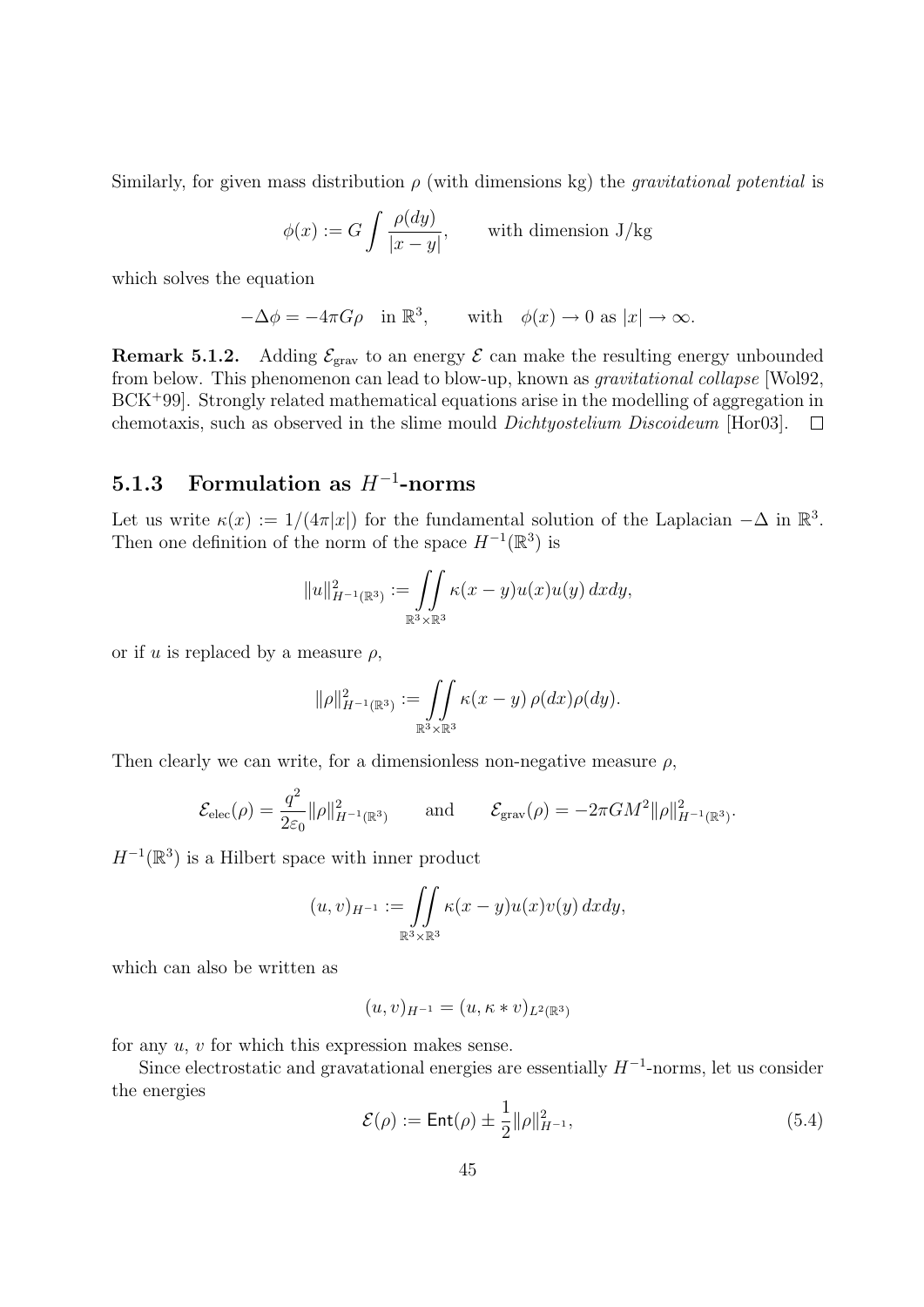where the constants have been scaled away, the plus sign corresponds to electrostatic interaction (repulsion) and the minus sign to gravitational attraction. The  $L^2$ -gradient of the  $H^{-1}$ -norm is easily calculated by remarking that

$$
||u + \varepsilon v||_{H^{-1}}^2 = (u + \varepsilon v, \kappa * (u + \varepsilon v))_{L^2} = ||u||_{H^{-1}}^2 + \varepsilon (v, \kappa * u)_{L^2} + \varepsilon (u, \kappa * v)_{L^2} + \varepsilon^2 ||v||_{H^{-1}}^2.
$$

Since  $(u, \kappa * v)_{L^2} = (v, \kappa * u)_{L^2}$  it follows that

grad<sub>L<sup>2</sup>(
$$
\mathbb{R}^3
$$
)  $\frac{1}{2} ||u||^2_{H^{-1}(\mathbb{R}^3)} = \kappa * u.$</sub> 

Therefore the Wasserstein gradient flow of  $\mathcal E$  in [\(5.4\)](#page-45-1) is

$$
\partial_t \rho = \text{div } \rho \nabla \, \text{grad}_{L^2} \, \mathcal{E} = \text{div } \rho \nabla [\log \rho \pm \kappa * \rho].
$$

Writing  $\varphi$  for  $\kappa * \rho$  his system is often formulated as

$$
\partial_t \rho = \Delta \rho \pm \text{div } \rho \nabla \varphi,
$$
  

$$
0 = \Delta \varphi + \rho.
$$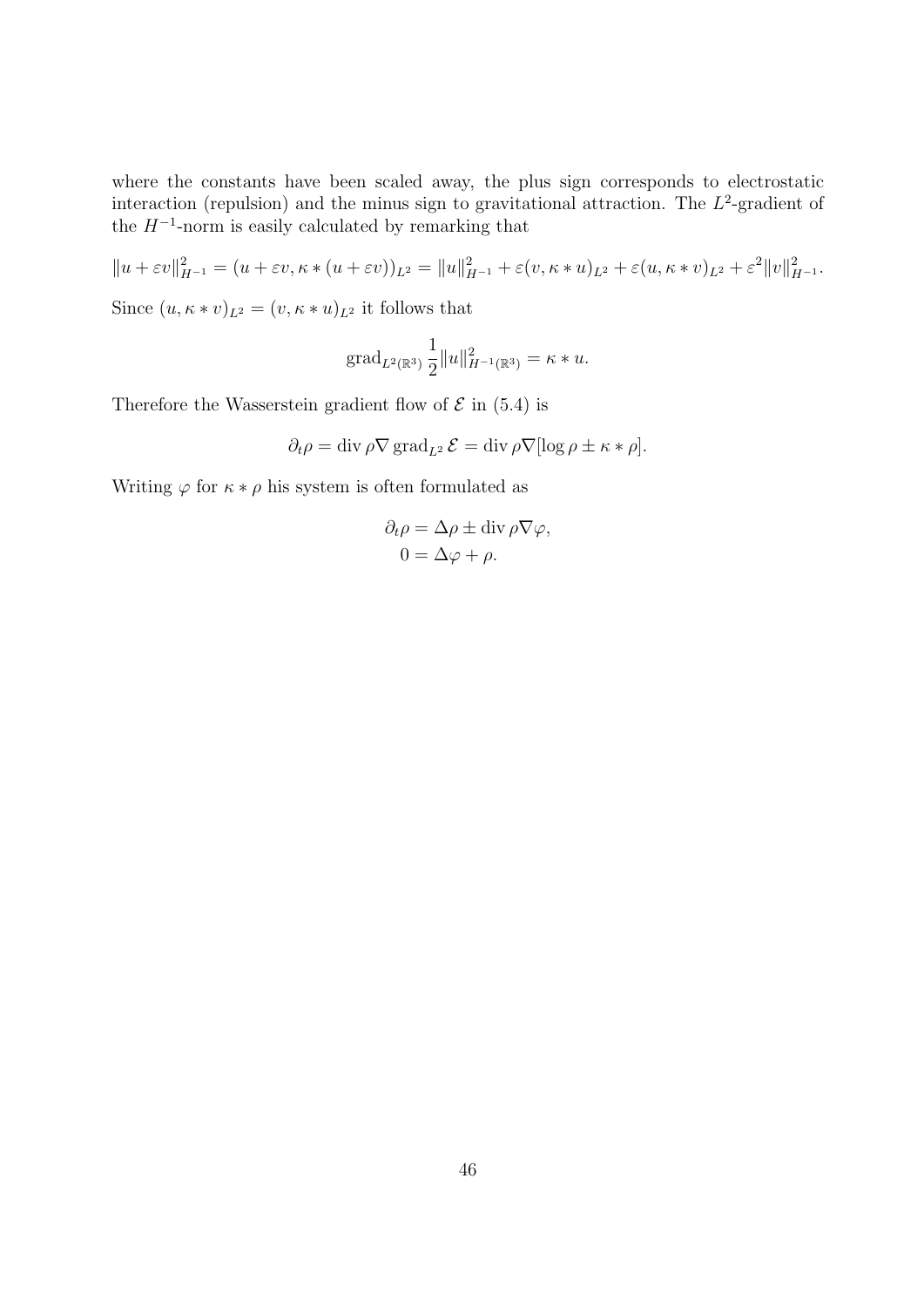# <span id="page-47-0"></span>Appendix A Physical dimensions

We follow the SI (Système International) system of units. The units in bold below are the primary units; the others are derived units, defined in terms of the primary ones.

| <i>physical</i> quantity   | unit                          | symbol       | definition                                 |
|----------------------------|-------------------------------|--------------|--------------------------------------------|
| length                     | meter                         | m            |                                            |
| time                       | second                        | S            |                                            |
| mass                       | kilogram                      | $\log$       |                                            |
| current                    | Ampère                        | A            |                                            |
| force                      | Newton                        | N            | $N = \text{kg m/s}^2$                      |
| energy                     | Joule                         | $\mathbf{J}$ | $J = Nm$                                   |
| power                      | Watt                          | W            | $W = J/s$                                  |
| electric charge            | Coulomb                       | $\rm C$      | $C = As$                                   |
| pressure                   | Pascal                        | Pa           | $Pa = N/m^2$                               |
| <i>material properties</i> |                               |              |                                            |
| dynamic viscosity          | $\text{kg/m s} = \text{Pa s}$ | $\mu, \eta$  |                                            |
| kinematic viscosity        | $m^2/s$                       | $\nu$        | $\nu = \mu/\rho$ ( $\rho$ is mass density) |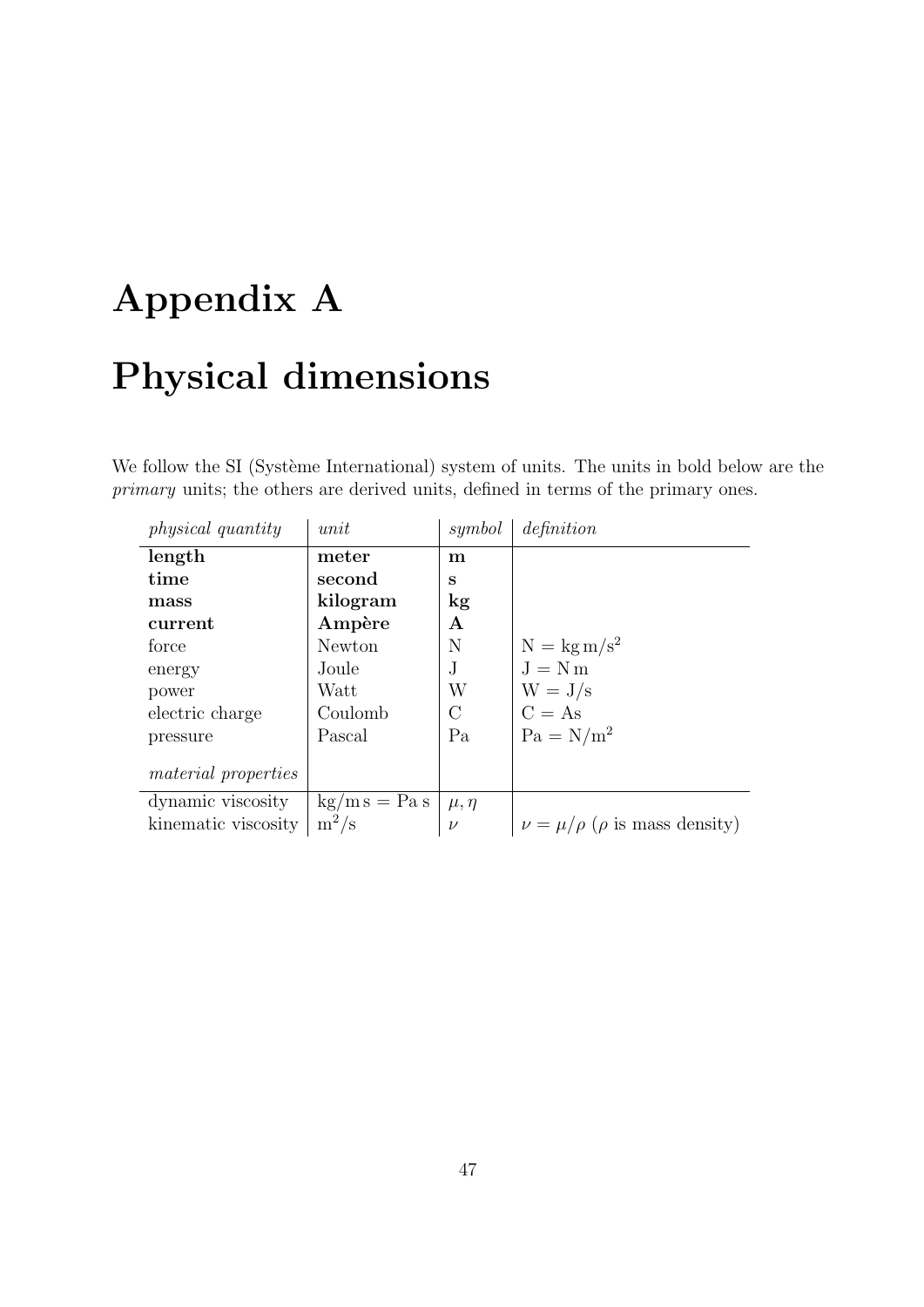### Bibliography

- <span id="page-48-4"></span>[AGS05] L. Ambrosio, N. Gigli, and G. Savaré. Gradient Flows in Metric Spaces and in the Space of Probability Measures. Lectures in mathematics ETH Zürich. Birkhäuser, 2005.
- <span id="page-48-5"></span>[AMP<sup>+</sup>11] S. Arnrich, A. Mielke, M. A. Peletier, G. Savaré, and M. Veneroni. Passing to the Limit in a Wasserstein Gradient Flow: From Diffusion to Reaction. Arxiv preprint arXiv:1102.1202, 2011. Accepted for publication in Calculus of Variations and Partial Differential Equations.
- <span id="page-48-8"></span>[BB00] J.-D. Benamou and Y. Brenier. A computational fluid mechanics solution to the Monge-Kantorovich mass transfer problem. Numer. Math., 84:375–393, 2000.
- <span id="page-48-10"></span>[BCK<sup>+</sup>99] M. P. Brenner, P. Constantin, L. P. Kadanoff, A. Schenkel, and S. C. Venkataramani. Diffusion, attraction and collapse. Nonlinearity, 12:1071, 1999.
- <span id="page-48-7"></span>[Bil99] P. Billingsley. Convergence of probability measures. Wiley-Interscience, 1999.
- <span id="page-48-0"></span>[BMM06] C. Banfi, A. Marzocchi, and A. Musesti. On the principle of virtual powers in continuum mechanics. Ricerche di matematica, 55(2):139–150, 2006.
- <span id="page-48-6"></span>[Bre73] H. Brezis. Op´erateurs maximaux monotones et semi-groupes de contractions dans les espaces de Hilbert. North Holland, 1973.
- <span id="page-48-1"></span>[Bre11] H. Brezis. Functional Analysis, Sobolev Spaces and Partial Differential Equations. Springer, New York, 2011.
- <span id="page-48-2"></span>[CL72] E. A. Coddington and N. Levinson. Theory of Ordinary Differential Equations. Tata McGraw-Hill, 1972.
- <span id="page-48-3"></span>[DGMT80] E. De Giorgi, A. Marino, and M. Tosques. Problems of evolution in metric spaces and maximal decreasing curve. Atti Accad. Naz. Lincei Rend. Cl. Sci. Fis. Mat. Natur. (8), 68(3):180–187, 1980.
- <span id="page-48-9"></span>[dH00] F. den Hollander. Large Deviations. American Mathematical Society, Providence, RI, 2000.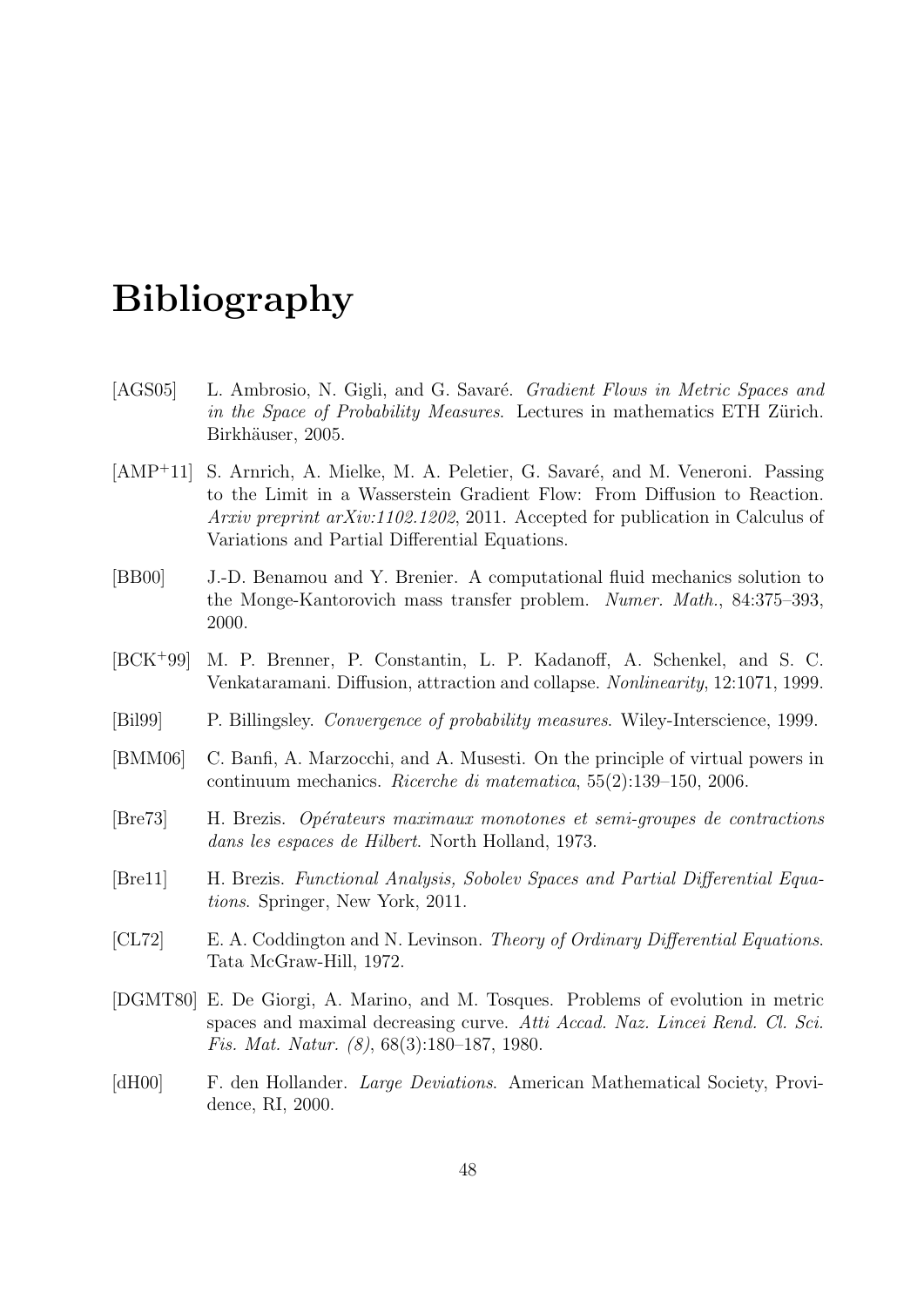<span id="page-49-14"></span><span id="page-49-13"></span><span id="page-49-12"></span><span id="page-49-11"></span><span id="page-49-10"></span><span id="page-49-9"></span><span id="page-49-8"></span><span id="page-49-7"></span><span id="page-49-6"></span><span id="page-49-5"></span><span id="page-49-4"></span><span id="page-49-3"></span><span id="page-49-2"></span><span id="page-49-1"></span><span id="page-49-0"></span>[Ein05] A. Einstein. Uber die von der molekularkinetischen Theorie der Wärme geforderte Bewegung von in ruhenden Flüssigkeiten suspendierten Teilchen. Annalen der Physik, 17(4):548–560, 1905. [ET87] I. Ekeland and R. Temam. Convex analysis and variational problems. Society for Industrial Mathematics, 1987. [Eva02] L.C. Evans. Partial Differential Equations, volume 19 of Graduate Studies in Mathematics. American Mathematical Society, first edition, 2002. [GO03] B. R. Gelbaum and J. M. H. Olmsted. Counterexamples in analysis. Dover, 2003. [GS08] O. Gonzalez and A. M Stuart. A First Course in Continuum Mechanics. Cambridge University Press, Cambridge, 2008. [HN11] M. Herrmann and B. Niethammer. Kramers' formula for chemical reactions in the context of Wasserstein gradient flows. Communications in Mathematical Sciences, 9(2):623–635, 2011. [Hor03] D. Horstmann. From 1970 until present: the Keller-Segel model in chemotaxis and its consequences. Jahresber. Deutsch. Math.-Verein, 105(3):103–165, 2003. [Kan42] L. V. Kantorovich. On the transfer of masses. Dokl. Akad. Nauk. SSSR, 37(7- 8):227–229, 1942. [Kre89] E. Kreyszig. Introductory Functional Analysis with Applications, volume 130. John Wiley & Sons New York, 1989. [Mon81] G. Monge. Sur la théorie des déblais et des remblais. In *Histoire de l'Academie* Royale des Sciences de Paris, pages 666–704. 1781. [MST89] A. Marino, C. Saccon, and M. Tosques. Curves of maximal slope and parabolic variational inequalities on nonconvex constraints. Ann. Scuola Norm. Sup. Pisa Cl. Sci. (4), 16(2):281–330, 1989. [Mül85] I. Müller. *Thermodynamics*. Pitman, 1985. [NO01] B. Niethammer and F. Otto. Ostwald ripening: The screening length revisited. Calculus of Variations and Partial Differential Equations, 13(1):33–68, 2001. [NO10] B. Niethammer and Y. Oshita. A rigorous derivation of mean-field models for diblock copolymer melts. Calculus of Variations and Partial Differential Equations, 39:273–305, 2010. [OV05] E. Olivieri and M. E. Vares. Large deviations and metastability. Cambridge Univ Press, 2005.